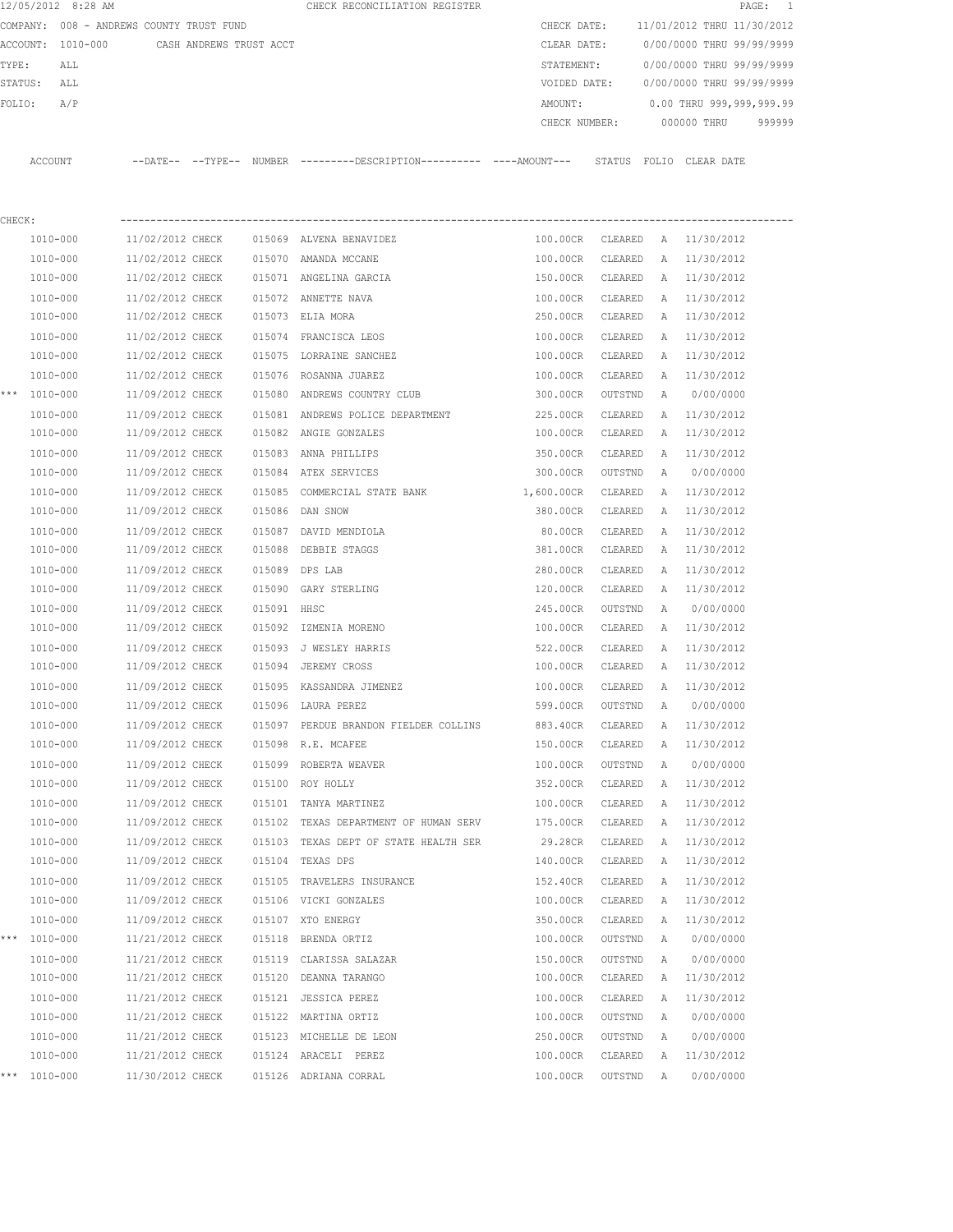| 12/05/2012 8:28 AM                        |                  |  | CHECK RECONCILIATION REGISTER             |        |                                                                                                           |         |              |                                        | PAGE: 2 |
|-------------------------------------------|------------------|--|-------------------------------------------|--------|-----------------------------------------------------------------------------------------------------------|---------|--------------|----------------------------------------|---------|
| COMPANY: 008 - ANDREWS COUNTY TRUST FUND  |                  |  |                                           |        | CHECK DATE:                                                                                               |         |              | 11/01/2012 THRU 11/30/2012             |         |
| ACCOUNT: 1010-000 CASH ANDREWS TRUST ACCT |                  |  |                                           |        | CLEAR DATE:                                                                                               |         |              | 0/00/0000 THRU 99/99/9999              |         |
| TYPE:<br>ALL                              |                  |  |                                           |        | STATEMENT:                                                                                                |         |              | 0/00/0000 THRU 99/99/9999              |         |
| STATUS: ALL                               |                  |  |                                           |        |                                                                                                           |         |              | VOIDED DATE: 0/00/0000 THRU 99/99/9999 |         |
| FOLIO:<br>A/P                             |                  |  |                                           |        | AMOUNT:                                                                                                   |         |              | 0.00 THRU 999,999,999.99               |         |
|                                           |                  |  |                                           |        | CHECK NUMBER:                                                                                             |         |              | 000000 THRU                            | 999999  |
|                                           |                  |  |                                           |        |                                                                                                           |         |              |                                        |         |
| ACCOUNT                                   |                  |  |                                           |        | --DATE-- --TYPE-- NUMBER --------DESCRIPTION---------- ----AMOUNT--- STATUS FOLIO CLEAR DATE              |         |              |                                        |         |
|                                           |                  |  |                                           |        |                                                                                                           |         |              |                                        |         |
|                                           |                  |  |                                           |        |                                                                                                           |         |              |                                        |         |
| CHECK:                                    |                  |  |                                           |        |                                                                                                           |         |              |                                        |         |
| 1010-000                                  |                  |  | 11/30/2012 CHECK 015127 ALICIA VASQUEZ    |        | 100.00CR OUTSTND A                                                                                        |         |              | 0/00/0000                              |         |
| 1010-000                                  |                  |  | 11/30/2012 CHECK 015128 CARMEN LUJAN      |        | 100.00CR                                                                                                  | OUTSTND | A            | 0/00/0000                              |         |
| 1010-000                                  |                  |  | 11/30/2012 CHECK 015129 CARRIE MARQUEZ    |        | 100.00CR                                                                                                  | OUTSTND | Α            | 0/00/0000                              |         |
| 1010-000                                  | 11/30/2012 CHECK |  | 015130 GENERAL FUND                       |        | 200.00CR                                                                                                  | OUTSTND | $\mathbb{A}$ | 0/00/0000                              |         |
| 1010-000                                  | 11/30/2012 CHECK |  | 015131 JAMES PARKER                       |        | 150.00CR                                                                                                  | OUTSTND | $\mathbb{A}$ | 0/00/0000                              |         |
| 1010-000                                  | 11/30/2012 CHECK |  | 015132 JULIE STEPHENSON                   |        | 100.00CR                                                                                                  | OUTSTND | $\mathbb{A}$ | 0/00/0000                              |         |
| 1010-000                                  | 11/30/2012 CHECK |  | 015133 LISA MARQUEZ                       |        | 100.00CR                                                                                                  | OUTSTND | A            | 0/00/0000                              |         |
| 1010-000                                  | 11/30/2012 CHECK |  | 015134 LORA MORRIS                        |        | 100.00CR                                                                                                  | OUTSTND | A            | 0/00/0000                              |         |
| 1010-000                                  | 11/30/2012 CHECK |  | 015135 LORENA HERRERA                     |        | 100.00CR                                                                                                  | OUTSTND | A            | 0/00/0000                              |         |
| 1010-000                                  | 11/30/2012 CHECK |  | 015136 MARIBEL HERNANDEZ                  |        | 100.00CR                                                                                                  | OUTSTND | Α            | 0/00/0000                              |         |
| 1010-000                                  | 11/30/2012 CHECK |  | 015137 MARIBEL MADRID                     |        | 100.00CR                                                                                                  | OUTSTND | $\mathbb{A}$ | 0/00/0000                              |         |
| 1010-000                                  | 11/30/2012 CHECK |  | 015138  MAYRA VASQUEZ                     |        | 100.00CR                                                                                                  | OUTSTND | Α            | 0/00/0000                              |         |
| 1010-000                                  | 11/30/2012 CHECK |  | 015139 ORALIA MARTINEZ                    |        | 100.00CR                                                                                                  | OUTSTND | A            | 0/00/0000                              |         |
| 1010-000                                  | 11/30/2012 CHECK |  | 015140 PARKS DEPT                         |        | 100.00CR                                                                                                  | OUTSTND | A            | 0/00/0000                              |         |
| 1010-000                                  |                  |  | 11/30/2012 CHECK 015141 PATRICIA ALANIZ   |        | 50.00CR                                                                                                   | OUTSTND | A            | 0/00/0000                              |         |
| 1010-000                                  |                  |  | 11/30/2012 CHECK 015142 VICTOR BUSTAMANTE |        | 250.00CR OUTSTND A                                                                                        |         |              | 0/00/0000                              |         |
|                                           |                  |  |                                           |        |                                                                                                           |         |              |                                        |         |
| MISCELLANEOUS:                            |                  |  |                                           |        |                                                                                                           |         |              |                                        |         |
| 1010-000                                  |                  |  |                                           |        | 11/19/2012 MISC. 014655 CLARISSA SALAZAR         UNPOST           150.00       CLEARED   A     11/30/2012 |         |              |                                        |         |
|                                           |                  |  |                                           |        |                                                                                                           |         |              |                                        |         |
| TOTALS FOR ACCOUNT 1010-000               |                  |  | CHECK                                     | TOTAL: | 12,164.08CR                                                                                               |         |              |                                        |         |
|                                           |                  |  | DEPOSIT                                   | TOTAL: | 0.00                                                                                                      |         |              |                                        |         |
|                                           |                  |  | INTEREST                                  | TOTAL: | 0.00                                                                                                      |         |              |                                        |         |
|                                           |                  |  | MISCELLANEOUS TOTAL:                      |        | 150.00                                                                                                    |         |              |                                        |         |
|                                           |                  |  | SERVICE CHARGE                            | TOTAL: | 0.00                                                                                                      |         |              |                                        |         |
|                                           |                  |  | EFT                                       | TOTAL: | 0.00                                                                                                      |         |              |                                        |         |
|                                           |                  |  | BANK-DRAFT                                | TOTAL: | 0.00                                                                                                      |         |              |                                        |         |
|                                           |                  |  |                                           |        |                                                                                                           |         |              |                                        |         |
| TOTALS FOR ANDREWS COUNTY TRUST FUND      |                  |  | CHECK                                     | TOTAL: | 12,164.08CR                                                                                               |         |              |                                        |         |
|                                           |                  |  | DEPOSIT                                   | TOTAL: | 0.00                                                                                                      |         |              |                                        |         |
|                                           |                  |  | INTEREST                                  | TOTAL: | 0.00                                                                                                      |         |              |                                        |         |
|                                           |                  |  | MISCELLANEOUS                             | TOTAL: | 150.00                                                                                                    |         |              |                                        |         |
|                                           |                  |  | SERVICE CHARGE TOTAL:                     |        | 0.00                                                                                                      |         |              |                                        |         |
|                                           |                  |  | EFT                                       | TOTAL: | 0.00                                                                                                      |         |              |                                        |         |
|                                           |                  |  | BANK-DRAFT                                | TOTAL: | 0.00                                                                                                      |         |              |                                        |         |
|                                           |                  |  |                                           |        |                                                                                                           |         |              |                                        |         |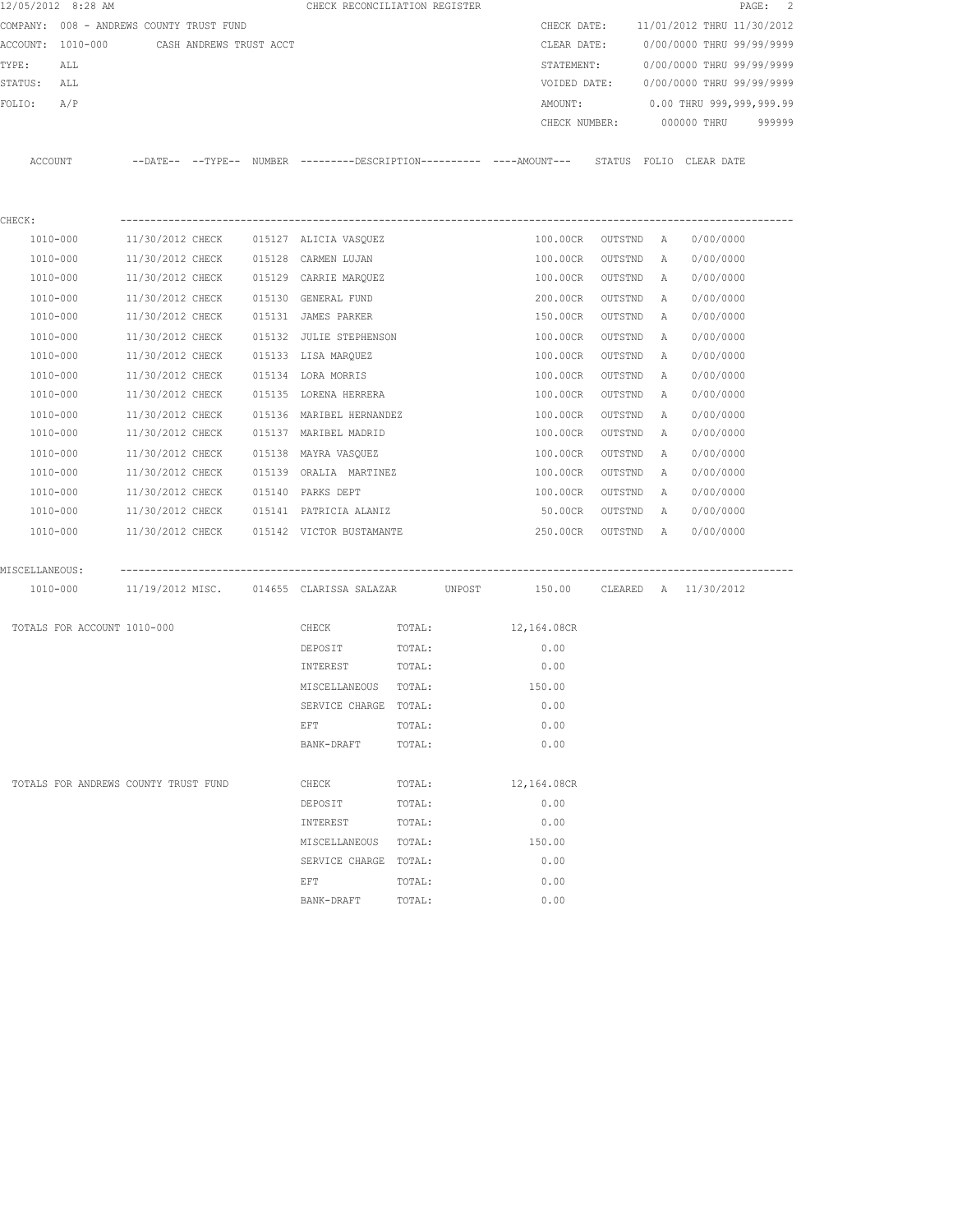|         | 12/05/2012 8:28 AM                    |                  |                             |        | CHECK RECONCILIATION REGISTER                                                                |                   |         |   |                            | 3<br>$\mathtt{PAGE}$ : |
|---------|---------------------------------------|------------------|-----------------------------|--------|----------------------------------------------------------------------------------------------|-------------------|---------|---|----------------------------|------------------------|
|         | COMPANY: 018 - ANDREWS EMPLOYEE TRUST |                  |                             |        |                                                                                              | CHECK DATE:       |         |   | 11/01/2012 THRU 11/30/2012 |                        |
|         | ACCOUNT: 1010-000                     |                  | CASH ANDREWS EMPLOYEE TRUST |        |                                                                                              | CLEAR DATE:       |         |   | 0/00/0000 THRU 99/99/9999  |                        |
| TYPE:   | ALL                                   |                  |                             |        |                                                                                              | STATEMENT:        |         |   | 0/00/0000 THRU 99/99/9999  |                        |
| STATUS: | ALL                                   |                  |                             |        |                                                                                              | VOIDED DATE:      |         |   | 0/00/0000 THRU 99/99/9999  |                        |
| FOLIO:  | A/P                                   |                  |                             |        |                                                                                              | AMOUNT:           |         |   | 0.00 THRU 999,999,999.99   |                        |
|         |                                       |                  |                             |        |                                                                                              | CHECK NUMBER:     |         |   | 000000 THRU                | 999999                 |
|         | ACCOUNT                               |                  |                             |        | --DATE-- --TYPE-- NUMBER ---------DESCRIPTION---------- ----AMOUNT--- STATUS FOLIO CLEARDATE |                   |         |   |                            |                        |
| CHECK:  |                                       |                  |                             |        |                                                                                              |                   |         |   |                            |                        |
|         | 1010-000                              | 11/01/2012 CHECK |                             |        | 035179 PERMIAN REGIONAL MEDICAL CTR. 578.40CR POSTED                                         |                   |         |   | A 11/30/2012               |                        |
|         | 1010-000                              | 11/01/2012 CHECK |                             |        | 035180 PERMIAN PHYSICIANS SERV                                                               | 34.50CR           | POSTED  |   | A 11/30/2012               |                        |
|         | 1010-000                              | 11/01/2012 CHECK |                             |        | 035181 DX, INC.                                                                              | 4.80CR POSTED     |         |   | A 11/30/2012               |                        |
|         | 1010-000                              | 11/01/2012 CHECK |                             |        | 035182 RADIOLOGY ASSOCIATES                                                                  | 151.10CR POSTED   |         |   | A 11/30/2012               |                        |
|         | 1010-000                              | 11/01/2012 CHECK |                             |        | 035183 MCGEHEE MEDICAL PA                                                                    | 93.62CR POSTED    |         |   | A 11/30/2012               |                        |
|         | 1010-000                              | 11/01/2012 CHECK |                             |        | 035184 ROLLING PLAINS MEMORIAL                                                               | 271.90CR POSTED   |         |   | A 11/30/2012               |                        |
|         | 1010-000                              | 11/01/2012 CHECK |                             |        | 035185 ROLLING PLAINS MEMORIAL                                                               | 94.50CR POSTED    |         |   | A 11/30/2012               |                        |
|         | 1010-000                              | 11/01/2012 CHECK |                             |        | 035186 ST MATTHEW DERM CLINIC PA                                                             | 257.87CR          | POSTED  |   | A 11/30/2012               |                        |
|         | 1010-000                              | 11/01/2012 CHECK |                             |        | 035187 ADVANCED NEUROSCIENCE CLINIC                                                          | 61.99CR           | POSTED  |   | A 11/30/2012               |                        |
|         | 1010-000                              | 11/01/2012 CHECK |                             |        | 035188 ANDREWS FAMILY MEDICINE                                                               | 42.13CR           | POSTED  |   | A 11/30/2012               |                        |
|         | 1010-000                              | 11/01/2012 CHECK |                             |        | 035189 ANDREWS FAMILY MEDICINE                                                               | 42.13CR           | POSTED  |   | A 11/30/2012               |                        |
|         | 1010-000                              | 11/01/2012 CHECK |                             |        | 035190 VIKRAM N PATEL, MD                                                                    | 83.70CR           | POSTED  |   | A 11/30/2012               |                        |
|         | 1010-000                              | 11/01/2012 CHECK |                             |        | 035191 ANDREWS FAMILY MEDICINE                                                               | 86.94CR           | POSTED  |   | A 11/30/2012               |                        |
|         | 1010-000                              | 11/01/2012 CHECK |                             |        | 035192 DRS E M AND DAVID WRIGHT                                                              | 120.80CR          | POSTED  | A | 11/30/2012                 |                        |
|         | 1010-000                              | 11/01/2012 CHECK |                             |        | 035193 E.W. HAPRER DDS                                                                       | 196.00CR          | POSTED  |   | A 11/30/2012               |                        |
|         | 1010-000                              | 11/01/2012 CHECK |                             |        | 035194 CHARLES A LIVELY MD                                                                   | 159.02CR OUTSTND  |         | Α | 0/00/0000                  |                        |
|         | 1010-000                              | 11/01/2012 CHECK |                             |        | 035195 E.W. HAPRER DDS                                                                       | 254.00CR          | POSTED  |   | A 11/30/2012               |                        |
|         | 1010-000                              | 11/01/2012 CHECK |                             |        | 035196 DRS E M AND DAVID WRIGHT                                                              | 120.80CR          | POSTED  | A | 11/30/2012                 |                        |
|         | 1010-000                              | 11/01/2012 CHECK |                             |        | 035197 PERMIAN GASTROENTEROLOGY PA                                                           | 553.00CR          | POSTED  | A | 11/30/2012                 |                        |
|         | 1010-000                              | 11/01/2012 CHECK |                             | 035198 | ACS/ LABORATORY CORPORATION                                                                  | 121.42CR          | POSTED  | Α | 11/30/2012                 |                        |
|         | 1010-000                              | 11/01/2012 CHECK |                             |        | 035199 MEDICAL CLAIM REVIEW                                                                  | 361.15CR          | POSTED  |   | A 11/30/2012               |                        |
|         | 1010-000                              | 11/01/2012 CHECK |                             |        | 035200 WEST TEXAS ORTHOPEDIC                                                                 | 104.21CR          | POSTED  |   | A 11/30/2012               |                        |
|         | 1010-000                              | 11/01/2012 CHECK |                             |        | 035201 ROBIN RUTHERFORD DDS                                                                  | 202.82CR          | POSTED  |   | A 11/30/2012               |                        |
|         | 1010-000                              | 11/01/2012 CHECK |                             |        | 035202 HEARING SCREENS OF WEST TX                                                            | 154.89CR          | POSTED  |   | A 11/30/2012               |                        |
|         | 1010-000                              | 11/01/2012 CHECK |                             |        | 035203 CHARLES A LIVELY MD                                                                   | 3,298.40CR        | OUTSTND | A | 0/00/0000                  |                        |
|         | 1010-000                              | 11/01/2012 CHECK |                             |        | 035204 PERMIAN REGIONAL MEDICAL CTR.                                                         | 240.80CR          | POSTED  | Α | 11/30/2012                 |                        |
|         | 1010-000                              | 11/01/2012 CHECK |                             |        | 035205 JOEL EDWARDS, DDS                                                                     | 153.00CR          | POSTED  | Α | 11/30/2012                 |                        |
|         | $1010 - 000$                          | 11/01/2012 CHECK |                             |        | 035206 ECTOR COUNTY HOSPITAL DIST                                                            | 4,110.12CR POSTED |         | Α | 11/30/2012                 |                        |
|         | 1010-000                              | 11/01/2012 CHECK |                             |        | 035207 SURESH PRASAD, MD, PA                                                                 | 54.16CR           | POSTED  | Α | 11/30/2012                 |                        |
|         | 1010-000                              | 11/01/2012 CHECK |                             |        | 035208 SURESH PRASAD, MD, PA                                                                 | 132.59CR POSTED   |         | Α | 11/30/2012                 |                        |
|         | 1010-000                              | 11/01/2012 CHECK |                             |        | 035209 JERRY W. WADE, DDS                                                                    | 135.00CR POSTED   |         | Α | 11/30/2012                 |                        |
|         | 1010-000                              | 11/01/2012 CHECK |                             |        | 035210 AFFILIATED PATHOLOGISTS PA                                                            | 31.29CR           | POSTED  | Α | 11/30/2012                 |                        |
|         | 1010-000                              | 11/01/2012 CHECK |                             |        | 035211 DRS E M AND DAVID WRIGHT                                                              | 74.60CR           | POSTED  | Α | 11/30/2012                 |                        |
|         | 1010-000                              | 11/01/2012 CHECK |                             |        | 035212 BINDU NAIR, MD                                                                        | 344.20CR          | POSTED  | Α | 11/30/2012                 |                        |
|         | 1010-000                              | 11/01/2012 CHECK |                             |        | 035213 JOHN W FOSTER, MD                                                                     | 80.00CR           | POSTED  | Α | 11/30/2012                 |                        |
|         | 1010-000                              | 11/01/2012 CHECK |                             |        | 035214 PERMIAN REGIONAL MEDICAL CTR. 664.20CR                                                |                   | POSTED  | Α | 11/30/2012                 |                        |
|         | 1010-000                              | 11/01/2012 CHECK |                             |        | 035215 ARTHIRITIS & OSTEOPOROSIS CNTR                                                        | 85.39CR           | POSTED  | Α | 11/30/2012                 |                        |
|         | 1010-000                              | 11/01/2012 CHECK |                             |        | 035216 PERMIAN REGIONAL MEDICAL CTR.                                                         | 133.92CR          | POSTED  | Α | 11/30/2012                 |                        |
|         | 1010-000                              | 11/01/2012 CHECK |                             |        | 035217 VIRTUAL RADIOLOGIC PROFESSIONA                                                        | 88.80CR           | POSTED  | Α | 11/30/2012                 |                        |
|         | 1010-000                              | 11/01/2012 CHECK |                             |        | 035218 PERMIAN PHYSICIANS SERV                                                               | 34.50CR           | POSTED  |   | A 11/30/2012               |                        |
|         | 1010-000                              | 11/01/2012 CHECK |                             |        | 035219 ANDREWS FAMILY MEDICINE                                                               | 110.60CR POSTED   |         |   | A 11/30/2012               |                        |
|         | 1010-000                              | 11/01/2012 CHECK |                             |        | 035220 PERMIAN REGIONAL MEDICAL CTR.                                                         | 145.08CR POSTED   |         |   | A 11/30/2012               |                        |
|         | 1010-000                              | 11/01/2012 CHECK |                             |        | 035221 DRS E M AND DAVID WRIGHT                                                              | 66.20CR POSTED    |         | A | 11/30/2012                 |                        |
|         | 1010-000                              | 11/01/2012 CHECK |                             |        | 035222 PERMIAN REGIONAL MEDICAL CTR.                                                         | 240.80CR          | POSTED  |   | A 11/30/2012               |                        |
|         |                                       |                  |                             |        |                                                                                              |                   |         |   |                            |                        |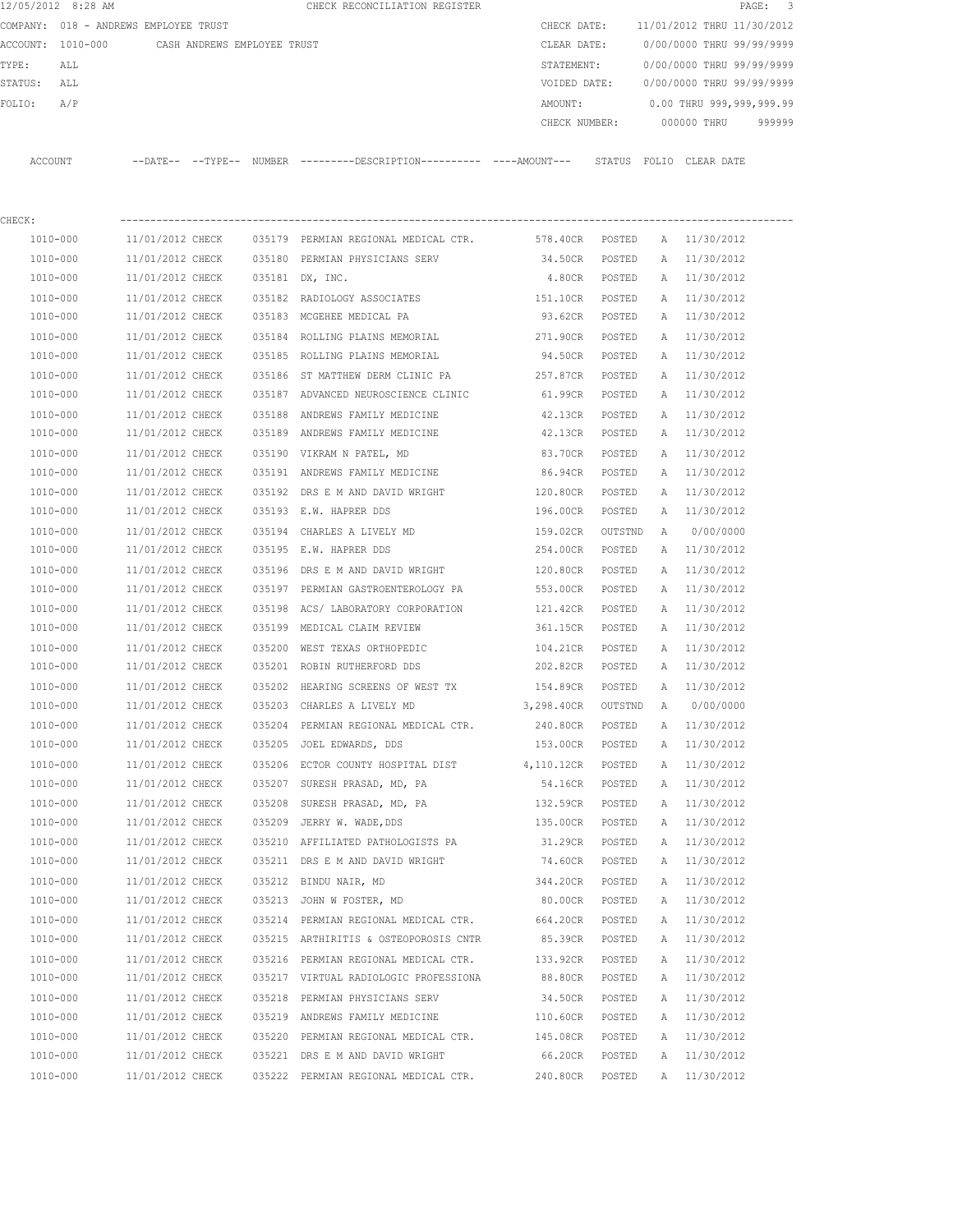|         | 12/05/2012 8:28 AM |                                       |        | CHECK RECONCILIATION REGISTER                 |  |               |        |                            |             | PAGE: 4                  |  |
|---------|--------------------|---------------------------------------|--------|-----------------------------------------------|--|---------------|--------|----------------------------|-------------|--------------------------|--|
|         |                    | COMPANY: 018 - ANDREWS EMPLOYEE TRUST |        |                                               |  | CHECK DATE:   |        | 11/01/2012 THRU 11/30/2012 |             |                          |  |
|         | ACCOUNT: 1010-000  | CASH ANDREWS EMPLOYEE TRUST           |        |                                               |  | CLEAR DATE:   |        | 0/00/0000 THRU 99/99/9999  |             |                          |  |
| TYPE:   | ALL                |                                       |        |                                               |  | STATEMENT:    |        | 0/00/0000 THRU 99/99/9999  |             |                          |  |
| STATUS: | ALL                |                                       |        |                                               |  | VOIDED DATE:  |        | 0/00/0000 THRU 99/99/9999  |             |                          |  |
| FOLTO:  | A/P                |                                       |        |                                               |  | AMOUNT:       |        |                            |             | 0.00 THRU 999,999,999.99 |  |
|         |                    |                                       |        |                                               |  | CHECK NUMBER: |        |                            | 000000 THRU | 999999                   |  |
|         |                    |                                       |        |                                               |  |               |        |                            |             |                          |  |
| ACCOUNT |                    | $--$ DATE $- --$ TYPE $--$            | NUMBER | ---------DESCRIPTION----------- ----AMOUNT--- |  |               | STATUS | FOLTO                      | CLEAR DATE  |                          |  |

| CHECK:   |                  |        |                                                 |                |        |   |            |
|----------|------------------|--------|-------------------------------------------------|----------------|--------|---|------------|
| 1010-000 | 11/01/2012 CHECK |        | 035223 SATISH NAYAK                             | 112.00CR       | POSTED | A | 11/30/2012 |
| 1010-000 | 11/01/2012 CHECK |        | 035224 PERMIAN REGIONAL MEDICAL CTR. 461.00CR   |                | POSTED | Α | 11/30/2012 |
| 1010-000 | 11/01/2012 CHECK |        | 035225 ECTOR COUNTY HOSPITAL DIST 15,174.25CR   |                | POSTED | Α | 11/30/2012 |
| 1010-000 | 11/01/2012 CHECK |        | 035226 ADVANCED NEUROSCIENCE CLINIC             | 61.99CR        | POSTED | Α | 11/30/2012 |
| 1010-000 | 11/01/2012 CHECK | 035227 | PERMIAN REGIONAL MEDICAL CTR.                   | 188.64CR       | POSTED | Α | 11/30/2012 |
| 1010-000 | 11/01/2012 CHECK |        | 035228 SRIKANTH DEME ME                         | 134.98CR       | POSTED | Α | 11/30/2012 |
| 1010-000 | 11/01/2012 CHECK |        | 035229 PERMIAN REGIONAL MEDICAL CTR.            | 240.80CR       | POSTED | Α | 11/30/2012 |
| 1010-000 | 11/01/2012 CHECK |        | 035230 E.W. HAPRER DDS                          | 116.00CR       | POSTED | Α | 11/30/2012 |
| 1010-000 | 11/01/2012 CHECK |        | 035231 E.W. HAPRER DDS                          | 165.00CR       | POSTED | Α | 11/30/2012 |
| 1010-000 | 11/01/2012 CHECK |        | 035232 ANDREWS FAMILY MEDICINE                  | 37.30CR        | POSTED | Α | 11/30/2012 |
| 1010-000 | 11/01/2012 CHECK |        | 035233 PERMIAN REGIONAL MEDICAL CTR. 315.36CR   |                | POSTED | Α | 11/30/2012 |
| 1010-000 | 11/01/2012 CHECK |        | 035234 SATISH NAYAK                             | 62.50CR        | POSTED | Α | 11/30/2012 |
| 1010-000 | 11/01/2012 CHECK |        | 035235 PERMIAN REGIONAL MEDICAL CTR. 4,323.88CR |                | POSTED | Α | 11/30/2012 |
| 1010-000 | 11/01/2012 CHECK |        | 035236 PERMIAN REGIONAL MEDICAL CTR.            | 388.44CR       | POSTED | Α | 11/30/2012 |
| 1010-000 | 11/01/2012 CHECK |        | 035237 SATISH NAYAK                             | 34.50CR        | POSTED | Α | 11/30/2012 |
| 1010-000 | 11/01/2012 CHECK |        | 035238 TEXAS TECH PHYSICIANS ASSOC              | 80.50CR        | POSTED | Α | 11/30/2012 |
| 1010-000 | 11/01/2012 CHECK |        | 035239 TEXAS TECH PHYSICIANS ASSOC              | 1,082.88CR     | POSTED | Α | 11/30/2012 |
| 1010-000 | 11/01/2012 CHECK |        | 035240 MIDLAND PATHOLOGISTS                     | 61.46CR        | POSTED | Α | 11/30/2012 |
| 1010-000 | 11/01/2012 CHECK |        | 035241 DX LABORATORIES                          | 4.80CR         | POSTED | Α | 11/30/2012 |
| 1010-000 | 11/01/2012 CHECK |        | 035242 PERMIAN REGIONAL MEDICAL CTR.            | 473.80CR       | POSTED | Α | 11/30/2012 |
| 1010-000 | 11/01/2012 CHECK |        | 035243 PERMIAN PHYSICIANS SERV                  | 34.50CR        | POSTED | Α | 11/30/2012 |
| 1010-000 | 11/01/2012 CHECK |        | 035244 PERMIAN REGIONAL MEDICAL CTR.            | 209.60CR       | POSTED | Α | 11/30/2012 |
| 1010-000 | 11/01/2012 CHECK |        | 035245 ANAND CHOLIA, MD                         | 277.26CR       | POSTED | Α | 11/30/2012 |
| 1010-000 | 11/01/2012 CHECK |        | 035246 ANDREWS CHIROPRACTIC CENTER DC           | 47.25CR        | POSTED | Α | 11/30/2012 |
| 1010-000 | 11/01/2012 CHECK |        | 035247 PERMIAN REGIONAL MEDICAL CTR.            | 64.00CR        | POSTED | Α | 11/30/2012 |
| 1010-000 | 11/08/2012 CHECK |        | 035248 ANESTHESIA MEDGRP OF PB LLP              | 946.43CR       | POSTED | Α | 11/30/2012 |
| 1010-000 | 11/08/2012 CHECK |        | 035249 WELLDYNE RX                              | 24,681.18CR    | POSTED | Α | 11/30/2012 |
| 1010-000 | 11/08/2012 CHECK | 035250 | WELLDYNE RX                                     | 18,275.41CR    | POSTED | Α | 11/30/2012 |
| 1010-000 | 11/08/2012 CHECK |        | 035251 ANDREWS FAMILY MEDICINE                  | 37.30CR        | POSTED | Α | 11/30/2012 |
| 1010-000 | 11/08/2012 CHECK |        | 035252 PERMIAN REGIONAL MEDICAL CTR.            | 716.48CR       | POSTED | Α | 11/30/2012 |
| 1010-000 | 11/08/2012 CHECK |        | 035253 RADIOLOGY ASSOCIATES                     | 10.42CR        | POSTED | Α | 11/30/2012 |
| 1010-000 | 11/08/2012 CHECK |        | 035254 RADIOLOGY ASSOCIATES                     | 73.31CR        | POSTED | A | 11/30/2012 |
| 1010-000 | 11/08/2012 CHECK |        | 035255 PERMIAN PHYSICIANS SERV                  | 37.30CR POSTED |        | A | 11/30/2012 |
| 1010-000 | 11/08/2012 CHECK |        | 035256 SEMINOLE HOSPITAL DISTRICT               | 630.00CR       | POSTED | Α | 11/30/2012 |
| 1010-000 | 11/08/2012 CHECK |        | 035257 SATISH NAYAK                             | 118.22CR       | POSTED | Α | 11/30/2012 |
| 1010-000 | 11/08/2012 CHECK |        | 035258 ACS/ AMERIPATH 5.01A CORPORAT            | 356.25CR       | POSTED | А | 11/30/2012 |
| 1010-000 | 11/08/2012 CHECK | 035259 | SURESH GADASALLI MD                             | 4,019.67CR     | POSTED | Α | 11/30/2012 |
| 1010-000 | 11/08/2012 CHECK | 035260 | SURESH GADASALLI MD                             | 1,145.82CR     | POSTED | Α | 11/30/2012 |
| 1010-000 | 11/08/2012 CHECK | 035261 | SURESH GADASALLI MD                             | 165.43CR       | POSTED | Α | 11/30/2012 |
| 1010-000 | 11/08/2012 CHECK | 035262 | SURESH GADASALLI MD                             | 103.00CR       | POSTED | Α | 11/30/2012 |
| 1010-000 | 11/08/2012 CHECK | 035263 | SURESH GADASALLI MD                             | 7,286.09CR     | POSTED | Α | 11/30/2012 |
| 1010-000 | 11/08/2012 CHECK | 035264 | SURESH GADASALLI MD                             | 47.10CR        | POSTED | Α | 11/30/2012 |
| 1010-000 | 11/08/2012 CHECK | 035265 | TX EMERGENCY STAFFING SOLUTION                  | 596.55CR       | POSTED | А | 11/30/2012 |
| 1010-000 | 11/08/2012 CHECK |        | 035266 CITY OF ANDREWS C/C EMS                  | 385.76CR       | POSTED | Α | 11/30/2012 |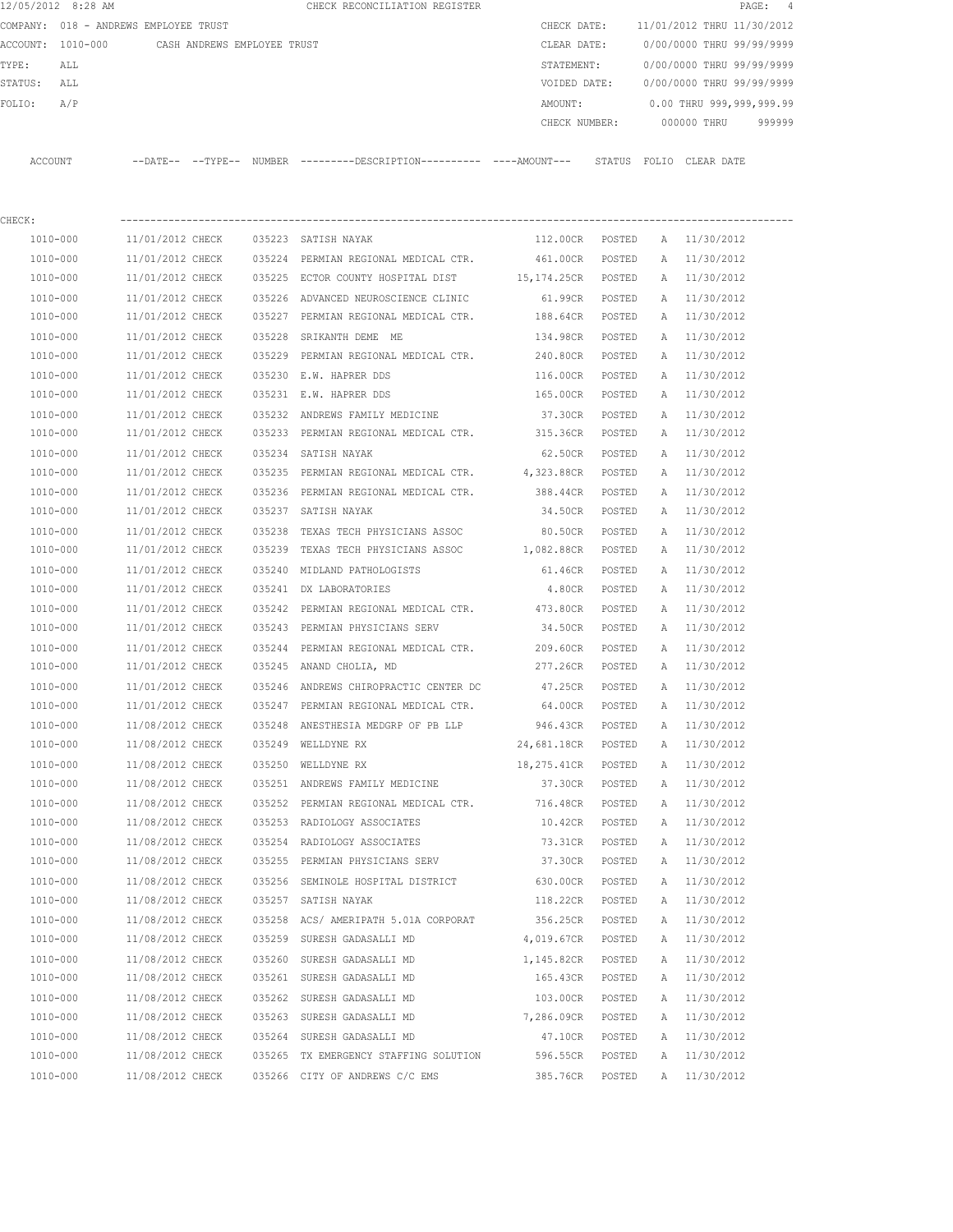|                   | 12/05/2012 8:28 AM |                                       |               | CHECK RECONCILIATION REGISTER |               |                            |            | PAGE: 5                  |  |
|-------------------|--------------------|---------------------------------------|---------------|-------------------------------|---------------|----------------------------|------------|--------------------------|--|
|                   |                    | COMPANY: 018 - ANDREWS EMPLOYEE TRUST |               |                               | CHECK DATE:   | 11/01/2012 THRU 11/30/2012 |            |                          |  |
| ACCOUNT: 1010-000 |                    | CASH ANDREWS EMPLOYEE TRUST           |               |                               | CLEAR DATE:   | 0/00/0000 THRU 99/99/9999  |            |                          |  |
| TYPE:             | ALL                |                                       |               |                               | STATEMENT:    | 0/00/0000 THRU 99/99/9999  |            |                          |  |
| STATUS:           | ALL                |                                       |               |                               | VOIDED DATE:  | 0/00/0000 THRU 99/99/9999  |            |                          |  |
| FOLIO:            | A/P                |                                       |               |                               | AMOUNT:       |                            |            | 0.00 THRU 999,999,999.99 |  |
|                   |                    |                                       |               |                               | CHECK NUMBER: | 000000 THRU                |            | 999999                   |  |
|                   |                    |                                       |               |                               |               |                            |            |                          |  |
| ACCOUNT           |                    | $--$ DATE $- --$ TYPE $--$            | <b>NUMBER</b> |                               |               | STATUS<br>FOLTO            | CLEAR DATE |                          |  |

| CHECK:   |                                      |                                                         |                   |        |   |              |
|----------|--------------------------------------|---------------------------------------------------------|-------------------|--------|---|--------------|
| 1010-000 | 11/08/2012 CHECK                     | 035267 PERMIAN PHYSICIANS SERV                          | 73.00CR POSTED    |        |   | A 11/30/2012 |
| 1010-000 | 11/08/2012 CHECK                     | 035268 MARK S MULLER                                    | 366.12CR POSTED   |        |   | A 11/30/2012 |
| 1010-000 | 11/08/2012 CHECK                     | 035269 ADVANCED NEUROSCIENCE CLINIC                     | 61.99CR POSTED    |        |   | A 11/30/2012 |
| 1010-000 | 11/08/2012 CHECK                     | 035270 ADVANCED NEUROSCIENCE CLINIC                     | 1,042.58CR POSTED |        |   | A 11/30/2012 |
| 1010-000 | 11/08/2012 CHECK                     | 035271 MATTHEW H FRIEZ                                  | 36.47CR POSTED    |        |   | A 11/30/2012 |
| 1010-000 | 11/08/2012 CHECK                     | 035272 ROBERT L CHAPPELL JR MD PA                       | 89.10CR POSTED    |        |   | A 11/30/2012 |
| 1010-000 | 11/08/2012 CHECK                     | 035273 ANDREWS FAMILY MEDICINE                          | 37.30CR POSTED    |        |   | A 11/30/2012 |
| 1010-000 | 11/08/2012 CHECK                     | 035274 RANGANAYAKI YALAVARTHI                           | 38.77CR POSTED    |        |   | A 11/30/2012 |
| 1010-000 | 11/08/2012 CHECK                     | 035275 RANGANAYAKI YALAVARTHI                           | 274.60CR POSTED   |        |   | A 11/30/2012 |
| 1010-000 | 11/08/2012 CHECK                     | 035276 RANGANAYAKI YALAVARTHI                           | 140.66CR POSTED   |        |   | A 11/30/2012 |
| 1010-000 | 11/08/2012 CHECK                     | 035277 HIGH PLAINS RADIOLOGICAL ASSN                    | 46.43CR POSTED    |        |   | A 11/30/2012 |
| 1010-000 | 11/08/2012 CHECK                     | 035278 WEST TEXAS UROLOGY                               | 409.72CR POSTED   |        |   | A 11/30/2012 |
| 1010-000 | 11/08/2012 CHECK                     | 035279 SW HOSPITAL LLANO                                | 102.96CR POSTED   |        |   | A 11/30/2012 |
| 1010-000 | 11/08/2012 CHECK                     | 035280 TEXAS EMERGENCY STAFFING                         | 965.14CR POSTED   |        |   | A 11/30/2012 |
| 1010-000 | 11/08/2012 CHECK                     | 035281 MIDLAND SURGICAL ASSOC.                          | 27.13CR POSTED    |        |   | A 11/30/2012 |
| 1010-000 | 11/08/2012 CHECK                     | 035282 PERMIAN PHYSICIANS SERV                          | 45.90CR POSTED    |        |   | A 11/30/2012 |
| 1010-000 | 11/08/2012 CHECK                     | 035283 PERMIAN PHYSICIANS SERV                          | 45.90CR POSTED    |        |   | A 11/30/2012 |
| 1010-000 | 11/08/2012 CHECK                     | 035284 PERMIAN PHYSICIANS SERV                          | 143.90CR POSTED   |        |   | A 11/30/2012 |
| 1010-000 | 11/08/2012 CHECK                     | 035285 AMERICARE RESPIRATORY SERVICES                   | 508.62CR POSTED   |        |   | A 11/30/2012 |
| 1010-000 | 11/08/2012 CHECK                     | 035286 AMERICARE RESPIRATORY SERVICES                   | 20.95CR POSTED    |        |   | A 11/30/2012 |
| 1010-000 | 11/08/2012 CHECK                     | 035287 AMERICARE RESPIRATORY SERVICES                   | 250.38CR POSTED   |        |   | A 11/30/2012 |
| 1010-000 | 11/08/2012 CHECK                     | 035288 ROBERT E SEARS DDS                               | 206.20CR POSTED   |        |   | A 11/30/2012 |
| 1010-000 | 11/08/2012 CHECK                     | 035289 AFFILIATED PATHOLOGISTS PA                       | 7.70CR POSTED     |        |   | A 11/30/2012 |
| 1010-000 | 11/08/2012 CHECK                     | 035290 SURESH PRASAD, MD, PA                            | 166.82CR POSTED   |        |   | A 11/30/2012 |
| 1010-000 | 11/08/2012 CHECK                     | 035291 SURESH PRASAD, MD, PA                            | 61.99CR POSTED    |        |   | A 11/30/2012 |
| 1010-000 | 11/08/2012 CHECK                     | 035292 PAMPA REGIONAL MED CNTR                          | 515.00CR          | POSTED |   | A 11/30/2012 |
| 1010-000 | 11/08/2012 CHECK                     | 035293 TX EMERGENCY STAFFING SOLUTION                   | 313.38CR POSTED   |        |   | A 11/30/2012 |
| 1010-000 | 11/08/2012 CHECK                     | 035294 PERMIAN REGIONAL MEDICAL CTR.                    | 131.94CR POSTED   |        |   | A 11/30/2012 |
| 1010-000 | 11/08/2012 CHECK 035295 SATISH NAYAK |                                                         | 105.00CR POSTED   |        |   | A 11/30/2012 |
| 1010-000 | 11/08/2012 CHECK                     | 035296 HEARTLAND DENTAL CARE OF TX OT                   | 222.40CR POSTED   |        |   | A 11/30/2012 |
| 1010-000 |                                      | 11/08/2012 CHECK 035297 HIGH PLAINS RADIOLOGICAL ASSN   | 46.43CR POSTED    |        |   | A 11/30/2012 |
| 1010-000 | 11/08/2012 CHECK                     | 035298 TX EMERGENCY STAFFING SOLUTION 1,106.10CR POSTED |                   |        |   | A 11/30/2012 |
| 1010-000 | 11/08/2012 CHECK                     | 035299 PERMIAN CARDIOLOGY ASSOCIATES                    | 164.00CR POSTED   |        |   | A 11/30/2012 |
| 1010-000 | 11/08/2012 CHECK                     | 035300 SOUTHWEST MEDICAL IMAGING                        | 39.75CR POSTED    |        |   | A 11/30/2012 |
| 1010-000 | 11/08/2012 CHECK                     | 035301 HIGH PLAINS RADIOLOGICAL ASSN                    | 43.20CR           | POSTED |   | A 11/30/2012 |
| 1010-000 | 11/08/2012 CHECK                     | 035302 HIGH PLAINS RADIOLOGICAL ASSN                    | 14.40CR           | POSTED | Α | 11/30/2012   |
| 1010-000 | 11/08/2012 CHECK                     | 035303 PERMIAN REGIONAL MEDICAL CTR.                    | 204.48CR          | POSTED | Α | 11/30/2012   |
| 1010-000 | 11/08/2012 CHECK                     | 035304 HIGH PLAINS RADIOLOGICAL ASSN                    | 46.43CR           | POSTED | Α | 11/30/2012   |
| 1010-000 | 11/08/2012 CHECK                     | 035305 ANDREWS FAMILY MEDICINE                          | 37.30CR           | POSTED | Α | 11/30/2012   |
| 1010-000 | 11/08/2012 CHECK                     | 035306 TX EMERGENCY STAFFING SOLUTION                   | 596.55CR          | POSTED | Α | 11/30/2012   |
| 1010-000 | 11/08/2012 CHECK                     | 035307 PERMIAN REGIONAL MEDICAL CTR.                    | 1,280.34CR        | POSTED | A | 11/30/2012   |
| 1010-000 | 11/08/2012 CHECK                     | 035308 ARTHIRITIS & OSTEOPOROSIS CNTR                   | 19.32CR           | POSTED | A | 11/30/2012   |
| 1010-000 | 11/08/2012 CHECK                     | 035309 ARTHIRITIS & OSTEOPOROSIS CNTR                   | 313.40CR          | POSTED | Α | 11/30/2012   |
| 1010-000 | 11/08/2012 CHECK                     | 035310 TX EMERGENCY STAFFING SOLUTION                   | 313.38CR          | POSTED | Α | 11/30/2012   |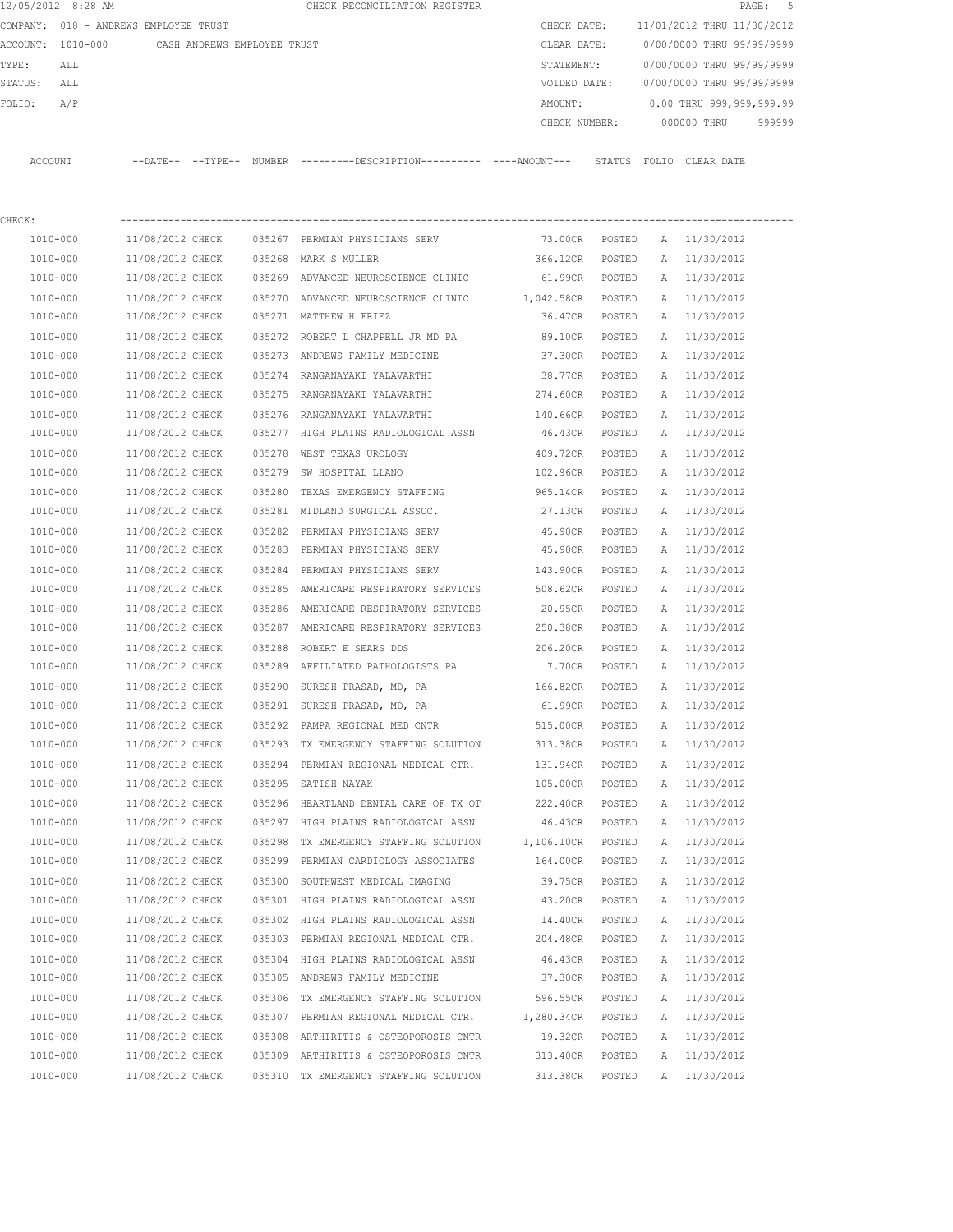|         | 12/05/2012 8:28 AM                    |                                      |                             |                  | CHECK RECONCILIATION REGISTER                                                               |                                    |                  |        |                              | PAGE:<br>-6 |
|---------|---------------------------------------|--------------------------------------|-----------------------------|------------------|---------------------------------------------------------------------------------------------|------------------------------------|------------------|--------|------------------------------|-------------|
|         | COMPANY: 018 - ANDREWS EMPLOYEE TRUST |                                      |                             |                  |                                                                                             | CHECK DATE:                        |                  |        | 11/01/2012 THRU 11/30/2012   |             |
|         | ACCOUNT: 1010-000                     |                                      | CASH ANDREWS EMPLOYEE TRUST |                  |                                                                                             | CLEAR DATE:                        |                  |        | 0/00/0000 THRU 99/99/9999    |             |
| TYPE:   | ALL                                   |                                      |                             |                  |                                                                                             | STATEMENT:                         |                  |        | 0/00/0000 THRU 99/99/9999    |             |
| STATUS: | ALL                                   |                                      |                             |                  |                                                                                             | VOIDED DATE:                       |                  |        | 0/00/0000 THRU 99/99/9999    |             |
| FOLIO:  | A/P                                   |                                      |                             |                  |                                                                                             | AMOUNT:                            |                  |        | 0.00 THRU 999,999,999.99     |             |
|         |                                       |                                      |                             |                  |                                                                                             | CHECK NUMBER:                      |                  |        | 000000 THRU                  | 999999      |
|         | ACCOUNT                               |                                      |                             |                  | --DATE-- --TYPE-- NUMBER ---------DESCRIPTION--------- ----AMOUNT--- STATUS FOLIO CLEARDATE |                                    |                  |        |                              |             |
|         |                                       |                                      |                             |                  |                                                                                             |                                    |                  |        |                              |             |
| CHECK:  |                                       |                                      |                             |                  |                                                                                             |                                    |                  |        |                              |             |
|         | 1010-000                              | 11/08/2012 CHECK                     |                             |                  | 035311 PERMIAN REGIONAL MEDICAL CTR.                                                        | 37.30CR POSTED                     |                  |        | A 11/30/2012                 |             |
|         | 1010-000<br>1010-000                  | 11/08/2012 CHECK                     |                             |                  | 035312 HIGH PLAINS RADIOLOGICAL ASSN                                                        | 19.80CR                            | POSTED           |        | A 11/30/2012                 |             |
|         |                                       | 11/08/2012 CHECK                     |                             |                  | 035313 TX EMERGENCY STAFFING SOLUTION                                                       | 911.70CR POSTED                    |                  |        | A 11/30/2012                 |             |
|         | 1010-000                              | 11/08/2012 CHECK<br>11/08/2012 CHECK |                             |                  | 035314 UNIVERSITY MEDICAL                                                                   | 219.75CR POSTED<br>129.45CR POSTED |                  |        | A 11/30/2012                 |             |
|         | 1010-000                              |                                      |                             |                  | 035315 PERMIAN GASTROENTEROLOGY PA                                                          |                                    |                  |        | A 11/30/2012                 |             |
|         | 1010-000                              | 11/08/2012 CHECK<br>11/08/2012 CHECK |                             |                  | 035316 ANESTHESIA MANAGEMENT SERVICE 1,537.95CR POSTED                                      | 19.80CR                            |                  | Α      | 11/30/2012<br>A 11/30/2012   |             |
|         | 1010-000                              |                                      |                             |                  | 035317 D REDMOND MD                                                                         |                                    | POSTED           |        |                              |             |
|         | 1010-000<br>1010-000                  | 11/08/2012 CHECK<br>11/08/2012 CHECK |                             | 035318           | TEXAS TECH UNIVERSITY HEALTH S<br>035319 D REDMOND MD                                       | 17.00CR<br>276.46CR                | POSTED<br>POSTED |        | A 11/30/2012<br>A 11/30/2012 |             |
|         |                                       |                                      |                             |                  |                                                                                             |                                    |                  |        |                              |             |
|         | 1010-000<br>1010-000                  | 11/08/2012 CHECK<br>11/08/2012 CHECK |                             |                  | 035320 PERMIAN REGIONAL MEDICAL CTR. 633.60CR<br>035321 PERMIAN REGIONAL MEDICAL CTR.       | 37.30CR                            | POSTED<br>POSTED | A      | 11/30/2012<br>A 11/30/2012   |             |
|         |                                       |                                      |                             |                  |                                                                                             |                                    |                  |        |                              |             |
|         | 1010-000<br>1010-000                  | 11/08/2012 CHECK<br>11/08/2012 CHECK |                             |                  | 035322 LUBBOCK DIGESTIVE DISEASE ASSO<br>035323 HIGH PLAINS RADIOLOGICAL ASSN               | 175.00CR<br>17.00CR                | POSTED<br>POSTED | A<br>A | 11/30/2012<br>11/30/2012     |             |
|         | 1010-000                              | 11/08/2012 CHECK                     |                             |                  | 035324 PERMIAN REGIONAL MEDICAL CTR.                                                        | 228.00CR                           | POSTED           | A      | 11/30/2012                   |             |
|         | 1010-000                              | 11/15/2012 CHECK                     |                             |                  | 035325 ANESTHESIA MEDGRP OF PB LLP                                                          | 379.78CR                           | POSTED           | A      | 11/30/2012                   |             |
|         | 1010-000                              | 11/15/2012 CHECK                     |                             |                  | 035326 HIGH PLAINS RADIOLOGICAL ASSN                                                        | 18.00CR                            |                  |        | A 11/30/2012                 |             |
|         | 1010-000                              | 11/15/2012 CHECK                     |                             |                  | 035327 HIGH PLAINS RADIOLOGICAL ASSN                                                        | 250.20CR                           | POSTED<br>POSTED | A      | 11/30/2012                   |             |
|         |                                       |                                      |                             |                  |                                                                                             |                                    |                  |        |                              |             |
|         | 1010-000<br>1010-000                  | 11/15/2012 CHECK<br>11/15/2012 CHECK |                             | 035328<br>035329 | PERMIAN REGIONAL MEDICAL CTR.<br>ACS / FRANCISCO J MORALES OD                               | 231.84CR<br>74.25CR                | POSTED<br>POSTED | A<br>A | 11/30/2012<br>11/30/2012     |             |
|         | 1010-000                              | 11/15/2012 CHECK                     |                             | 035330           | ROLLING PLAINS RURAL HEALTH                                                                 | 31.00CR                            | POSTED           |        | A 11/30/2012                 |             |
|         | 1010-000                              | 11/15/2012 CHECK                     |                             |                  | 035331 ROLLING PLAINS RURAL HEALTH                                                          | 389.28CR                           | POSTED           |        | A 11/30/2012                 |             |
|         | 1010-000                              | 11/15/2012 CHECK                     |                             |                  | 035332 HENDRICK MEDICAL CENTER                                                              | 392.58CR                           | POSTED           | A      | 11/30/2012                   |             |
|         | 1010-000                              | 11/15/2012 CHECK                     |                             |                  | 035333 ST MATTHEW DERM CLINIC PA                                                            | 103.87CR                           | POSTED           | A      | 11/30/2012                   |             |
|         | 1010-000                              | 11/15/2012 CHECK                     |                             |                  | 035334 PERMIAN REGIONAL MEDICAL CTR.                                                        | 377.40CR                           | POSTED           | A      | 11/30/2012                   |             |
|         | 1010-000                              | 11/15/2012 CHECK                     |                             |                  | 035335 PERMIAN REGIONAL MEDICAL CTR.                                                        | 478.80CR                           | POSTED           | А      | 11/30/2012                   |             |
|         | $1010 - 000$                          | 11/15/2012 CHECK                     |                             |                  | 035336 ABBEVILLE DENTISTRY SOUTH PLLC                                                       | 167.74CR                           | POSTED           | Α      | 11/30/2012                   |             |
|         | 1010-000                              | 11/15/2012 CHECK                     |                             |                  | 035337 ABBEVILLE DENTISTRY SOUTH PLLC                                                       | 167.74CR                           | POSTED           | Α      | 11/30/2012                   |             |
|         | 1010-000                              | 11/15/2012 CHECK                     |                             |                  | 035338 MIDLAND PEDIATRIC ASSOCIATES                                                         | 114.18CR                           | POSTED           | Α      | 11/30/2012                   |             |
|         | 1010-000                              | 11/15/2012 CHECK                     |                             |                  | 035339 WENDOVER FAMILY MEDICINE                                                             | 79.37CR                            | POSTED           | Α      | 11/30/2012                   |             |
|         | 1010-000                              | 11/15/2012 CHECK                     |                             | 035340           | PERMIAN PHYSICIANS SERV                                                                     | 29.80CR                            | POSTED           | Α      | 11/30/2012                   |             |
|         | $1010 - 000$                          | 11/15/2012 CHECK                     |                             |                  | 035341 PERMIAN REGIONAL MEDICAL CTR.                                                        | 419.20CR                           | POSTED           | Α      | 11/30/2012                   |             |
|         | 1010-000                              | 11/15/2012 CHECK                     |                             |                  | 035342 ANDREWS CHIROPRACTIC CENTER DC                                                       | 47.25CR                            | POSTED           | Α      | 11/30/2012                   |             |
|         | 1010-000                              | 11/15/2012 CHECK                     |                             |                  | 035343 PERMIAN REGIONAL MEDICAL CTR.                                                        | 599.54CR                           | POSTED           | Α      | 11/30/2012                   |             |
|         | $1010 - 000$                          | 11/15/2012 CHECK                     |                             |                  | 035344 BRADLEY SEARS, DDS                                                                   | 90.00CR                            | POSTED           | Α      | 11/30/2012                   |             |
|         | 1010-000                              | 11/15/2012 CHECK                     |                             |                  | 035345 NORTH CENTRAL SURGERY CTR                                                            | 16,148.75CR                        | POSTED           | Α      | 11/30/2012                   |             |
|         | 1010-000                              | 11/15/2012 CHECK                     |                             |                  | 035346 ACS / FRANCISCO J MORALES OD                                                         | 82.50CR                            | POSTED           | Α      | 11/30/2012                   |             |
|         | 1010-000                              | 11/15/2012 CHECK                     |                             |                  | 035347 E.W. HAPRER DDS                                                                      | 116.00CR                           | POSTED           | Α      | 11/30/2012                   |             |
|         | 1010-000                              | 11/15/2012 CHECK                     |                             |                  | 035348 ABDUL KADIR MD                                                                       | 61.99CR                            | POSTED           | Α      | 11/30/2012                   |             |
|         | 1010-000                              | 11/15/2012 CHECK                     |                             |                  | 035349 ACS / FRANCISCO J MORALES OD                                                         | 82.50CR                            | POSTED           | Α      | 11/30/2012                   |             |
|         | 1010-000                              | 11/15/2012 CHECK                     |                             |                  | 035350 PERMIAN REGIONAL MEDICAL CTR.                                                        | 403.74CR                           | POSTED           | Α      | 11/30/2012                   |             |
|         | 1010-000                              | 11/15/2012 CHECK                     |                             |                  | 035351 FMC DIALYSISSERVICES HOBB                                                            | 1,656.14CR                         | OUTSTND          | Α      | 0/00/0000                    |             |
|         | 1010-000                              | 11/15/2012 CHECK                     |                             |                  | 035352 FMC DIALYSISSERVICES HOBB                                                            | 683.28CR                           | OUTSTND          | Α      | 0/00/0000                    |             |
|         | 1010-000                              | 11/15/2012 CHECK                     |                             |                  | 035353 FMC DIALYSISSERVICES HOBB                                                            | 1,362.38CR                         | OUTSTND          | Α      | 0/00/0000                    |             |
|         | 1010-000                              | 11/15/2012 CHECK                     |                             |                  | 035354 SPECIALTY CARE MANAGEMENT LLC                                                        | 9,955.85CR                         | OUTSTND          | Α      | 0/00/0000                    |             |
|         |                                       |                                      |                             |                  |                                                                                             |                                    |                  |        |                              |             |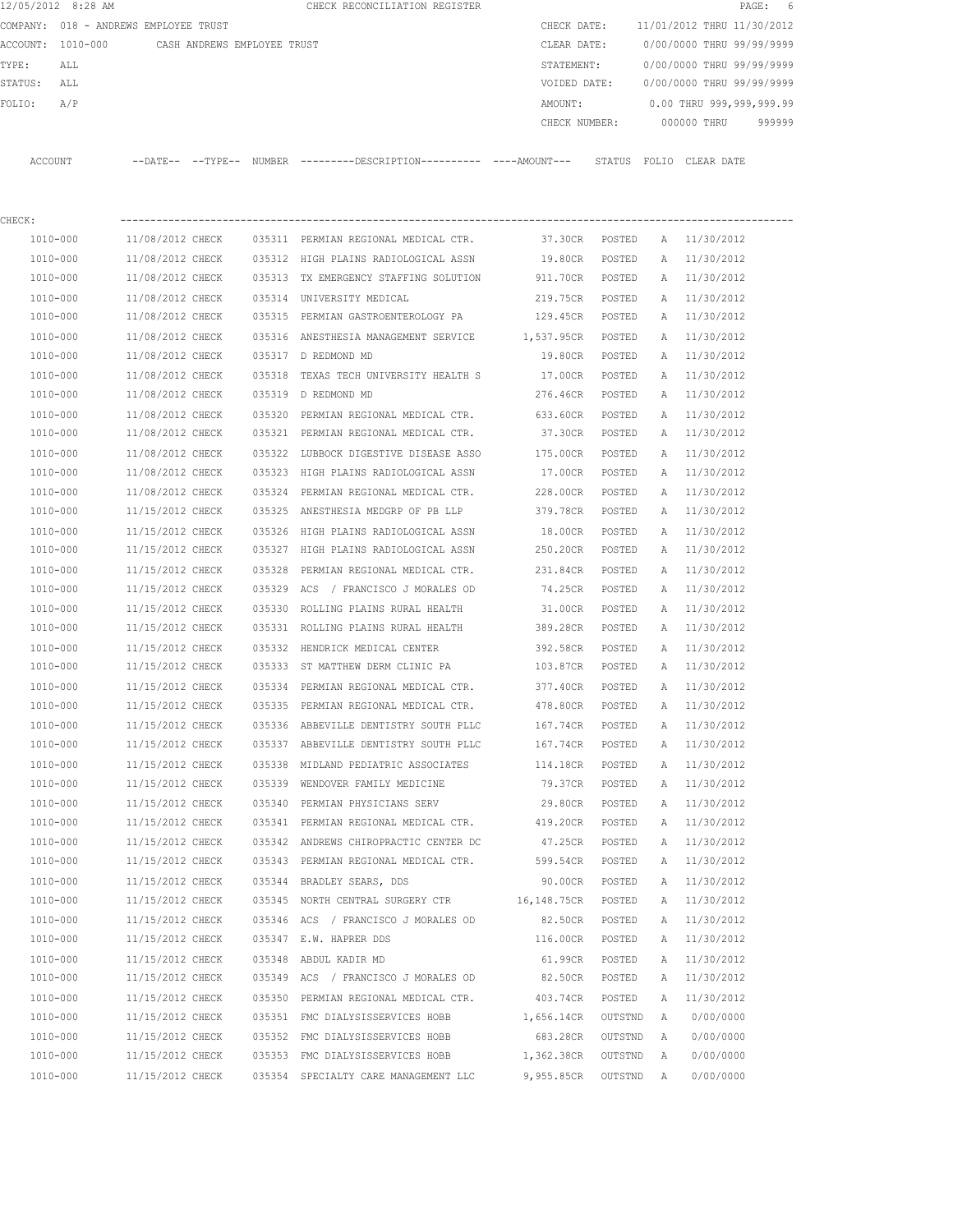|         | 12/05/2012 8:28 AM                    |                                      |                             |        | CHECK RECONCILIATION REGISTER                                                                 |                      |                  |              |                            | $\overline{7}$<br>$\texttt{PAGE}$ : |
|---------|---------------------------------------|--------------------------------------|-----------------------------|--------|-----------------------------------------------------------------------------------------------|----------------------|------------------|--------------|----------------------------|-------------------------------------|
|         | COMPANY: 018 - ANDREWS EMPLOYEE TRUST |                                      |                             |        |                                                                                               | CHECK DATE:          |                  |              | 11/01/2012 THRU 11/30/2012 |                                     |
|         | ACCOUNT: 1010-000                     |                                      | CASH ANDREWS EMPLOYEE TRUST |        |                                                                                               | CLEAR DATE:          |                  |              | 0/00/0000 THRU 99/99/9999  |                                     |
| TYPE:   | ALL                                   |                                      |                             |        |                                                                                               | STATEMENT:           |                  |              | 0/00/0000 THRU 99/99/9999  |                                     |
| STATUS: | ALL                                   |                                      |                             |        |                                                                                               | VOIDED DATE:         |                  |              | 0/00/0000 THRU 99/99/9999  |                                     |
| FOLIO:  | A/P                                   |                                      |                             |        |                                                                                               | AMOUNT:              |                  |              | 0.00 THRU 999,999,999.99   |                                     |
|         |                                       |                                      |                             |        |                                                                                               | CHECK NUMBER:        |                  |              | 000000 THRU                | 999999                              |
|         | ACCOUNT                               |                                      |                             |        | --DATE-- --TYPE-- NUMBER ---------DESCRIPTION---------- ----AMOUNT--- STATUS FOLIO CLEAR DATE |                      |                  |              |                            |                                     |
| CHECK:  |                                       |                                      |                             |        |                                                                                               |                      |                  |              |                            |                                     |
|         | 1010-000                              | 11/15/2012 CHECK                     |                             |        | 035355 KIDNEY & BLOOD PRESSURE CLINIC                                                         | 129.50CR OUTSTND     |                  | A            | 0/00/0000                  |                                     |
|         | 1010-000                              | 11/15/2012 CHECK                     |                             |        | 035356 ACS / FRANCISCO J MORALES OD                                                           | 52.50CR              | POSTED           |              | A 11/30/2012               |                                     |
|         | 1010-000                              | 11/15/2012 CHECK                     |                             |        | 035357 HAERANHELEN RHIM MD                                                                    | 52.00CR              | OUTSTND          | A            | 0/00/0000                  |                                     |
|         | 1010-000                              | 11/15/2012 CHECK                     |                             | 035358 | SOUTHWEST MEDICAL IMAGING                                                                     | 109.20CR             | POSTED           |              | A 11/30/2012               |                                     |
|         | 1010-000                              | 11/15/2012 CHECK                     |                             |        | 035359 MIDLAND MEMORIAL HOSPITAL                                                              | 318.10CR             | POSTED           | A            | 11/30/2012                 |                                     |
|         | 1010-000                              | 11/15/2012 CHECK                     |                             | 035360 | OUEST DIAGNOSTICS                                                                             | 78.00CR              | POSTED           | A            | 11/30/2012                 |                                     |
|         | 1010-000                              | 11/15/2012 CHECK                     |                             |        | 035361 MIDLAND SURGICAL ASSOC.                                                                | 298.80CR             | POSTED           | A            | 11/30/2012                 |                                     |
|         | 1010-000                              | 11/15/2012 CHECK                     |                             |        | 035362 MIDLAND SURGICAL ASSOC.                                                                | 86.99CR              | POSTED           |              | A 11/30/2012               |                                     |
|         | 1010-000                              | 11/15/2012 CHECK                     |                             |        | 035363 MIDLAND SURGICAL ASSOC.                                                                | 78.23CR              | POSTED           | A            | 11/30/2012                 |                                     |
|         | 1010-000                              | 11/15/2012 CHECK                     |                             | 035364 | PERMIAN PHYSICIANS SERV                                                                       | 45.90CR              | POSTED           | A            | 11/30/2012                 |                                     |
|         | 1010-000                              | 11/15/2012 CHECK                     |                             |        | 035365 PERMIAN INTERNAL MEDICINE ASC                                                          | 61.99CR              | POSTED           | A            | 11/30/2012                 |                                     |
|         | 1010-000                              | 11/15/2012 CHECK                     |                             |        | 035366 SUMMERS CHIROPRACTIC PA                                                                | 58.59CR              | POSTED           | Α            | 11/30/2012                 |                                     |
|         | 1010-000                              | 11/15/2012 CHECK                     |                             |        | 035367 ACS / FRANCISCO J MORALES OD                                                           | 82.50CR              | POSTED           | Α            | 11/30/2012                 |                                     |
|         | 1010-000                              | 11/15/2012 CHECK                     |                             | 035368 | PERMIAN REGIONAL MEDICAL CTR.                                                                 | 258.84CR             | POSTED           | Α            | 11/30/2012                 |                                     |
|         | 1010-000                              | 11/15/2012 CHECK                     |                             |        | 035369 ACS / FRANCISCO J MORALES OD                                                           | 82.50CR              | POSTED           | A            | 11/30/2012                 |                                     |
|         | 1010-000                              | 11/15/2012 CHECK                     |                             | 035370 | FAMILIA DENTAL ODESSA PLLC                                                                    | 328.00CR             | OUTSTND          | A            | 0/00/0000                  |                                     |
|         | 1010-000                              | 11/15/2012 CHECK                     |                             | 035371 | SHYLESH GANTA MD                                                                              | 65.81CR              | OUTSTND          | A            | 0/00/0000                  |                                     |
|         | 1010-000                              | 11/15/2012 CHECK                     |                             | 035372 | PERMIAN REGIONAL MEDICAL CTR.                                                                 | 403.92CR             | POSTED           | A            | 11/30/2012                 |                                     |
|         | 1010-000                              | 11/15/2012 CHECK                     |                             |        | 035373 MIDLAND MEMORIAL HOSPITAL                                                              | 3,364.48CR           | POSTED           | A            | 11/30/2012                 |                                     |
|         | 1010-000                              | 11/15/2012 CHECK                     |                             |        | 035374 CITY OF ANDREWS C/C EMS                                                                | 859.13CR             | POSTED           | A            | 11/30/2012                 |                                     |
|         | 1010-000                              | 11/15/2012 CHECK                     |                             |        | 035375 ADVANCED NEUROSCIENCE CLINIC                                                           | 165.39CR             | POSTED           | A            | 11/30/2012                 |                                     |
|         | 1010-000                              | 11/15/2012 CHECK                     |                             |        | 035376 TX EMERGENCY STAFFING SOLUTION                                                         | 313.38CR             | POSTED           | A            | 11/30/2012                 |                                     |
|         | 1010-000                              | 11/15/2012 CHECK                     |                             |        | 035377 HIGH PLAINS RADIOLOGICAL ASSN                                                          | 12.60CR              | POSTED           | A            | 11/30/2012                 |                                     |
|         | 1010-000                              | 11/15/2012 CHECK                     |                             |        | 035378 HIGH PLAINS RADIOLOGICAL ASSN                                                          | 81.90CR              | POSTED           | $\mathbb{A}$ | 11/30/2012                 |                                     |
|         | 1010-000                              | 11/15/2012 CHECK                     |                             |        | 035379 ANDREWS FAMILY MEDICINE                                                                | 73.70CR              | POSTED           | Α            | 11/30/2012                 |                                     |
|         | 1010-000                              | 11/15/2012 CHECK                     |                             |        | 035380 HIGH PLAINS RADIOLOGICAL ASSN                                                          | 16.20CR              |                  |              | 11/30/2012                 |                                     |
|         | 1010-000                              | 11/15/2012 CHECK                     |                             |        | 035381 PERMIAN REGIONAL MEDICAL CTR.                                                          | 35.04CR              | POSTED<br>POSTED | Α<br>Α       | 11/30/2012                 |                                     |
|         | 1010-000                              | 11/15/2012 CHECK                     |                             |        | 035382 HIGH PLAINS RADIOLOGICAL ASSN                                                          | 40.00CR              | POSTED           | Α            | 11/30/2012                 |                                     |
|         | 1010-000                              | 11/15/2012 CHECK                     |                             |        | 035383 PERMIAN PHYSICIANS SERV                                                                | 73.00CR              | POSTED           | Α            | 11/30/2012                 |                                     |
|         | $1010 - 000$                          |                                      |                             |        |                                                                                               |                      |                  |              |                            |                                     |
|         | 1010-000                              | 11/15/2012 CHECK<br>11/15/2012 CHECK |                             |        | 035384 PERMIAN REGIONAL MEDICAL CTR.<br>035385 PERMIAN REGIONAL MEDICAL CTR.                  | 419.20CR<br>240.80CR | POSTED<br>POSTED | Α<br>Α       | 11/30/2012                 |                                     |
|         | 1010-000                              | 11/15/2012 CHECK                     |                             |        | 035386 UMC RADIOLOGY                                                                          | 24.80CR              |                  |              | 11/30/2012<br>11/30/2012   |                                     |
|         | 1010-000                              | 11/15/2012 CHECK                     |                             |        | 035387 HIGH PLAINS RADIOLOGICAL ASSN                                                          | 29.00CR              | POSTED<br>POSTED | Α<br>Α       | 11/30/2012                 |                                     |
|         |                                       | 11/15/2012 CHECK                     |                             |        |                                                                                               |                      |                  |              |                            |                                     |
|         | 1010-000<br>1010-000                  | 11/15/2012 CHECK                     |                             |        | 035388 PERMIAN REGIONAL MEDICAL CTR.<br>035389 LUBBOCK DIGESTIVE DISEASE ASSO                 | 56.20CR<br>471.00CR  | POSTED<br>POSTED | Α<br>Α       | 11/30/2012<br>11/30/2012   |                                     |
|         |                                       |                                      |                             |        |                                                                                               |                      |                  |              |                            |                                     |
|         | 1010-000                              | 11/15/2012 CHECK                     |                             |        | 035390 HIGH PLAINS RADIOLOGICAL ASSN                                                          | 109.80CR             | POSTED           | Α            | 11/30/2012                 |                                     |
|         | 1010-000                              | 11/15/2012 CHECK                     |                             |        | 035391 PERMIAN REGIONAL MEDICAL CTR.                                                          | 2,456.10CR           | POSTED           | Α            | 11/30/2012                 |                                     |
|         | 1010-000                              | 11/15/2012 CHECK                     |                             |        | 035392 PERMIAN REGIONAL MEDICAL CTR.                                                          | 266.94CR             | POSTED           | Α            | 11/30/2012                 |                                     |
|         | 1010-000                              | 11/15/2012 CHECK                     |                             |        | 035393 TAMMY A WELCH                                                                          | 64.00CR              | OUTSTND          | Α            | 0/00/0000                  |                                     |
|         | 1010-000                              | 11/15/2012 CHECK                     |                             |        | 035394 SATISH NAYAK                                                                           | 26.40CR              | POSTED           | Α            | 11/30/2012                 |                                     |
|         | 1010-000                              | 11/15/2012 CHECK                     |                             |        | 035395 MICHAEL L RAMSEY                                                                       | 168.07CR             | POSTED           | Α            | 11/30/2012                 |                                     |
|         | 1010-000                              | 11/20/2012 CHECK                     |                             |        | 035396 ANDREWS FAMILY MEDICINE                                                                | 37.30CR              | OUTSTND          | Α            | 0/00/0000                  |                                     |
|         | 1010-000                              | 11/20/2012 CHECK                     |                             |        | 035397 QUEST DIAGNOSTICS                                                                      | 25.03CR              | OUTSTND          | Α            | 0/00/0000                  |                                     |
|         | 1010-000                              | 11/20/2012 CHECK                     |                             |        | 035398 JASON K BROWNING DDS                                                                   | 1,013.74CR           | OUTSTND          | Α            | 0/00/0000                  |                                     |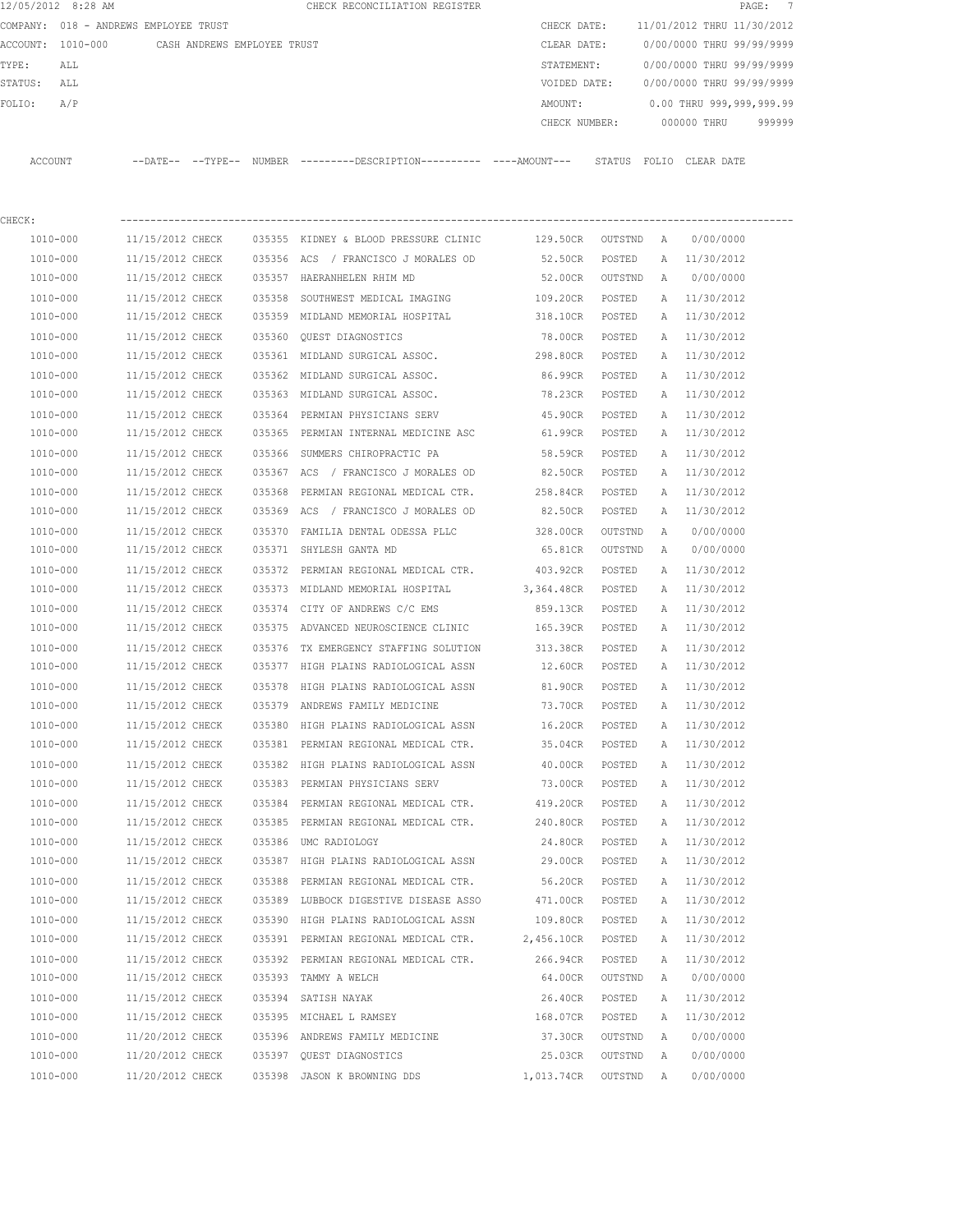|         | 12/05/2012 8:28 AM                    |                  |                             |        | CHECK RECONCILIATION REGISTER                                                              |               |         |   |                            | PAGE:<br>- 8 |
|---------|---------------------------------------|------------------|-----------------------------|--------|--------------------------------------------------------------------------------------------|---------------|---------|---|----------------------------|--------------|
|         | COMPANY: 018 - ANDREWS EMPLOYEE TRUST |                  |                             |        |                                                                                            | CHECK DATE:   |         |   | 11/01/2012 THRU 11/30/2012 |              |
|         | ACCOUNT: 1010-000                     |                  | CASH ANDREWS EMPLOYEE TRUST |        |                                                                                            | CLEAR DATE:   |         |   | 0/00/0000 THRU 99/99/9999  |              |
| TYPE:   | ALL                                   |                  |                             |        |                                                                                            | STATEMENT:    |         |   | 0/00/0000 THRU 99/99/9999  |              |
| STATUS: | ALL                                   |                  |                             |        |                                                                                            | VOIDED DATE:  |         |   | 0/00/0000 THRU 99/99/9999  |              |
| FOLIO:  | A/P                                   |                  |                             |        |                                                                                            | AMOUNT:       |         |   | 0.00 THRU 999,999,999.99   |              |
|         |                                       |                  |                             |        |                                                                                            | CHECK NUMBER: |         |   | 000000 THRU                | 999999       |
|         | ACCOUNT                               |                  |                             |        | --DATE-- --TYPE-- NUMBER --------DESCRIPTION--------- ---AMOUNT--- STATUS FOLIO CLEAR DATE |               |         |   |                            |              |
| CHECK:  |                                       |                  |                             |        |                                                                                            |               |         |   |                            |              |
|         | 1010-000                              | 11/20/2012 CHECK |                             |        | 035399 MIDLAND PEDIATRIC ASSOCIATES                                                        | 38.93CR       | OUTSTND | A | 0/00/0000                  |              |
|         | 1010-000                              | 11/20/2012 CHECK |                             |        | 035400 MIDLAND PEDIATRIC ASSOCIATES                                                        | 48.66CR       | OUTSTND | A | 0/00/0000                  |              |
|         | 1010-000                              | 11/20/2012 CHECK |                             |        | 035401 PERMIAN REGIONAL MEDICAL CTR.                                                       | 389.52CR      | OUTSTND | A | 0/00/0000                  |              |
|         | 1010-000                              | 11/20/2012 CHECK |                             |        | 035402 PERMIAN GASTROENTEROLOGY PA                                                         | 123.55CR      | OUTSTND | Α | 0/00/0000                  |              |
|         | 1010-000                              | 11/20/2012 CHECK |                             |        | 035403 BRADLEY SEARS, DDS                                                                  | 76.40CR       | OUTSTND | Α | 0/00/0000                  |              |
|         | 1010-000                              | 11/20/2012 CHECK |                             | 035404 | ROBERT E SEARS DDS                                                                         | 90.00CR       | OUTSTND | Α | 0/00/0000                  |              |
|         | 1010-000                              | 11/20/2012 CHECK |                             |        | 035405 ODESSA HEART INSTITUTE                                                              | 61.99CR       | OUTSTND | Α | 0/00/0000                  |              |
|         | 1010-000                              | 11/20/2012 CHECK |                             | 035406 | DRS E M AND DAVID WRIGHT                                                                   | 47.00CR       | OUTSTND | Α | 0/00/0000                  |              |
|         | 1010-000                              | 11/20/2012 CHECK |                             |        | 035407 PERMIAN NEPHROLOGY ASSOCIATES                                                       | 366.89CR      | OUTSTND | Α | 0/00/0000                  |              |
|         | 1010-000                              | 11/20/2012 CHECK |                             | 035408 | SPECIALTY CARE MANAGEMENT LLC                                                              | 2,044.15CR    | OUTSTND | A | 0/00/0000                  |              |
|         | 1010-000                              | 11/20/2012 CHECK |                             |        | 035409 FMC DIALYSISSERVICES HOBB                                                           | 2,099.91CR    | OUTSTND | Α | 0/00/0000                  |              |
|         | 1010-000                              | 11/20/2012 CHECK |                             | 035410 | FMC DIALYSISSERVICES HOBB                                                                  | 1,786.98CR    | OUTSTND | Α | 0/00/0000                  |              |
|         | 1010-000                              | 11/20/2012 CHECK |                             | 035411 | FMC DIALYSISSERVICES HOBB                                                                  | 699.84CR      | OUTSTND | Α | 0/00/0000                  |              |
|         | 1010-000                              | 11/20/2012 CHECK |                             | 035412 | COMANCHE COUNTY MEDICAL CENTER                                                             | 336.79CR      | OUTSTND | Α | 0/00/0000                  |              |
|         | 1010-000                              | 11/20/2012 CHECK |                             |        | 035413 MIDLAND SURGICAL ASSOC.                                                             | 53.23CR       | OUTSTND | Α | 0/00/0000                  |              |
|         | 1010-000                              | 11/20/2012 CHECK |                             | 035414 | ANDREWS FAMILY MEDICINE                                                                    | 37.30CR       | OUTSTND | Α | 0/00/0000                  |              |
|         | 1010-000                              | 11/20/2012 CHECK |                             |        | 035415 ANDREWS FAMILY MEDICINE                                                             | 42.13CR       | OUTSTND | Α | 0/00/0000                  |              |
|         | 1010-000                              | 11/20/2012 CHECK |                             | 035416 | HEARTLAND DENTAL CARE OF TX OT                                                             | 178.40CR      | OUTSTND | Α | 0/00/0000                  |              |
|         | 1010-000                              | 11/20/2012 CHECK |                             | 035417 | ACS/ LABORATORY CORPORATION                                                                | 56.54CR       | OUTSTND | Α | 0/00/0000                  |              |
|         | 1010-000                              | 11/20/2012 CHECK |                             | 035418 | ACS/ LABORATORY CORPORATION                                                                | 192.09CR      | OUTSTND | Α | 0/00/0000                  |              |
|         | 1010-000                              | 11/20/2012 CHECK |                             | 035419 | ADVANCED NEUROSCIENCE CLINIC                                                               | 61.99CR       | OUTSTND | Α | 0/00/0000                  |              |
|         | 1010-000                              | 11/20/2012 CHECK |                             |        | 035420 LEHMAN DERMATOLOGY CLINIC                                                           | 113.12CR      | OUTSTND | Α | 0/00/0000                  |              |
|         | 1010-000                              | 11/20/2012 CHECK |                             |        | 035421 TX EMERGENCY STAFFING SOLUTION                                                      | 919.42CR      | OUTSTND | Α | 0/00/0000                  |              |
|         | 1010-000                              | 11/20/2012 CHECK |                             |        | 035422 PRAVEEN REDDY MD                                                                    | 173.89CR      | OUTSTND | Α | 0/00/0000                  |              |
|         | 1010-000                              | 11/20/2012 CHECK |                             |        | 035423 DRS E M AND DAVID WRIGHT                                                            | 103.20CR      | OUTSTND | Α | 0/00/0000                  |              |
|         | 1010-000                              | 11/20/2012 CHECK |                             |        | 035424 TEXAS TECH HEALTH SCIENCE CTR                                                       | 260.00CR      | OUTSTND | A | 0/00/0000                  |              |
|         | 1010-000                              | 11/20/2012 CHECK |                             |        | 035425 TEXAS TECH HEALTH SCIENCE CTR                                                       | 260.00CR      | OUTSTND | Α | 0/00/0000                  |              |
|         | 1010-000                              | 11/20/2012 CHECK |                             |        | 035426 LUBBOCK DIGESTIVE DISEASE ASSO                                                      | 16.00CR       | OUTSTND | Α | 0/00/0000                  |              |
|         | 1010-000                              | 11/20/2012 CHECK |                             |        | 035427 ANDREWS FAMILY MEDICINE                                                             | 37.30CR       | OUTSTND | Α | 0/00/0000                  |              |
|         | $1010 - 000$                          | 11/20/2012 CHECK |                             |        | 035428 MIDLAND PATHOLOGISTS                                                                | 633.24CR      | OUTSTND | Α | 0/00/0000                  |              |
|         | 1010-000                              | 11/20/2012 CHECK |                             |        | 035429 PERMIAN REGIONAL MEDICAL CTR.                                                       | 57.60CR       | OUTSTND | Α | 0/00/0000                  |              |
|         | 1010-000                              | 11/29/2012 CHECK |                             |        | 035430 DRS E M AND DAVID WRIGHT                                                            | 103.20CR      | OUTSTND | Α | 0/00/0000                  |              |
|         | 1010-000                              | 11/29/2012 CHECK |                             |        | 035431 WELLDYNE RX                                                                         | 16,417.00CR   | OUTSTND | Α | 0/00/0000                  |              |
|         | $1010 - 000$                          | 11/29/2012 CHECK |                             |        | 035432 HIGH PLAINS RADIOLOGICAL ASSN                                                       | 13.50CR       | OUTSTND | Α | 0/00/0000                  |              |
|         | 1010-000                              | 11/29/2012 CHECK |                             |        | 035433 PERMIAN REGIONAL MEDICAL CTR.                                                       | 930.96CR      | OUTSTND | Α | 0/00/0000                  |              |
|         | 1010-000                              | 11/29/2012 CHECK |                             |        | 035434 SATISH NAYAK                                                                        | 62.50CR       | OUTSTND | Α | 0/00/0000                  |              |
|         | 1010-000                              | 11/29/2012 CHECK |                             |        | 035435 SATISH NAYAK                                                                        | 34.50CR       | OUTSTND | Α | 0/00/0000                  |              |
|         | 1010-000                              | 11/29/2012 CHECK |                             |        | 035436 MIDLAND MEMORIAL HOSPITAL                                                           | 438.21CR      | OUTSTND | Α | 0/00/0000                  |              |
|         | 1010-000                              | 11/29/2012 CHECK |                             |        | 035437 ADVANCED NEUROSCIENCE CLINIC                                                        | 103.87CR      | OUTSTND | Α | 0/00/0000                  |              |
|         | 1010-000                              | 11/29/2012 CHECK |                             |        | 035438 HIGH PLAINS RADIOLOGICAL ASSN                                                       | 19.80CR       | OUTSTND | Α | 0/00/0000                  |              |
|         | 1010-000                              | 11/29/2012 CHECK |                             |        | 035439 SATISH NAYAK                                                                        | 164.37CR      | OUTSTND | Α | 0/00/0000                  |              |
|         | 1010-000                              | 11/29/2012 CHECK |                             | 035440 | SATISH NAYAK                                                                               | 164.37CR      | OUTSTND | Α | 0/00/0000                  |              |
|         | 1010-000                              | 11/29/2012 CHECK |                             |        | 035441 DRS E M AND DAVID WRIGHT                                                            | 120.80CR      | OUTSTND | Α | 0/00/0000                  |              |
|         | 1010-000                              | 11/29/2012 CHECK |                             |        | 035442 ACS / PROPATH SERVICES LLP                                                          | 51.00CR       | OUTSTND | Α | 0/00/0000                  |              |
|         |                                       |                  |                             |        |                                                                                            |               |         |   |                            |              |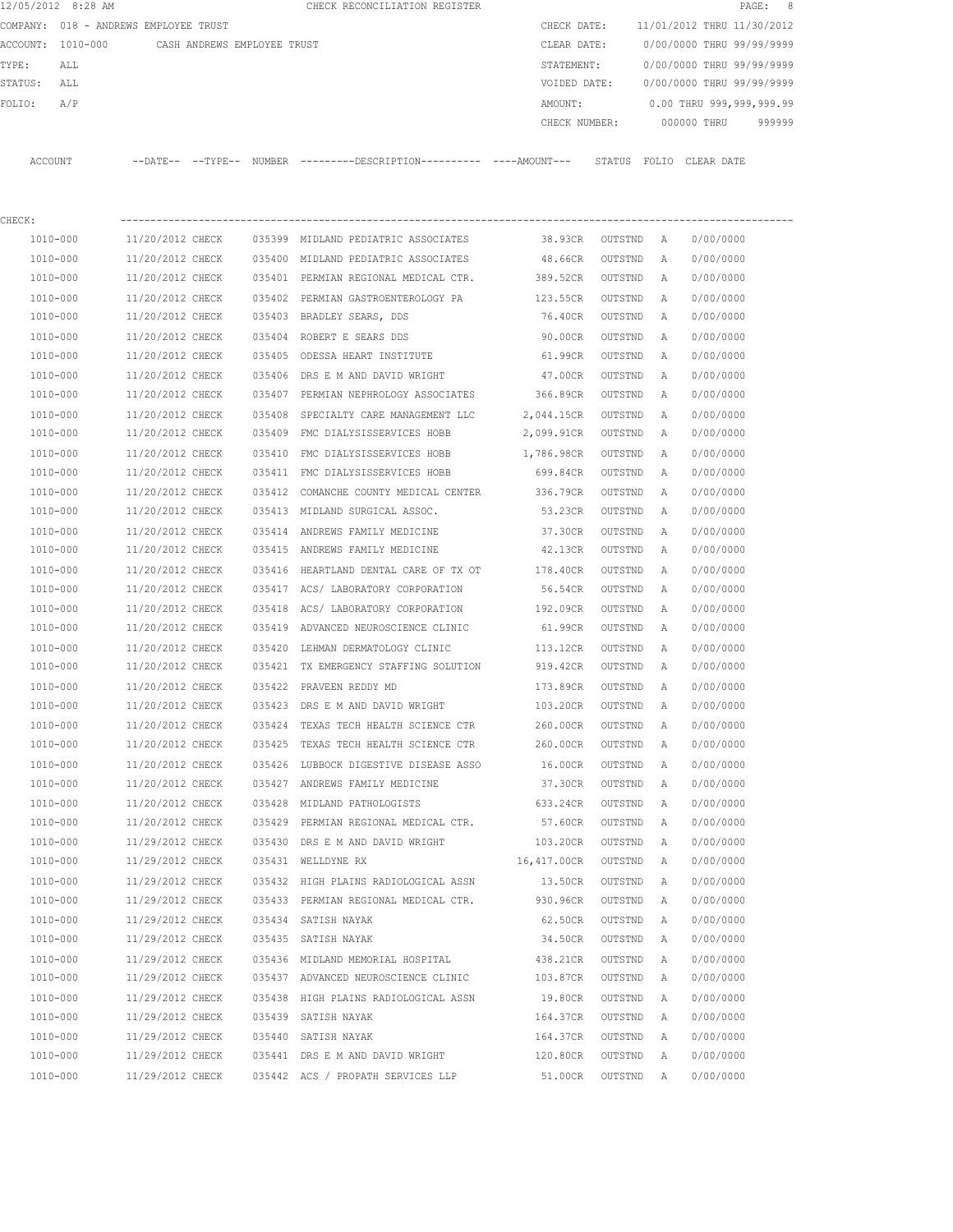|         | 12/05/2012 8:28 AM                    |                  |                             |        | CHECK RECONCILIATION REGISTER                                                                 |               |           |   |                            | 9<br>PAGE: |
|---------|---------------------------------------|------------------|-----------------------------|--------|-----------------------------------------------------------------------------------------------|---------------|-----------|---|----------------------------|------------|
|         | COMPANY: 018 - ANDREWS EMPLOYEE TRUST |                  |                             |        |                                                                                               | CHECK DATE:   |           |   | 11/01/2012 THRU 11/30/2012 |            |
|         | ACCOUNT: 1010-000                     |                  | CASH ANDREWS EMPLOYEE TRUST |        |                                                                                               | CLEAR DATE:   |           |   | 0/00/0000 THRU 99/99/9999  |            |
| TYPE:   | ALL                                   |                  |                             |        |                                                                                               | STATEMENT:    |           |   | 0/00/0000 THRU 99/99/9999  |            |
| STATUS: | ALL                                   |                  |                             |        |                                                                                               | VOIDED DATE:  |           |   | 0/00/0000 THRU 99/99/9999  |            |
| FOLIO:  | A/P                                   |                  |                             |        |                                                                                               | AMOUNT:       |           |   | 0.00 THRU 999,999,999.99   |            |
|         |                                       |                  |                             |        |                                                                                               | CHECK NUMBER: |           |   | 000000 THRU                | 999999     |
|         | ACCOUNT                               |                  |                             |        | --DATE-- --TYPE-- NUMBER ---------DESCRIPTION---------- ----AMOUNT--- STATUS FOLIO CLEAR DATE |               |           |   |                            |            |
| CHECK:  |                                       |                  |                             |        |                                                                                               |               |           |   |                            |            |
|         | 1010-000                              | 11/29/2012 CHECK |                             |        | 035443 E.W. HAPRER DDS                                                                        | 447.60CR      | OUTSTND A |   | 0/00/0000                  |            |
|         | 1010-000                              | 11/29/2012 CHECK |                             |        | 035444 MARK S MULLER                                                                          | 14.16CR       | OUTSTND   | A | 0/00/0000                  |            |
|         | 1010-000                              | 11/29/2012 CHECK |                             |        | 035445 COMMUNITY RADIOLOGY                                                                    | 2,178.59CR    | OUTSTND   | A | 0/00/0000                  |            |
|         | 1010-000                              | 11/29/2012 CHECK |                             |        | 035446 COMMUNITY RADIOLOGY                                                                    | 224.52CR      | OUTSTND   | Α | 0/00/0000                  |            |
|         | 1010-000                              | 11/29/2012 CHECK |                             |        | 035447 COMMUNITY RADIOLOGY                                                                    | 33.25CR       | OUTSTND   | Α | 0/00/0000                  |            |
|         | 1010-000                              | 11/29/2012 CHECK |                             |        | 035448 E.W. HAPRER DDS                                                                        | 102.69CR      | OUTSTND   | A | 0/00/0000                  |            |
|         | 1010-000                              | 11/29/2012 CHECK |                             |        | 035449 PERMIAN REGIONAL MEDICAL CTR.                                                          | 301.60CR      | OUTSTND   | Α | 0/00/0000                  |            |
|         | 1010-000                              | 11/29/2012 CHECK |                             |        | 035450 CENTER FOR ORTHOPEDIC SURGERY                                                          | 111.70CR      | OUTSTND   | A | 0/00/0000                  |            |
|         | 1010-000                              | 11/29/2012 CHECK |                             |        | 035451 E.W. HAPRER DDS                                                                        | 116.00CR      | OUTSTND   | A | 0/00/0000                  |            |
|         | 1010-000                              | 11/29/2012 CHECK |                             | 035452 | PERMIAN REGIONAL MEDICAL CTR.                                                                 | 231.12CR      | OUTSTND   | Α | 0/00/0000                  |            |
|         | 1010-000                              | 11/29/2012 CHECK |                             |        | 035453 PERMIAN REGIONAL MEDICAL CTR.                                                          | 268.74CR      | OUTSTND   | A | 0/00/0000                  |            |
|         | 1010-000                              | 11/29/2012 CHECK |                             |        | 035454 MIDLAND WOMENS CLINIC                                                                  | 11.18CR       | OUTSTND   | Α | 0/00/0000                  |            |
|         | 1010-000                              | 11/29/2012 CHECK |                             |        | 035455 MOHAMMAD A AZAD                                                                        | 214.21CR      | OUTSTND   | Α | 0/00/0000                  |            |
|         | 1010-000                              | 11/29/2012 CHECK |                             |        | 035456 24 ON PHYSICIANS                                                                       | 103.55CR      | OUTSTND   | Α | 0/00/0000                  |            |
|         | 1010-000                              | 11/29/2012 CHECK |                             |        | 035457 24 ON PHYSICIANS                                                                       | 103.55CR      | OUTSTND   | Α | 0/00/0000                  |            |
|         | 1010-000                              | 11/29/2012 CHECK |                             |        | 035458 24 ON PHYSICIANS                                                                       | 122.45CR      | OUTSTND   | Α | 0/00/0000                  |            |
|         | 1010-000                              | 11/29/2012 CHECK |                             |        | 035459 MIDLAND SURGICAL ASSOC.                                                                | 53.23CR       | OUTSTND   | Α | 0/00/0000                  |            |
|         | 1010-000                              | 11/29/2012 CHECK |                             |        | 035460 MIDLAND SURGICAL ASSOC.                                                                | 53.23CR       | OUTSTND   | Α | 0/00/0000                  |            |
|         | 1010-000                              | 11/29/2012 CHECK |                             |        | 035461 AMERICARE RESPIRATORY SERVICES                                                         | 250.38CR      | OUTSTND   | A | 0/00/0000                  |            |
|         | 1010-000                              | 11/29/2012 CHECK |                             |        | 035462 SUMMERS CHIROPRACTIC PA                                                                | 52.50CR       | OUTSTND   | A | 0/00/0000                  |            |
|         | 1010-000                              | 11/29/2012 CHECK |                             |        | 035463 ODESSA REGIONAL HOSPITAL                                                               | 1,638.22CR    | OUTSTND   | A | 0/00/0000                  |            |
|         | 1010-000                              | 11/29/2012 CHECK |                             |        | 035464 WENDOVER FAMILY MEDICINE                                                               | 72.92CR       | OUTSTND   | Α | 0/00/0000                  |            |
|         | 1010-000                              | 11/29/2012 CHECK |                             |        | 035465 DEER LAND EMERGENCY PHYSICIANS 692.01CR                                                |               | OUTSTND   | Α | 0/00/0000                  |            |
|         | 1010-000                              | 11/29/2012 CHECK |                             |        | 035466 ANDREWS FAMILY MEDICINE                                                                | 37.30CR       | OUTSTND   | A | 0/00/0000                  |            |
|         | 1010-000                              | 11/29/2012 CHECK |                             |        | 035467 ACS / FRANCISCO J MORALES OD                                                           | 52.50CR       | OUTSTND   | A | 0/00/0000                  |            |
|         | 1010-000                              | 11/29/2012 CHECK |                             |        | 035468 ADVANCED NEUROSCIENCE CLINIC                                                           | 257.59CR      | OUTSTND   | Α | 0/00/0000                  |            |
|         | 1010-000                              | 11/29/2012 CHECK |                             |        | 035469 ANDREWS FAMILY MEDICINE                                                                | 37.30CR       | OUTSTND   | Α | 0/00/0000                  |            |
|         | 1010-000                              | 11/29/2012 CHECK |                             |        | 035470 SURESH GADASALLI MD                                                                    | 91.46CR       | OUTSTND   | Α | 0/00/0000                  |            |
|         | 1010-000                              | 11/29/2012 CHECK |                             |        | 035471 SURESH GADASALLI MD                                                                    | 91.46CR       | OUTSTND   | Α | 0/00/0000                  |            |
|         | 1010-000                              | 11/29/2012 CHECK |                             |        | 035472 HEARTLAND DENTAL CARE OF TX OT                                                         | 356.80CR      | OUTSTND   | Α | 0/00/0000                  |            |
|         | 1010-000                              | 11/29/2012 CHECK |                             |        | 035473 HIGH PLAINS RADIOLOGICAL ASSN                                                          | 13.50CR       | OUTSTND   | Α | 0/00/0000                  |            |
|         | 1010-000                              | 11/29/2012 CHECK |                             |        | 035474 ANDREWS FAMILY MEDICINE                                                                | 175.69CR      | OUTSTND   | Α | 0/00/0000                  |            |
|         | 1010-000                              | 11/29/2012 CHECK |                             |        | 035475 PERMIAN PHYSICIANS SERV                                                                | 34.50CR       | OUTSTND   | Α | 0/00/0000                  |            |
|         | 1010-000                              | 11/29/2012 CHECK |                             |        | 035476 MIDLAND MEMORIAL HOSPITAL                                                              | 2,628.48CR    | OUTSTND   | Α | 0/00/0000                  |            |
|         | 1010-000                              | 11/29/2012 CHECK |                             |        | 035477 SOUTHWEST MEDICAL IMAGING                                                              | 32.25CR       | OUTSTND   | Α | 0/00/0000                  |            |
|         | 1010-000                              | 11/29/2012 CHECK |                             |        | 035478 MIDLAND PATHOLOGISTS                                                                   | 25.00CR       | OUTSTND   | Α | 0/00/0000                  |            |
|         | 1010-000                              | 11/29/2012 CHECK |                             |        | 035479 SOUTHWEST MEDICAL IMAGING                                                              | 233.25CR      | OUTSTND   | Α | 0/00/0000                  |            |
|         | 1010-000                              | 11/29/2012 CHECK |                             |        | 035480 SOUTHWEST MEDICAL IMAGING                                                              | 47.25CR       | OUTSTND   | Α | 0/00/0000                  |            |
|         | 1010-000                              | 11/29/2012 CHECK |                             |        | 035481 PERMIAN PHYSICIANS SERV                                                                | 34.50CR       | OUTSTND   | Α | 0/00/0000                  |            |
|         | 1010-000                              | 11/29/2012 CHECK |                             |        | 035482 CARDIOLOGY CONSULTANTS PA                                                              | 10.91CR       | OUTSTND   | A | 0/00/0000                  |            |
|         | 1010-000                              | 11/29/2012 CHECK |                             |        | 035483 PERMIAN REGIONAL MEDICAL CTR.                                                          | 240.80CR      | OUTSTND   | Α | 0/00/0000                  |            |
|         | 1010-000                              | 11/29/2012 CHECK |                             |        | 035484 VIRTUAL RADIOLOGIC PROFESSIONA                                                         | 30.40CR       | OUTSTND   | Α | 0/00/0000                  |            |
|         | 1010-000                              | 11/29/2012 CHECK |                             |        | 035485 PERMIAN PHYSICIANS SERV                                                                | 19.80CR       | OUTSTND   | Α | 0/00/0000                  |            |
|         | 1010-000                              | 11/29/2012 CHECK |                             |        | 035486 HIGH PLAINS RADIOLOGICAL ASSN                                                          | 46.43CR       | OUTSTND   | A | 0/00/0000                  |            |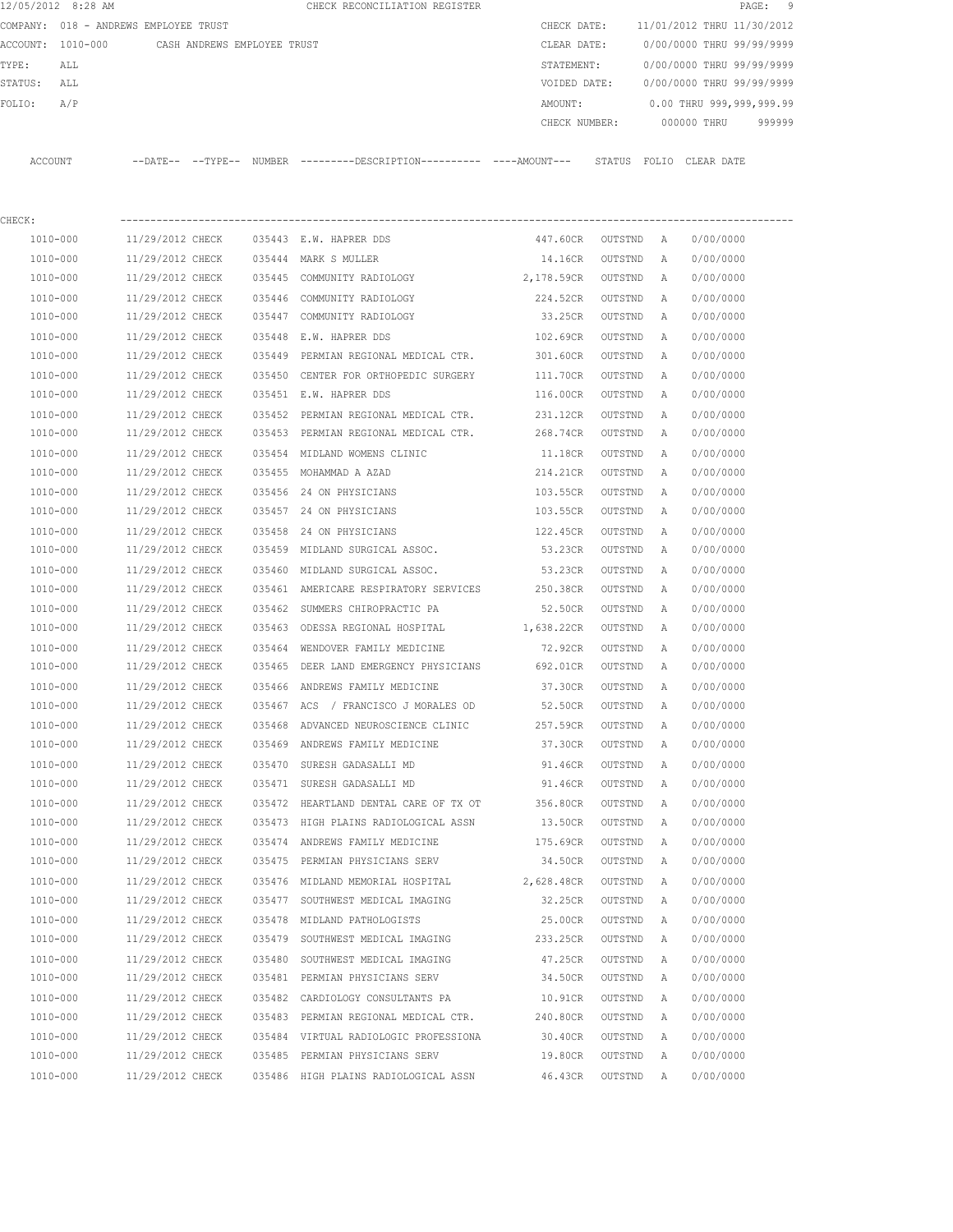| 12/05/2012 8:28 AM                            |                  |  |  |                                                   | CHECK RECONCILIATION REGISTER        |                                                                                               |                   |          |                                        | PAGE: 10 |
|-----------------------------------------------|------------------|--|--|---------------------------------------------------|--------------------------------------|-----------------------------------------------------------------------------------------------|-------------------|----------|----------------------------------------|----------|
| COMPANY: 018 - ANDREWS EMPLOYEE TRUST         |                  |  |  |                                                   |                                      |                                                                                               |                   |          | CHECK DATE: 11/01/2012 THRU 11/30/2012 |          |
| ACCOUNT: 1010-000 CASH ANDREWS EMPLOYEE TRUST |                  |  |  |                                                   |                                      | CLEAR DATE:                                                                                   |                   |          | 0/00/0000 THRU 99/99/9999              |          |
| TYPE:<br>ALL                                  |                  |  |  |                                                   |                                      | STATEMENT:                                                                                    |                   |          | 0/00/0000 THRU 99/99/9999              |          |
| STATUS: ALL                                   |                  |  |  |                                                   |                                      |                                                                                               |                   |          | VOIDED DATE: 0/00/0000 THRU 99/99/9999 |          |
| FOLIO: A/P                                    |                  |  |  |                                                   |                                      | AMOUNT:                                                                                       |                   |          | 0.00 THRU 999,999,999.99               |          |
|                                               |                  |  |  |                                                   |                                      | CHECK NUMBER:                                                                                 |                   |          | 000000 THRU                            | 999999   |
| ACCOUNT                                       |                  |  |  |                                                   |                                      | --DATE-- --TYPE-- NUMBER ---------DESCRIPTION---------- ----AMOUNT--- STATUS FOLIO CLEAR DATE |                   |          |                                        |          |
| CHECK:                                        |                  |  |  |                                                   |                                      |                                                                                               |                   |          |                                        |          |
| 1010-000                                      |                  |  |  | 11/29/2012 CHECK 035487 SATISH NAYAK              |                                      |                                                                                               | 43.96CR OUTSTND A |          | 0/00/0000                              |          |
| 1010-000                                      |                  |  |  | 11/29/2012 CHECK 035488 MIDLAND MEMORIAL HOSPITAL |                                      | 35.95CR OUTSTND A                                                                             |                   |          | 0/00/0000                              |          |
| 1010-000                                      | 11/29/2012 CHECK |  |  | 035489 SATISH NAYAK                               |                                      | 192.00CR OUTSTND                                                                              |                   | A        | 0/00/0000                              |          |
| 1010-000                                      | 11/29/2012 CHECK |  |  | 035490 SATISH NAYAK                               |                                      | 319.15CR OUTSTND                                                                              |                   | A        | 0/00/0000                              |          |
| 1010-000                                      | 11/29/2012 CHECK |  |  | 035491 UNIVERSITY MEDICAL                         |                                      | 24.80CR OUTSTND                                                                               |                   | A        | 0/00/0000                              |          |
| 1010-000                                      | 11/29/2012 CHECK |  |  | 035492 PERMIAN GASTROENTEROLOGY PA                |                                      | 52.00CR OUTSTND                                                                               |                   | <b>A</b> | 0/00/0000                              |          |
| 1010-000                                      |                  |  |  |                                                   |                                      | 11/29/2012 CHECK 035493 PERMIAN GASTROENTEROLOGY PA 951.13CR                                  | OUTSTND           | <b>A</b> | 0/00/0000                              |          |
| 1010-000                                      | 11/29/2012 CHECK |  |  |                                                   | 035494 PERMIAN GASTROENTEROLOGY PA   | 80.50CR                                                                                       | OUTSTND           | A        | 0/00/0000                              |          |
| 1010-000                                      |                  |  |  | 11/29/2012 CHECK 035495 PANKAJ PATEL MD           |                                      | 42.20CR OUTSTND                                                                               |                   | <b>A</b> | 0/00/0000                              |          |
| 1010-000                                      | 11/29/2012 CHECK |  |  |                                                   | 035496 SOUTH PLAINS ENDOSCOPY CENTER | 640.80CR OUTSTND                                                                              |                   | A        | 0/00/0000                              |          |
| 1010-000                                      |                  |  |  | 11/29/2012 CHECK 035497 TEXAS ONCOLOGY, P.A.      |                                      | 103.87CR OUTSTND A                                                                            |                   |          | 0/00/0000                              |          |
| 1010-000                                      |                  |  |  | 11/29/2012 CHECK 035498 TEXAS ONCOLOGY, P.A.      |                                      | 80.34CR OUTSTND A                                                                             |                   |          | 0/00/0000                              |          |
| TOTALS FOR ACCOUNT 1010-000                   |                  |  |  | CHECK                                             | TOTAL:                               | 205,623.92CR                                                                                  |                   |          |                                        |          |
|                                               |                  |  |  | DEPOSIT                                           | TOTAL:                               | 0.00                                                                                          |                   |          |                                        |          |
|                                               |                  |  |  | INTEREST                                          | TOTAL:                               | 0.00                                                                                          |                   |          |                                        |          |
|                                               |                  |  |  | MISCELLANEOUS TOTAL:                              |                                      | 0.00                                                                                          |                   |          |                                        |          |
|                                               |                  |  |  | SERVICE CHARGE TOTAL:                             |                                      | 0.00                                                                                          |                   |          |                                        |          |
|                                               |                  |  |  | EFT                                               | TOTAL:                               | 0.00                                                                                          |                   |          |                                        |          |
|                                               |                  |  |  | BANK-DRAFT                                        | TOTAL:                               | 0.00                                                                                          |                   |          |                                        |          |
| TOTALS FOR ANDREWS EMPLOYEE TRUST             |                  |  |  | CHECK                                             | TOTAL:                               | 205,623.92CR                                                                                  |                   |          |                                        |          |
|                                               |                  |  |  | DEPOSIT                                           | TOTAL:                               | 0.00                                                                                          |                   |          |                                        |          |
|                                               |                  |  |  | INTEREST                                          | TOTAL:                               | 0.00                                                                                          |                   |          |                                        |          |
|                                               |                  |  |  | MISCELLANEOUS TOTAL:                              |                                      | 0.00                                                                                          |                   |          |                                        |          |
|                                               |                  |  |  | SERVICE CHARGE TOTAL:                             |                                      | 0.00                                                                                          |                   |          |                                        |          |
|                                               |                  |  |  | EFT                                               | TOTAL:                               | 0.00                                                                                          |                   |          |                                        |          |
|                                               |                  |  |  | BANK-DRAFT                                        | TOTAL:                               | 0.00                                                                                          |                   |          |                                        |          |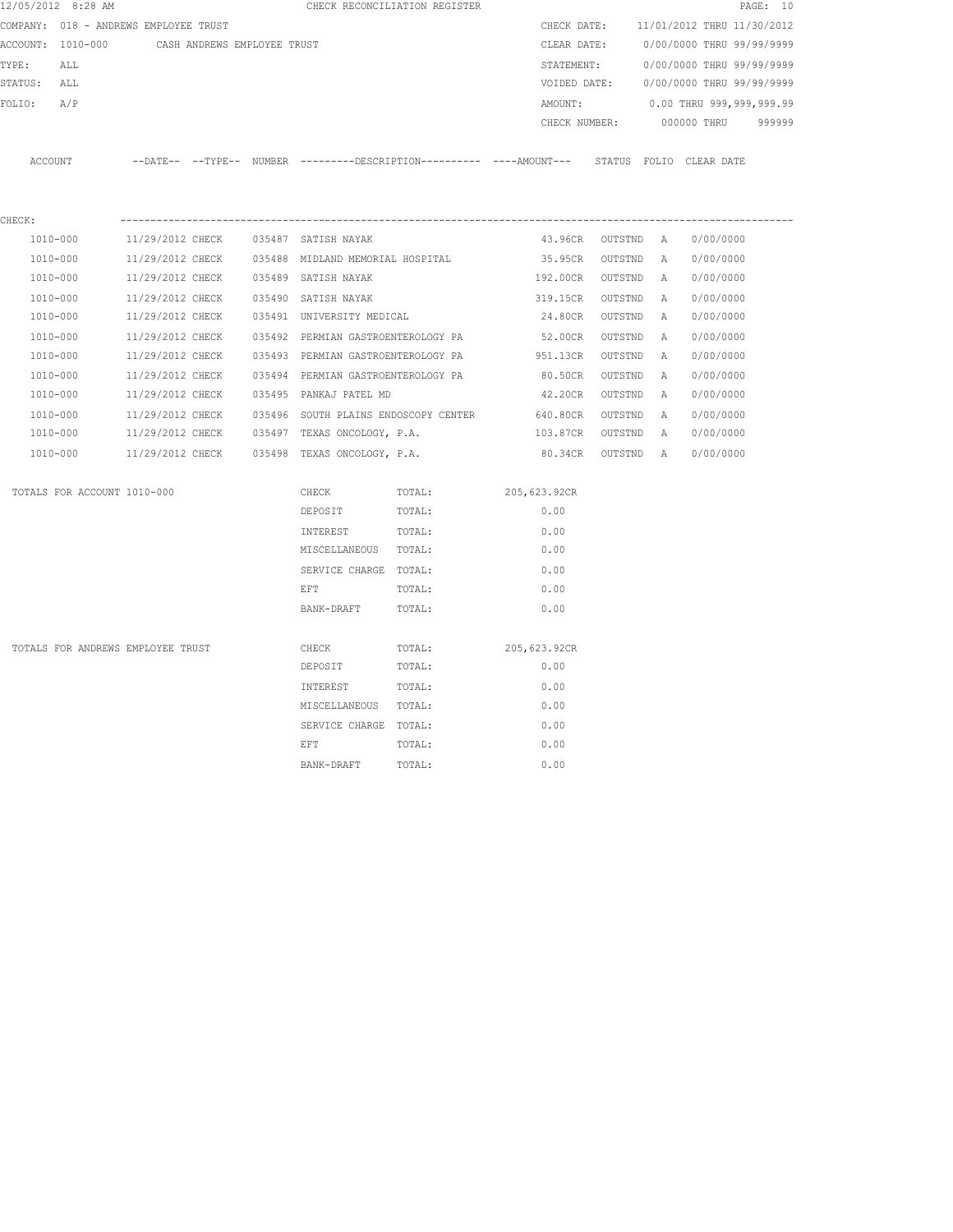|        | 12/05/2012 8:28 AM                  |                                      |              | CHECK RECONCILIATION REGISTER                        |        |                                                                                              |                    |        |                                        | PAGE: 11 |
|--------|-------------------------------------|--------------------------------------|--------------|------------------------------------------------------|--------|----------------------------------------------------------------------------------------------|--------------------|--------|----------------------------------------|----------|
|        | COMPANY: 020 - PAYROLL ACCOUNT FUND |                                      |              |                                                      |        | CHECK DATE:                                                                                  |                    |        | 11/01/2012 THRU 11/30/2012             |          |
|        | ACCOUNT: 1001-000                   | CASH                                 |              |                                                      |        | CLEAR DATE:                                                                                  |                    |        | 0/00/0000 THRU 99/99/9999              |          |
| TYPE:  | ALL                                 |                                      |              |                                                      |        | STATEMENT:                                                                                   |                    |        | 0/00/0000 THRU 99/99/9999              |          |
|        | STATUS: ALL                         |                                      |              |                                                      |        |                                                                                              |                    |        | VOIDED DATE: 0/00/0000 THRU 99/99/9999 |          |
|        | FOLIO:<br>A/P                       |                                      |              |                                                      |        | AMOUNT:                                                                                      |                    |        | 0.00 THRU 999,999,999.99               |          |
|        |                                     |                                      |              |                                                      |        |                                                                                              |                    |        | CHECK NUMBER: 000000 THRU 999999       |          |
|        | ACCOUNT                             |                                      |              |                                                      |        | --DATE-- --TYPE-- NUMBER --------DESCRIPTION---------- ----AMOUNT--- STATUS FOLIO CLEAR-DATE |                    |        |                                        |          |
|        |                                     |                                      |              |                                                      |        |                                                                                              |                    |        |                                        |          |
|        | BANK DRAFT:                         |                                      |              |                                                      |        |                                                                                              |                    |        |                                        |          |
|        | 1001-000                            |                                      |              | 11/07/2012 BANK-DRAFT TEXAS CHILD SUPPORT DISBURSEME |        | 1,554.13CR POSTED A 11/30/2012                                                               |                    |        |                                        |          |
|        | 1001-000                            |                                      |              | 11/07/2012 BANK-DRAFT000001 INTERNAL REVENUE SERVICE |        | 72,159.07CR POSTED                                                                           |                    |        | A 11/30/2012                           |          |
|        | 1001-000                            |                                      |              | 11/21/2012 BANK-DRAFT TEXAS CHILD SUPPORT DISBURSEME |        | 1,935.05CR POSTED A 11/30/2012                                                               |                    |        |                                        |          |
|        | 1001-000                            |                                      |              |                                                      |        | 11/21/2012 BANK-DRAFT000001 INTERNAL REVENUE SERVICE 6 102,953.43CR POSTED A 11/30/2012      |                    |        |                                        |          |
|        | 1001-000                            |                                      |              |                                                      |        | $11/26/2012$ BANK-DRAFT TEXAS COUNTY & DISTRICT RETIRE $146,429.80$ CR OUTSTND A $0/00/0000$ |                    |        |                                        |          |
| CHECK: |                                     |                                      |              |                                                      |        |                                                                                              |                    |        |                                        |          |
|        | 1001-000                            | 11/02/2012 CHECK                     |              |                                                      |        | 098891 ANDREWS COUNTY FEXIBLE SPENDIN 540.00CR POSTED                                        |                    |        | A 11/30/2012                           |          |
|        | *** 1001-000                        |                                      |              |                                                      |        | 11/05/2012 CHECK 098930 CAPROCK HEALTHPLANS INS 48,001.64CR POSTED                           |                    |        | A 11/30/2012                           |          |
|        | *** $1001 - 000$                    | 11/07/2012 CHECK                     |              | 099115 AIG VALIC FINANCIAL ADVISORS I                |        | 250.00CR POSTED                                                                              |                    |        | A 11/30/2012                           |          |
|        | 1001-000                            | 11/07/2012 CHECK                     |              | 099116 C.S.B. ANDREWS COUNTY ADULT PR                |        | 645.77CR POSTED                                                                              |                    |        | A 11/30/2012                           |          |
|        | 1001-000                            | 11/07/2012 CHECK                     |              | 099117 COMPLEX COMMUNITY FEDERAL CRED                |        | 75.00CR POSTED                                                                               |                    |        | A 11/30/2012                           |          |
|        | 1001-000                            | 11/07/2012 CHECK                     |              | 099118 FIRST BASIN CREDIT UNION                      |        | 4,603.00CR POSTED                                                                            |                    |        | A 11/30/2012                           |          |
|        | 1001-000                            | 11/07/2012 CHECK                     |              | 099119 NACO/SOUTH CENTRAL                            |        | 20.00CR                                                                                      | POSTED             |        | A 11/30/2012                           |          |
|        | 1001-000                            | 11/07/2012 CHECK                     |              | 099120 SECURITY BENEFIT GROUP OF COMP                |        | 457.50CR                                                                                     | POSTED             |        | A 11/30/2012                           |          |
|        | 1001-000                            | 11/07/2012 CHECK                     |              | 099121 THE HARTFORD                                  |        | 515.00CR                                                                                     | POSTED             |        | A 11/30/2012                           |          |
|        | 1001-000                            | 11/07/2012 CHECK                     |              | 099122 WADDELL & REED INC                            |        | 125.00CR                                                                                     | POSTED             |        | A 11/30/2012                           |          |
|        | *** 1001-000                        | 11/21/2012 CHECK                     |              |                                                      |        | 099343 AIG VALIC FINANCIAL ADVISORS I 250.00CR                                               | OUTSTND            |        | A 0/00/0000                            |          |
|        | 1001-000                            | 11/21/2012 CHECK                     |              | 099344 COMPLEX COMMUNITY FEDERAL CRED                |        | 75.00CR                                                                                      | POSTED             |        | A 11/30/2012                           |          |
|        | 1001-000                            | 11/21/2012 CHECK                     |              | 099345 FIRST BASIN CREDIT UNION                      |        | 8,753.00CR                                                                                   | POSTED             |        | A 11/30/2012                           |          |
|        | 1001-000                            | 11/21/2012 CHECK                     |              | 099346 NACO/SOUTH CENTRAL                            |        | 120.00CR                                                                                     | OUTSTND            | A      | 0/00/0000                              |          |
|        | $1001 - 000$                        | 11/21/2012 CHECK                     |              | 099347 SECURITY BENEFIT GROUP OF COMP                |        | 457.50CR POSTED                                                                              |                    |        | A 11/30/2012                           |          |
|        | 1001-000                            |                                      |              | 11/21/2012 CHECK 099348 THE HARTFORD                 |        |                                                                                              |                    |        | 515.00CR OUTSTND A 0/00/0000           |          |
|        | 1001-000                            | 11/21/2012 CHECK                     |              | 099349 WADDELL & REED INC                            |        | 325.00CR                                                                                     | OUTSTND A          |        | 0/00/0000                              |          |
| ***    | $1001 - 000$                        | 11/30/2012 CHECK                     | 099351 AFLAC |                                                      |        | 6,388.60CR                                                                                   | OUTSTND            | A      | 0/00/0000                              |          |
|        | $1001 - 000$                        | 11/30/2012 CHECK                     |              | 099352 AMERICAN HERITAGE                             |        | 220.34CR                                                                                     | OUTSTND            | А      | 0/00/0000                              |          |
|        | 1001-000                            | 11/30/2012 CHECK                     |              | 099353 ANDREWS COUNTY FEXIBLE SPENDIN                |        | 540.00CR                                                                                     | POSTED             | Α      | 11/30/2012                             |          |
|        | $1001 - 000$                        | 11/30/2012 CHECK                     |              | 099354 CONTINENTAL AMERICAN INSURANCE                |        | 881.60CR                                                                                     | OUTSTND            | Α      | 0/00/0000                              |          |
|        | 1001-000                            | 11/30/2012 CHECK                     |              | 099355 NEW YORK LIFE INS.                            |        | 1,293.51CR                                                                                   | OUTSTND            | Α      | 0/00/0000                              |          |
|        |                                     |                                      |              | 099356 UNITED WAY                                    |        |                                                                                              |                    |        |                                        |          |
|        | 1001-000<br>1001-000                | 11/30/2012 CHECK<br>11/30/2012 CHECK |              | 099357 WASHINGTON NATIONAL INSURANCE                 |        | 278.00CR<br>970.60CR                                                                         | OUTSTND<br>OUTSTND | Α<br>A | 0/00/0000<br>0/00/0000                 |          |
|        | TOTALS FOR ACCOUNT 1001-000         |                                      |              | CHECK                                                | TOTAL: | 76,301.06CR                                                                                  |                    |        |                                        |          |
|        |                                     |                                      |              | DEPOSIT                                              | TOTAL: | 0.00                                                                                         |                    |        |                                        |          |
|        |                                     |                                      |              | INTEREST                                             | TOTAL: | 0.00                                                                                         |                    |        |                                        |          |
|        |                                     |                                      |              |                                                      |        |                                                                                              |                    |        |                                        |          |
|        |                                     |                                      |              | MISCELLANEOUS<br>SERVICE CHARGE TOTAL:               | TOTAL: | 0.00<br>0.00                                                                                 |                    |        |                                        |          |
|        |                                     |                                      |              |                                                      |        |                                                                                              |                    |        |                                        |          |

extermination of the extent of the extent of  $\Gamma$  to  $\Gamma$  of  $\Gamma$  . One of  $\Gamma$  or  $\Gamma$  or  $\Gamma$  or  $\Gamma$  or  $\Gamma$  or  $\Gamma$  or  $\Gamma$  or  $\Gamma$  or  $\Gamma$  or  $\Gamma$  or  $\Gamma$  or  $\Gamma$  or  $\Gamma$  or  $\Gamma$  or  $\Gamma$  or  $\Gamma$  or  $\Gamma$  or  $\Gamma$  or  $\Gamma$ BANK-DRAFT TOTAL: 325,031.48CR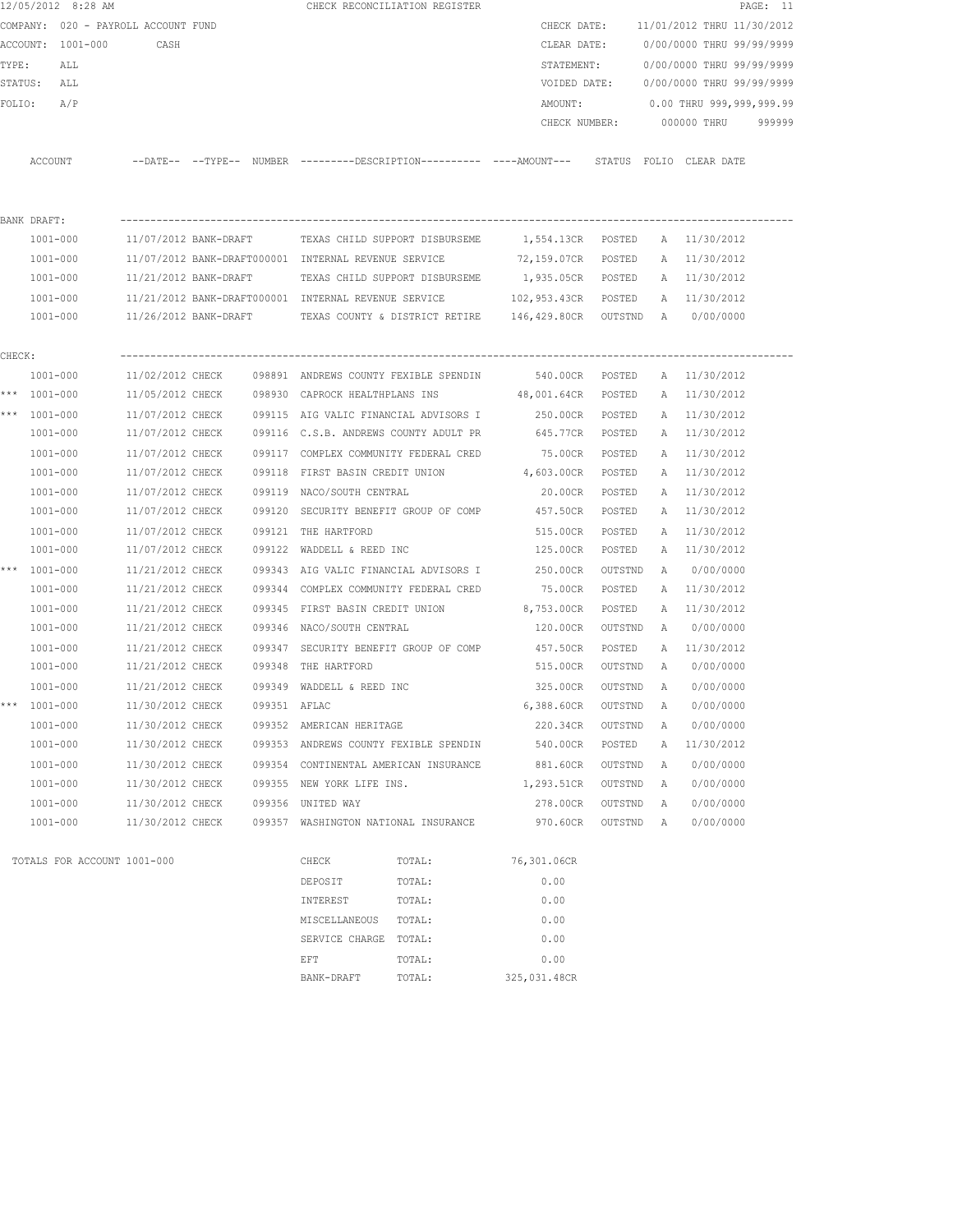| 12/05/2012 8:28 AM                  |     |                                 |  |                | CHECK RECONCILIATION REGISTER                                                                |              |                                        |                           |             | PAGE: 12 |  |
|-------------------------------------|-----|---------------------------------|--|----------------|----------------------------------------------------------------------------------------------|--------------|----------------------------------------|---------------------------|-------------|----------|--|
| COMPANY: 020 - PAYROLL ACCOUNT FUND |     |                                 |  |                |                                                                                              |              | CHECK DATE: 11/01/2012 THRU 11/30/2012 |                           |             |          |  |
| ACCOUNT: 1001-000                   |     | CASH                            |  |                |                                                                                              | CLEAR DATE:  |                                        | 0/00/0000 THRU 99/99/9999 |             |          |  |
| TYPE:                               | ALL |                                 |  |                |                                                                                              | STATEMENT:   |                                        | 0/00/0000 THRU 99/99/9999 |             |          |  |
| STATUS:                             | ALL |                                 |  |                |                                                                                              | VOIDED DATE: |                                        | 0/00/0000 THRU 99/99/9999 |             |          |  |
| FOLIO:                              | A/P |                                 |  |                |                                                                                              | AMOUNT:      |                                        | 0.00 THRU 999,999,999.99  |             |          |  |
|                                     |     |                                 |  |                |                                                                                              |              | CHECK NUMBER:                          |                           | 000000 THRU | 999999   |  |
| ACCOUNT                             |     |                                 |  |                | --DATE-- --TYPE-- NUMBER ---------DESCRIPTION---------- ----AMOUNT--- STATUS FOLIO CLEARDATE |              |                                        |                           |             |          |  |
|                                     |     | TOTALS FOR PAYROLL ACCOUNT FUND |  | CHECK          | TOTAL:                                                                                       | 76,301.06CR  |                                        |                           |             |          |  |
|                                     |     |                                 |  | DEPOSIT        | TOTAL:                                                                                       | 0.00         |                                        |                           |             |          |  |
|                                     |     |                                 |  | INTEREST       | TOTAL:                                                                                       | 0.00         |                                        |                           |             |          |  |
|                                     |     |                                 |  | MISCELLANEOUS  | TOTAL:                                                                                       | 0.00         |                                        |                           |             |          |  |
|                                     |     |                                 |  | SERVICE CHARGE | TOTAL:                                                                                       | 0.00         |                                        |                           |             |          |  |
|                                     |     |                                 |  | EFT            | TOTAL:                                                                                       | 0.00         |                                        |                           |             |          |  |

BANK-DRAFT TOTAL: 325,031.48CR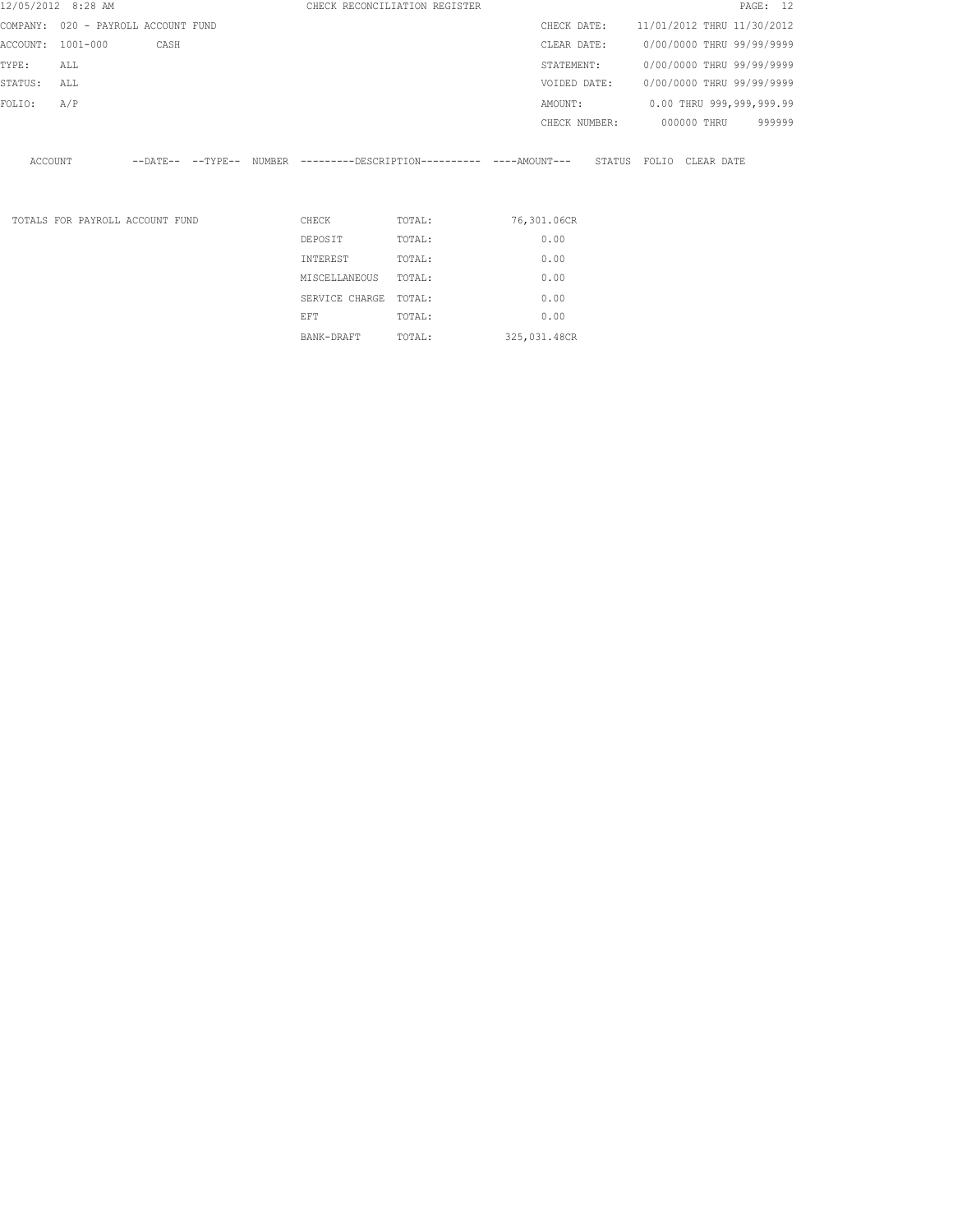| 12/05/2012 8:28 AM                   |                                      |                              |        |                                                                      | CHECK RECONCILIATION REGISTER               |                                                                                              |         |   |                              | PAGE: 13 |
|--------------------------------------|--------------------------------------|------------------------------|--------|----------------------------------------------------------------------|---------------------------------------------|----------------------------------------------------------------------------------------------|---------|---|------------------------------|----------|
| COMPANY: 979 - ANDREWS CO DESIGNATED |                                      |                              |        |                                                                      |                                             | CHECK DATE:                                                                                  |         |   | 11/01/2012 THRU 11/30/2012   |          |
| ACCOUNT: 1010-000                    |                                      | POOLED CASH-ANDREWS CO DESIG |        |                                                                      |                                             | CLEAR DATE:                                                                                  |         |   | 0/00/0000 THRU 99/99/9999    |          |
| TYPE:<br>ALL                         |                                      |                              |        |                                                                      |                                             | STATEMENT:                                                                                   |         |   | 0/00/0000 THRU 99/99/9999    |          |
| STATUS:<br>ALL                       |                                      |                              |        |                                                                      |                                             | VOIDED DATE:                                                                                 |         |   | 0/00/0000 THRU 99/99/9999    |          |
| A/P<br>FOLIO:                        |                                      |                              |        |                                                                      |                                             | AMOUNT:                                                                                      |         |   | 0.00 THRU 999,999,999.99     |          |
|                                      |                                      |                              |        |                                                                      |                                             | CHECK NUMBER:                                                                                |         |   | 000000 THRU                  | 999999   |
| ACCOUNT                              |                                      |                              |        |                                                                      |                                             | --DATE-- --TYPE-- NUMBER --------DESCRIPTION---------- ----AMOUNT--- STATUS FOLIO CLEAR DATE |         |   |                              |          |
|                                      |                                      |                              |        |                                                                      |                                             |                                                                                              |         |   |                              |          |
| CHECK:<br>1010-000                   | 11/02/2012 CHECK                     |                              |        | 015077 BEAR GRAPHICS INC                                             |                                             |                                                                                              |         |   |                              |          |
|                                      |                                      |                              |        |                                                                      |                                             | 129.78CR                                                                                     | POSTED  |   | A 11/30/2012                 |          |
| 1010-000                             | 11/02/2012 CHECK                     |                              |        | 015079 VERIZON WIRELESS                                              | 015078 GUARDIAN SECURITY SOLUTIONS, L       | 2,500.00CR                                                                                   | POSTED  | A | 11/30/2012                   |          |
| 1010-000                             | 11/02/2012 CHECK                     |                              |        |                                                                      |                                             | 75.98CR POSTED                                                                               |         |   | A 11/30/2012                 |          |
| *** 1010-000<br>1010-000             | 11/09/2012 CHECK<br>11/09/2012 CHECK |                              |        | 015108 ANDREWS COUNTY ATTORNEY<br>015109 ANDREWS COUNTY SHERIFF DEPT |                                             | 1,058.75CR POSTED                                                                            |         |   | A 11/30/2012<br>A 11/30/2012 |          |
|                                      |                                      |                              |        |                                                                      |                                             | 3,176.25CR POSTED                                                                            |         |   |                              |          |
| 1010-000<br>1010-000                 | 11/09/2012 CHECK<br>11/09/2012 CHECK |                              |        | 015110 DAN SULLIVAN<br>015111 DIRECTV                                |                                             | 350.00CR<br>89.98CR POSTED                                                                   | POSTED  |   | A 11/30/2012<br>A 11/30/2012 |          |
| 1010-000                             | 11/09/2012 CHECK                     |                              |        |                                                                      | 015112 GLOBAL GOV/ED SOLUTIONS INC.         |                                                                                              | POSTED  |   |                              |          |
| 1010-000                             | 11/09/2012 CHECK                     |                              |        |                                                                      | 015113 WEST TEXAS CONSULTANTS INC           | 1,669.17CR<br>450.00CR                                                                       | POSTED  | A | A 11/30/2012<br>11/30/2012   |          |
| 1010-000                             | 11/16/2012 CHECK                     |                              | 015114 | DIAMOND LAKE BOOK CO                                                 |                                             | 95.70CR                                                                                      | OUTSTND | A | 0/00/0000                    |          |
| 1010-000                             | 11/16/2012 CHECK                     |                              |        | 015115 GENERAL FUND                                                  |                                             | 304.82CR                                                                                     | POSTED  | A | 11/30/2012                   |          |
| 1010-000                             | 11/16/2012 CHECK                     |                              |        | 015116 RDJ SPECIALTIES, INC.                                         |                                             | 428.94CR                                                                                     | POSTED  | A | 11/30/2012                   |          |
| 1010-000                             | 11/16/2012 CHECK                     |                              |        | 015117 SUE PENNY                                                     |                                             | 280.00CR                                                                                     | OUTSTND | A | 0/00/0000                    |          |
| *** 1010-000                         | 11/21/2012 CHECK                     |                              | 015125 | MUSTANG LUMBER CO                                                    |                                             | 101.64CR                                                                                     | POSTED  | Α | 11/30/2012                   |          |
| *** 1010-000                         | 11/30/2012 CHECK                     |                              |        | 015143 APEX INNOVATIONS, INC                                         |                                             | 2,800.00CR                                                                                   | OUTSTND | Α | 0/00/0000                    |          |
| 1010-000                             | 11/30/2012 CHECK                     |                              | 015144 | CANON FINANCIAL SERVICES INC                                         |                                             | 344.60CR                                                                                     | OUTSTND | Α | 0/00/0000                    |          |
| 1010-000                             | 11/30/2012 CHECK                     |                              | 015145 | CMC BUSINESS SYSTEMS INC                                             |                                             | 637.54CR                                                                                     | OUTSTND | A | 0/00/0000                    |          |
| 1010-000                             | 11/30/2012 CHECK                     |                              | 015146 |                                                                      | JAHNKE & SONS CONSTRUCTION INC 158,502.85CR |                                                                                              | OUTSTND | Α | 0/00/0000                    |          |
| 1010-000                             | 11/30/2012 CHECK                     |                              | 015147 | SPECTRA ASSOCIATES, INC.                                             |                                             | 132.95CR                                                                                     | OUTSTND | A | 0/00/0000                    |          |
| 1010-000                             | 11/30/2012 CHECK                     |                              | 015148 | VERIZON WIRELESS                                                     |                                             | 75.98CR                                                                                      | OUTSTND | Α | 0/00/0000                    |          |
| 1010-000                             | 11/30/2012 CHECK                     |                              |        |                                                                      |                                             | 015149 WEST TEXAS CONSULTANTS INC 51,747.44CR                                                | OUTSTND | A | 0/00/0000                    |          |
| TOTALS FOR ACCOUNT 1010-000          |                                      |                              |        | CHECK                                                                | TOTAL:                                      | 224,952.37CR                                                                                 |         |   |                              |          |
|                                      |                                      |                              |        | DEPOSIT                                                              | TOTAL:                                      | 0.00                                                                                         |         |   |                              |          |
|                                      |                                      |                              |        | INTEREST                                                             | TOTAL:                                      | 0.00                                                                                         |         |   |                              |          |
|                                      |                                      |                              |        | MISCELLANEOUS                                                        | TOTAL:                                      | 0.00                                                                                         |         |   |                              |          |
|                                      |                                      |                              |        | SERVICE CHARGE TOTAL:                                                |                                             | 0.00                                                                                         |         |   |                              |          |
|                                      |                                      |                              |        | EFT                                                                  | TOTAL:                                      | 0.00                                                                                         |         |   |                              |          |
|                                      |                                      |                              |        | BANK-DRAFT                                                           | TOTAL:                                      | 0.00                                                                                         |         |   |                              |          |
|                                      | TOTALS FOR ANDREWS CO DESIGNATED     |                              |        | CHECK                                                                | TOTAL:                                      | 224,952.37CR                                                                                 |         |   |                              |          |
|                                      |                                      |                              |        | DEPOSIT                                                              | TOTAL:                                      | 0.00                                                                                         |         |   |                              |          |
|                                      |                                      |                              |        | INTEREST                                                             | TOTAL:                                      | 0.00                                                                                         |         |   |                              |          |
|                                      |                                      |                              |        | MISCELLANEOUS                                                        | TOTAL:                                      | 0.00                                                                                         |         |   |                              |          |
|                                      |                                      |                              |        | SERVICE CHARGE TOTAL:                                                |                                             | 0.00                                                                                         |         |   |                              |          |
|                                      |                                      |                              |        | EFT                                                                  | TOTAL:                                      | 0.00                                                                                         |         |   |                              |          |
|                                      |                                      |                              |        | BANK-DRAFT                                                           | TOTAL:                                      | 0.00                                                                                         |         |   |                              |          |
|                                      |                                      |                              |        |                                                                      |                                             |                                                                                              |         |   |                              |          |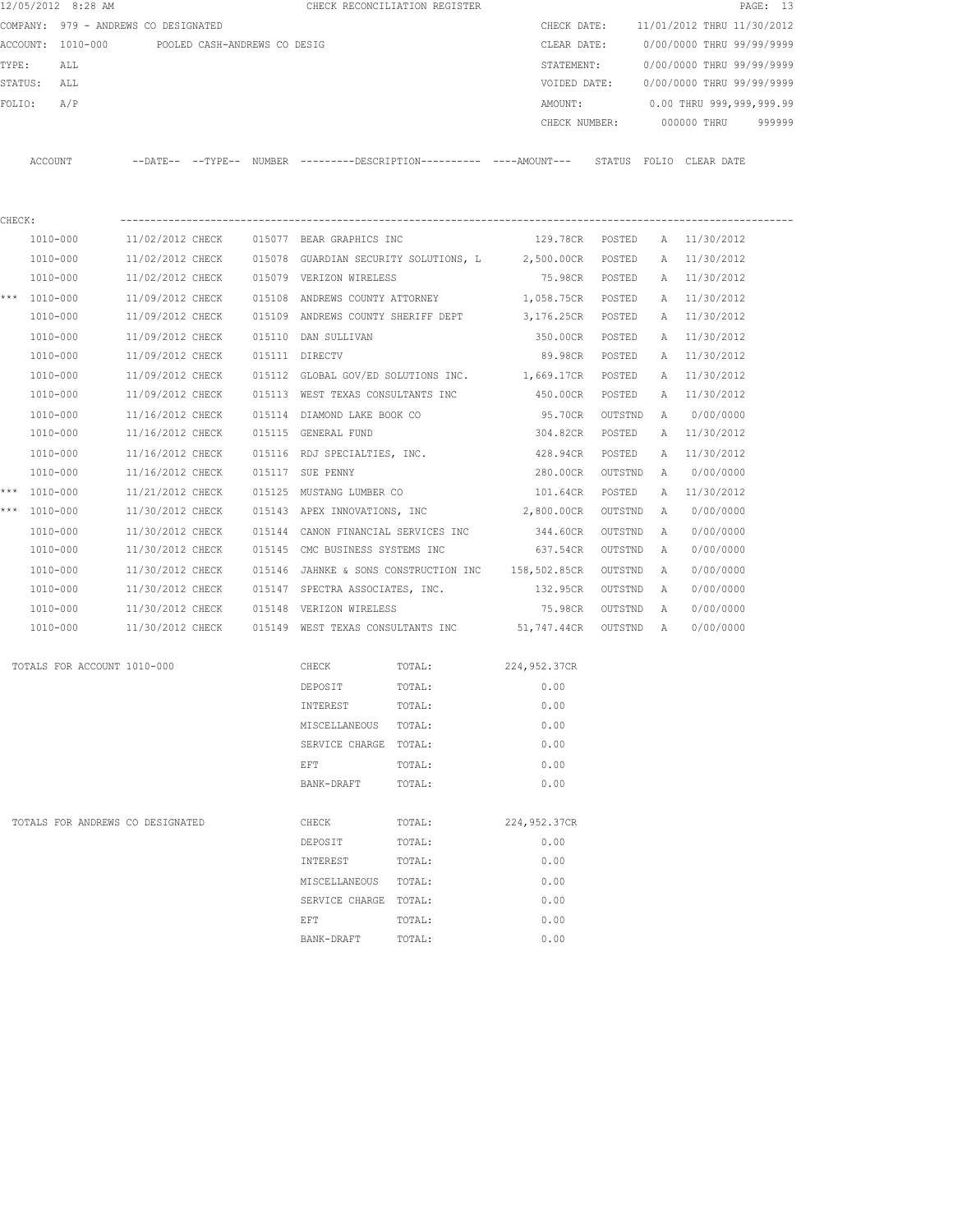|         | 12/05/2012 8:28 AM                  |                  |                    | CHECK RECONCILIATION REGISTER                                                                |                   |         |                |                            | PAGE: 14 |
|---------|-------------------------------------|------------------|--------------------|----------------------------------------------------------------------------------------------|-------------------|---------|----------------|----------------------------|----------|
|         | COMPANY: 989 - ROAD & BRIDGE POOLED |                  |                    |                                                                                              | CHECK DATE:       |         |                | 11/01/2012 THRU 11/30/2012 |          |
|         | ACCOUNT: 1010-000                   |                  | POOLED R & B FUNDS |                                                                                              | CLEAR DATE:       |         |                | 0/00/0000 THRU 99/99/9999  |          |
| TYPE:   | ALL                                 |                  |                    |                                                                                              | STATEMENT:        |         |                | 0/00/0000 THRU 99/99/9999  |          |
| STATUS: | ALL                                 |                  |                    |                                                                                              | VOIDED DATE:      |         |                | 0/00/0000 THRU 99/99/9999  |          |
| FOLIO:  | A/P                                 |                  |                    |                                                                                              | AMOUNT:           |         |                | 0.00 THRU 999,999,999.99   |          |
|         |                                     |                  |                    |                                                                                              | CHECK NUMBER:     |         |                | 000000 THRU                | 999999   |
| ACCOUNT |                                     |                  |                    | --DATE-- --TYPE-- NUMBER ---------DESCRIPTION---------- ----AMOUNT--- STATUS FOLIO CLEARDATE |                   |         |                |                            |          |
| CHECK:  |                                     |                  |                    |                                                                                              |                   |         |                |                            |          |
|         | 1010-000                            | 11/02/2012 CHECK |                    | 017587 ANDREWS TIRE SERVICE INC                                                              | 16.00CR POSTED    |         |                | A 11/30/2012               |          |
|         | 1010-000                            | 11/02/2012 CHECK |                    | 017588 C.S.B ANDREWS EMPLOYEE TRUST F 27,906.68CR POSTED                                     |                   |         | A              | 11/30/2012                 |          |
|         | 1010-000                            | 11/02/2012 CHECK |                    | 017589 CITY OF ANDREWS WATER DEPT.                                                           | 149.00CR POSTED   |         |                | A 11/30/2012               |          |
|         | 1010-000                            | 11/02/2012 CHECK |                    | 017590 DON WISE TRANSPORTATION SERV I 2,876.90CR POSTED                                      |                   |         |                | A 11/30/2012               |          |
|         | 1010-000                            | 11/02/2012 CHECK |                    | 017591 FASTENAL COMPANY                                                                      | 101.81CR POSTED   |         |                | A 11/30/2012               |          |
|         | 1010-000                            | 11/02/2012 CHECK |                    | 017592 GENERAL FUND                                                                          | 3,670.55CR POSTED |         |                | A 11/30/2012               |          |
|         | 1010-000                            | 11/02/2012 CHECK |                    | 017593 J & B TRAILERS & EQUIPMENT, IN                                                        | 23.30CR POSTED    |         |                | A 11/30/2012               |          |
|         | 1010-000                            | 11/02/2012 CHECK |                    | 017594 SC FUELS                                                                              | 9,893.87CR        | POSTED  | $\mathbb{A}$   | 11/30/2012                 |          |
|         | 1010-000                            | 11/02/2012 CHECK |                    | 017595 SOUTH PLAINS IMPLEMENT LTD                                                            | 1,454.87CR POSTED |         |                | A 11/30/2012               |          |
|         | 1010-000                            | 11/02/2012 CHECK |                    | 017596 THE BOSWORTH CO.                                                                      | 146.77CR POSTED   |         |                | A 11/30/2012               |          |
|         | 1010-000                            | 11/02/2012 CHECK |                    | 017597 VERIZON WIRELESS                                                                      | 37.99CR POSTED    |         | A              | 11/30/2012                 |          |
|         | 1010-000                            | 11/02/2012 CHECK |                    | 017598 WARREN CAT                                                                            | 370.00CR          | POSTED  | A              | 11/30/2012                 |          |
|         | 1010-000                            | 11/02/2012 CHECK |                    | 017599 WESTAIR-PRAXAIR                                                                       | 13.05CR           | POSTED  | $\mathbb{A}$   | 11/30/2012                 |          |
|         | 1010-000                            | 11/02/2012 CHECK |                    | 017600 YELLOWHOUSE MACHINERY CO                                                              | 755.50CR          | POSTED  | A              | 11/30/2012                 |          |
|         | 1010-000                            | 11/09/2012 CHECK |                    | 017601 A & F WELDING SUPPLY INC                                                              | 162.33CR          | POSTED  |                | A 11/30/2012               |          |
|         | 1010-000                            | 11/09/2012 CHECK |                    | 017602 ANDREWS OFFICE SUPPLY                                                                 | 85.39CR           | POSTED  |                | A 11/30/2012               |          |
|         | 1010-000                            | 11/09/2012 CHECK |                    | 017603 B-LINE FILTER & SUPPLY                                                                | 588.34CR          | POSTED  | A              | 11/30/2012                 |          |
|         | 1010-000                            | 11/09/2012 CHECK |                    | 017604 BEARING SUPPLY CO.                                                                    | 109.38CR          | POSTED  |                | A 11/30/2012               |          |
|         | 1010-000                            | 11/09/2012 CHECK |                    | 017605 D6 WORKSHOP                                                                           | 55.00CR           | OUTSTND | $\overline{A}$ | 0/00/0000                  |          |
|         | 1010-000                            | 11/09/2012 CHECK |                    | 017606 GENERAL FUND                                                                          | 42,086.90CR       | POSTED  |                | A 11/30/2012               |          |
|         | 1010-000                            | 11/09/2012 CHECK |                    | 017607 PORTERS THRIFTWAY                                                                     | 16.70CR           | POSTED  | A              | 11/30/2012                 |          |
|         | 1010-000                            | 11/09/2012 CHECK |                    | 017608 SHAMROCK STEEL SALES, INC                                                             | 301.02CR          | POSTED  | A              | 11/30/2012                 |          |
|         | 1010-000                            | 11/09/2012 CHECK |                    | 017609 SOUTH PLAINS IMPLEMENT LTD                                                            | 110.64CR          | POSTED  | A              | 11/30/2012                 |          |
|         | 1010-000                            | 11/09/2012 CHECK |                    | 017610 UM AUTO PARTS                                                                         | 782.88CR          | POSTED  |                | A 11/30/2012               |          |
|         | 1010-000                            | 11/09/2012 CHECK |                    | 017611 WEST TEXAS OFF ROAD CTR INC                                                           | 90.00CR           | POSTED  |                | A 11/30/2012               |          |
|         | 1010-000                            | 11/09/2012 CHECK |                    | 017612 WESTAIR-PRAXAIR                                                                       | 13.05CR           | POSTED  |                | A 11/30/2012               |          |
|         | $1010 - 000$                        | 11/09/2012 CHECK |                    | 017613 WTG FUELS, INC                                                                        | 162.87CR POSTED   |         |                | A 11/30/2012               |          |

| $1010 - 000$ | 11/09/2012 CHECK |        |                           | 42,086.90CR                                                                                                                                                                                                                                                                                                                                                                                                                                                                                                                                                                                    | POSTED                                | Α            | 11/30/2012 |
|--------------|------------------|--------|---------------------------|------------------------------------------------------------------------------------------------------------------------------------------------------------------------------------------------------------------------------------------------------------------------------------------------------------------------------------------------------------------------------------------------------------------------------------------------------------------------------------------------------------------------------------------------------------------------------------------------|---------------------------------------|--------------|------------|
| 1010-000     | 11/09/2012 CHECK |        |                           | 16.70CR                                                                                                                                                                                                                                                                                                                                                                                                                                                                                                                                                                                        | POSTED                                | Α            | 11/30/2012 |
| $1010 - 000$ | 11/09/2012 CHECK | 017608 |                           | 301.02CR                                                                                                                                                                                                                                                                                                                                                                                                                                                                                                                                                                                       | POSTED                                | $\mathbb{A}$ | 11/30/2012 |
| 1010-000     | 11/09/2012 CHECK |        |                           | 110.64CR                                                                                                                                                                                                                                                                                                                                                                                                                                                                                                                                                                                       | POSTED                                | Α            | 11/30/2012 |
| $1010 - 000$ | 11/09/2012 CHECK | 017610 | UM AUTO PARTS             | 782.88CR                                                                                                                                                                                                                                                                                                                                                                                                                                                                                                                                                                                       | POSTED                                | $\mathbb{A}$ | 11/30/2012 |
| 1010-000     | 11/09/2012 CHECK |        |                           | 90.00CR                                                                                                                                                                                                                                                                                                                                                                                                                                                                                                                                                                                        | POSTED                                | Α            | 11/30/2012 |
| 1010-000     | 11/09/2012 CHECK |        | WESTAIR-PRAXAIR           | 13.05CR                                                                                                                                                                                                                                                                                                                                                                                                                                                                                                                                                                                        | POSTED                                | Α            | 11/30/2012 |
| 1010-000     | 11/09/2012 CHECK |        |                           | 162.87CR                                                                                                                                                                                                                                                                                                                                                                                                                                                                                                                                                                                       | POSTED                                | Α            | 11/30/2012 |
| $1010 - 000$ | 11/16/2012 CHECK |        |                           | 94.20CR                                                                                                                                                                                                                                                                                                                                                                                                                                                                                                                                                                                        | POSTED                                | $\mathbb{A}$ | 11/30/2012 |
| 1010-000     | 11/16/2012 CHECK |        |                           | 24.95CR                                                                                                                                                                                                                                                                                                                                                                                                                                                                                                                                                                                        | POSTED                                | Α            | 11/30/2012 |
| 1010-000     | 11/16/2012 CHECK |        |                           | 75.00CR                                                                                                                                                                                                                                                                                                                                                                                                                                                                                                                                                                                        | POSTED                                | Α            | 11/30/2012 |
| 1010-000     | 11/16/2012 CHECK | 017617 | DEECO RUBBER COMPANY INC. | 191.04CR                                                                                                                                                                                                                                                                                                                                                                                                                                                                                                                                                                                       | POSTED                                | Α            | 11/30/2012 |
| $1010 - 000$ | 11/16/2012 CHECK | 017618 | GCR TRUCK TIRE CENTER     | 336.00CR                                                                                                                                                                                                                                                                                                                                                                                                                                                                                                                                                                                       | POSTED                                | Α            | 11/30/2012 |
| 1010-000     | 11/16/2012 CHECK |        |                           | 918.30CR                                                                                                                                                                                                                                                                                                                                                                                                                                                                                                                                                                                       | POSTED                                | А            | 11/30/2012 |
| $1010 - 000$ | 11/16/2012 CHECK | 017620 | GENERAL FUND              | 6,751.16CR                                                                                                                                                                                                                                                                                                                                                                                                                                                                                                                                                                                     | POSTED                                | Α            | 11/30/2012 |
| 1010-000     | 11/16/2012 CHECK |        |                           | 28,950.87CR                                                                                                                                                                                                                                                                                                                                                                                                                                                                                                                                                                                    | POSTED                                | A            | 11/30/2012 |
| 1010-000     | 11/16/2012 CHECK |        |                           | 2,221.00CR                                                                                                                                                                                                                                                                                                                                                                                                                                                                                                                                                                                     | OUTSTND                               | $\mathbb{A}$ | 0/00/0000  |
| 1010-000     | 11/16/2012 CHECK |        |                           | 34.16CR                                                                                                                                                                                                                                                                                                                                                                                                                                                                                                                                                                                        | POSTED                                | Α            | 11/30/2012 |
| $1010 - 000$ | 11/16/2012 CHECK |        |                           | 1,517.79CR                                                                                                                                                                                                                                                                                                                                                                                                                                                                                                                                                                                     | POSTED                                | Α            | 11/30/2012 |
| 1010-000     | 11/16/2012 CHECK |        |                           | 61.16CR                                                                                                                                                                                                                                                                                                                                                                                                                                                                                                                                                                                        | POSTED                                | $\mathbb{A}$ | 11/30/2012 |
| 1010-000     | 11/16/2012 CHECK |        |                           | 200.00CR                                                                                                                                                                                                                                                                                                                                                                                                                                                                                                                                                                                       | OUTSTND                               | $\mathbb{A}$ | 0/00/0000  |
| 1010-000     | 11/16/2012 CHECK |        |                           | 52.27CR                                                                                                                                                                                                                                                                                                                                                                                                                                                                                                                                                                                        | POSTED                                | Α            | 11/30/2012 |
| $1010 - 000$ | 11/16/2012 CHECK | 017628 | WEATHERBY-EISENRICH       | 10.00CR                                                                                                                                                                                                                                                                                                                                                                                                                                                                                                                                                                                        | POSTED                                | $\mathbb{A}$ | 11/30/2012 |
| 1010-000     | 11/16/2012 CHECK |        |                           | 334.72CR                                                                                                                                                                                                                                                                                                                                                                                                                                                                                                                                                                                       | POSTED                                | Α            | 11/30/2012 |
| 1010-000     | 11/16/2012 CHECK |        |                           | 1,338.14CR                                                                                                                                                                                                                                                                                                                                                                                                                                                                                                                                                                                     | POSTED                                | Α            | 11/30/2012 |
|              |                  |        |                           | 017606 GENERAL FUND<br>017607 PORTERS THRIFTWAY<br>SHAMROCK STEEL SALES, INC<br>017609 SOUTH PLAINS IMPLEMENT LTD<br>017611 WEST TEXAS OFF ROAD CTR INC<br>017612<br>017613 WTG FUELS, INC<br>017614 ANDREWS BUILDERS SUPPLY INC<br>017615 ANDREWS TIRE SERVICE INC<br>BROWN PEST SOLUTIONS<br>017616<br>017619 GEBO CREDIT CORPORATION<br>017621 GENERAL FUND<br>017623 SIERRA SPRINGS<br>017624 SOUTHERN TIRE MART, LLC<br>017625<br>STANDARD COFFEE SERVICE CO<br>017626 TEXAS A&M AGRILIFE EXTENSION S<br>017627 UM AUTO PARTS<br>017629 WTG FUELS, INC<br>017630 YELLOWHOUSE MACHINERY CO | 017622 LUBBOCK GRADER BLADE, INUNPOST |              |            |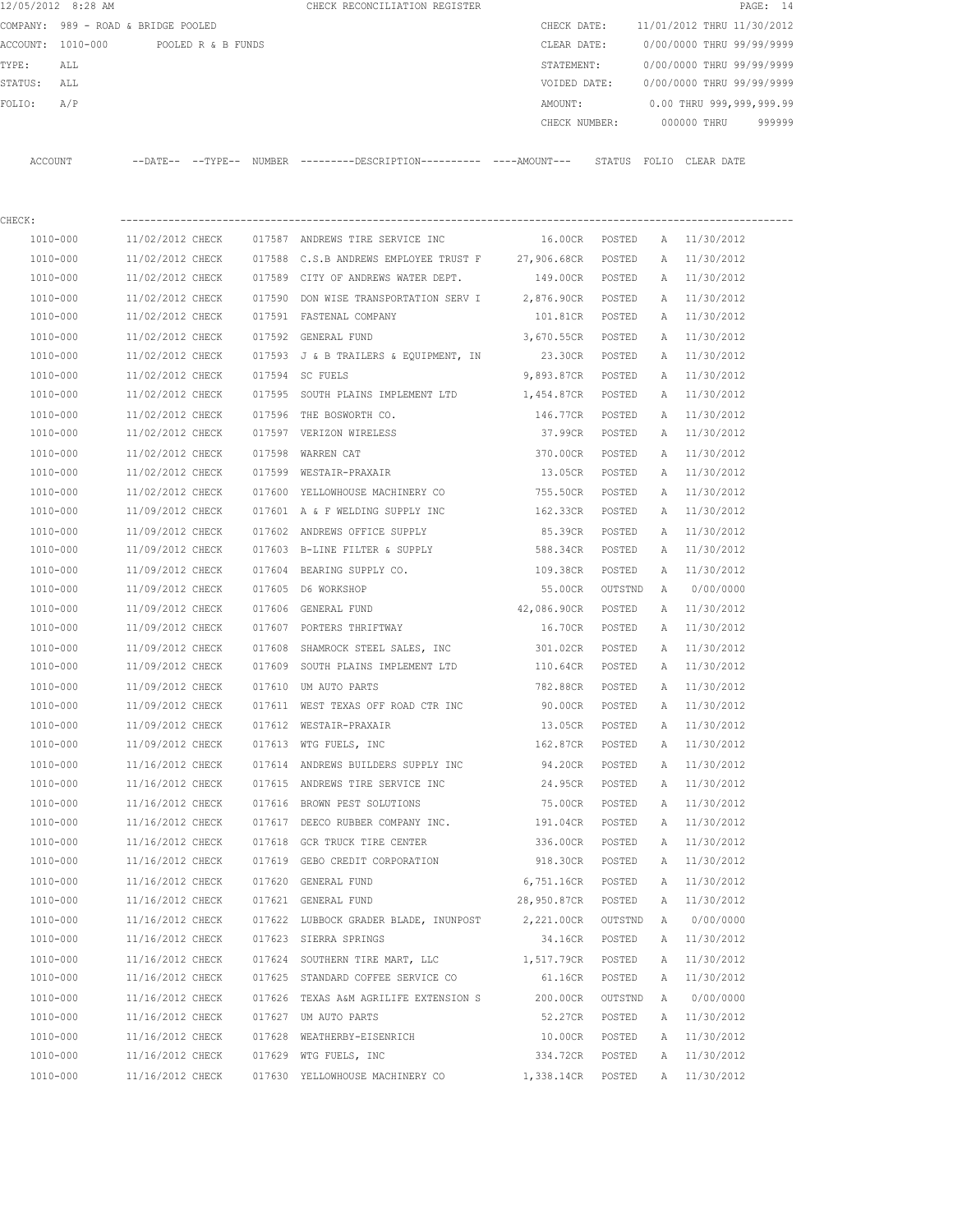|         | 12/05/2012 8:28 AM                                       |                  |                    |        |                                    | CHECK RECONCILIATION REGISTER                                                              |                            |           |   |                                                         | PAGE: 15 |
|---------|----------------------------------------------------------|------------------|--------------------|--------|------------------------------------|--------------------------------------------------------------------------------------------|----------------------------|-----------|---|---------------------------------------------------------|----------|
|         | COMPANY: 989 - ROAD & BRIDGE POOLED<br>ACCOUNT: 1010-000 |                  | POOLED R & B FUNDS |        |                                    |                                                                                            | CHECK DATE:<br>CLEAR DATE: |           |   | 11/01/2012 THRU 11/30/2012<br>0/00/0000 THRU 99/99/9999 |          |
| TYPE:   | ALL                                                      |                  |                    |        |                                    |                                                                                            | STATEMENT:                 |           |   | 0/00/0000 THRU 99/99/9999                               |          |
| STATUS: | ALL                                                      |                  |                    |        |                                    |                                                                                            | VOIDED DATE:               |           |   | 0/00/0000 THRU 99/99/9999                               |          |
| FOLIO:  | A/P                                                      |                  |                    |        |                                    |                                                                                            | AMOUNT:                    |           |   | 0.00 THRU 999,999,999.99                                |          |
|         |                                                          |                  |                    |        |                                    |                                                                                            | CHECK NUMBER:              |           |   | 000000 THRU                                             | 999999   |
| ACCOUNT |                                                          |                  |                    |        |                                    | --DATE-- --TYPE-- NUMBER --------DESCRIPTION--------- ----AMOUNT--- STATUS FOLIO CLEARDATE |                            |           |   |                                                         |          |
| CHECK:  |                                                          |                  |                    |        |                                    |                                                                                            |                            |           |   |                                                         |          |
|         | 1010-000                                                 | 11/21/2012 CHECK |                    |        | 017631 ANDREWS TIRE SERVICE INC    |                                                                                            | 45.00CR POSTED             |           |   | A 11/30/2012                                            |          |
|         | 1010-000                                                 | 11/21/2012 CHECK |                    |        | 017632 GCR TRUCK TIRE CENTER       |                                                                                            | 2,669.55CR                 | OUTSTND   | A | 0/00/0000                                               |          |
|         | 1010-000                                                 | 11/21/2012 CHECK |                    |        | 017633 GENERAL FUND                |                                                                                            | 42,575.24CR POSTED         |           |   | A 11/30/2012                                            |          |
|         | 1010-000                                                 | 11/21/2012 CHECK |                    |        | 017634 J & J STEEL & SUPPLY CO     |                                                                                            | 3,854.71CR POSTED          |           |   | A 11/30/2012                                            |          |
|         | 1010-000                                                 | 11/21/2012 CHECK |                    |        | 017635 JIM WALDROP                 |                                                                                            | 198.00CR POSTED            |           |   | A 11/30/2012                                            |          |
|         | 1010-000                                                 | 11/21/2012 CHECK |                    |        | 017636 JOSE L LUNA                 |                                                                                            | 476.00CR                   | POSTED    | A | 11/30/2012                                              |          |
|         | 1010-000                                                 | 11/21/2012 CHECK |                    |        | 017637 MUSTANG LUMBER CO           |                                                                                            | 617.52CR                   | POSTED    |   | A 11/30/2012                                            |          |
|         | 1010-000                                                 | 11/21/2012 CHECK |                    |        | 017638 SC FUELS                    |                                                                                            | 9,187.91CR                 | OUTSTND   | A | 0/00/0000                                               |          |
|         | 1010-000                                                 | 11/21/2012 CHECK |                    |        | 017639 TEXAS GAS SERVICE CORP      |                                                                                            | 82.97CR                    | POSTED    |   | A 11/30/2012                                            |          |
|         | 1010-000                                                 | 11/21/2012 CHECK |                    |        | 017640 WARREN CAT                  |                                                                                            | 370.00CR                   | POSTED    | Α | 11/30/2012                                              |          |
|         | 1010-000                                                 | 11/21/2012 CHECK |                    |        | 017641 WTG FUELS, INC              |                                                                                            | 45.00CR                    | POSTED    | A | 11/30/2012                                              |          |
|         | 1010-000                                                 | 11/30/2012 CHECK |                    |        | 017642 ANDREWS IRON & SUPPLY       |                                                                                            | 396.35CR                   | OUTSTND   | A | 0/00/0000                                               |          |
|         | 1010-000                                                 | 11/30/2012 CHECK |                    |        |                                    | 017643 ANDREWS TIRE SERVICE INC                                                            | 228.50CR                   | OUTSTND   | A | 0/00/0000                                               |          |
|         | 1010-000                                                 | 11/30/2012 CHECK |                    |        |                                    | 017644 ANDREWS TRUCK MAINTENANCE INC                                                       | 161.38CR                   | OUTSTND   | Α | 0/00/0000                                               |          |
|         | 1010-000                                                 | 11/30/2012 CHECK |                    |        | 017645 AUTOZONE COMMERCIAL         |                                                                                            | 178.67CR                   | OUTSTND   | Α | 0/00/0000                                               |          |
|         | 1010-000                                                 | 11/30/2012 CHECK |                    |        |                                    | 017646 CALIFORNIA CONTRACTORS SUPPLIE                                                      | 351.88CR                   | OUTSTND   | A | 0/00/0000                                               |          |
|         | 1010-000                                                 | 11/30/2012 CHECK |                    |        | 017647 CITY OF ANDREWS WATER DEPT. |                                                                                            | 150.50CR                   | OUTSTND   | A | 0/00/0000                                               |          |
|         | 1010-000                                                 | 11/30/2012 CHECK |                    | 017648 | ECONO SIGNS LLC                    |                                                                                            | 709.60CR                   | OUTSTND   | A | 0/00/0000                                               |          |
|         | 1010-000                                                 | 11/30/2012 CHECK |                    |        | 017649 FLEETPRIDE, INC.            |                                                                                            | 376.32CR                   | OUTSTND   | A | 0/00/0000                                               |          |
|         | 1010-000                                                 | 11/30/2012 CHECK |                    | 017650 |                                    | INTERSTATE BILLING SERVICE INC                                                             | 547.34CR                   | OUTSTND   | А | 0/00/0000                                               |          |
|         | 1010-000                                                 | 11/30/2012 CHECK |                    |        | 017651 MORRISON SUPPLY COMPANY     |                                                                                            | $6,454.84 \text{CR}$       | OUTSTND   | A | 0/00/0000                                               |          |
|         | 1010-000                                                 | 11/30/2012 CHECK |                    |        |                                    | 017652 TEXAS A&M AGRILIFE EXTENSION S 200.00CR                                             |                            | OUTSTND   | A | 0/00/0000                                               |          |
|         | 1010-000                                                 | 11/30/2012 CHECK |                    |        | 017653 TEXAS GAS SERVICE CORP      |                                                                                            | 44.60CR                    | OUTSTND   | A | 0/00/0000                                               |          |
|         | 1010-000                                                 | 11/30/2012 CHECK |                    |        | 017654 VERIZON WIRELESS            |                                                                                            | 37.99CR                    | OUTSTND   | A | 0/00/0000                                               |          |
|         | 1010-000                                                 | 11/30/2012 CHECK |                    |        | 017655 WARREN CAT                  |                                                                                            | 1,649.23CR OUTSTND A       |           |   | 0/00/0000                                               |          |
|         | 1010-000                                                 | 11/30/2012 CHECK |                    |        | 017656 WEST TEXAS CONSULTANTS INC  |                                                                                            | 9,600.00CR                 | OUTSTND A |   | 0/00/0000                                               |          |
|         | TOTALS FOR ACCOUNT 1010-000                              |                  |                    |        | CHECK                              | TOTAL:                                                                                     | 216,300.65CR               |           |   |                                                         |          |
|         |                                                          |                  |                    |        | DEPOSIT                            | TOTAL:                                                                                     | 0.00                       |           |   |                                                         |          |
|         |                                                          |                  |                    |        | INTEREST                           | TOTAL:                                                                                     | 0.00                       |           |   |                                                         |          |
|         |                                                          |                  |                    |        | MISCELLANEOUS TOTAL:               |                                                                                            | 0.00                       |           |   |                                                         |          |
|         |                                                          |                  |                    |        | SERVICE CHARGE TOTAL:              |                                                                                            | 0.00                       |           |   |                                                         |          |
|         |                                                          |                  |                    |        | EFT                                | TOTAL:                                                                                     | 0.00                       |           |   |                                                         |          |
|         |                                                          |                  |                    |        | BANK-DRAFT                         | TOTAL:                                                                                     | 0.00                       |           |   |                                                         |          |
|         | TOTALS FOR ROAD & BRIDGE POOLED                          |                  |                    |        | CHECK                              | TOTAL:                                                                                     | 216,300.65CR               |           |   |                                                         |          |
|         |                                                          |                  |                    |        | DEPOSIT                            | TOTAL:                                                                                     | 0.00                       |           |   |                                                         |          |
|         |                                                          |                  |                    |        | INTEREST                           | TOTAL:                                                                                     | 0.00                       |           |   |                                                         |          |
|         |                                                          |                  |                    |        | MISCELLANEOUS                      | TOTAL:                                                                                     | 0.00                       |           |   |                                                         |          |
|         |                                                          |                  |                    |        | SERVICE CHARGE TOTAL:              |                                                                                            | 0.00                       |           |   |                                                         |          |
|         |                                                          |                  |                    |        | EFT                                | TOTAL:                                                                                     | 0.00                       |           |   |                                                         |          |
|         |                                                          |                  |                    |        | BANK-DRAFT                         | TOTAL:                                                                                     | 0.00                       |           |   |                                                         |          |
|         |                                                          |                  |                    |        |                                    |                                                                                            |                            |           |   |                                                         |          |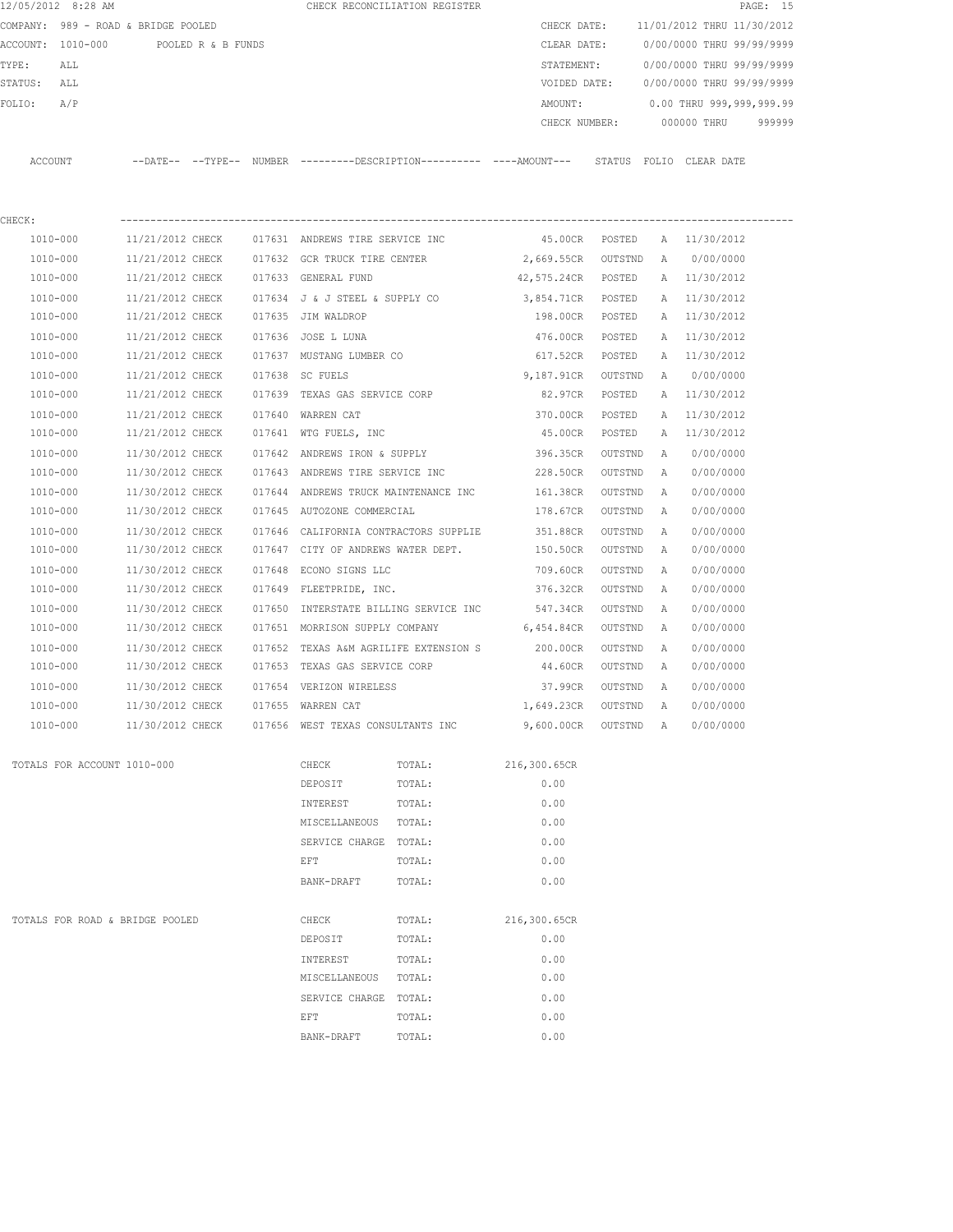|             | 12/05/2012 8:28 AM                      |                  |                          |             | CHECK RECONCILIATION REGISTER                                                                               |                    |         |              |                               | PAGE: 16 |
|-------------|-----------------------------------------|------------------|--------------------------|-------------|-------------------------------------------------------------------------------------------------------------|--------------------|---------|--------------|-------------------------------|----------|
|             | COMPANY: 999 - GENERAL FUND CASH POOLED |                  |                          |             |                                                                                                             | CHECK DATE:        |         |              | 11/01/2012 THRU 11/30/2012    |          |
|             | ACCOUNT: 1010-000                       |                  | GENERAL FUND POOLED CASH |             |                                                                                                             | CLEAR DATE:        |         |              | 0/00/0000 THRU 99/99/9999     |          |
| TYPE:       | ALL                                     |                  |                          |             |                                                                                                             | STATEMENT:         |         |              | 0/00/0000 THRU 99/99/9999     |          |
| STATUS: ALL |                                         |                  |                          |             |                                                                                                             | VOIDED DATE:       |         |              | 0/00/0000 THRU 99/99/9999     |          |
| FOLIO:      | A/P                                     |                  |                          |             |                                                                                                             | AMOUNT:            |         |              | 0.00 THRU 999,999,999.99      |          |
|             |                                         |                  |                          |             |                                                                                                             | CHECK NUMBER:      |         |              | 000000 THRU                   | 999999   |
|             | ACCOUNT                                 |                  |                          |             | --DATE-- --TYPE-- NUMBER --------DESCRIPTION---------- ----AMOUNT--- STATUS FOLIO CLEARDATE                 |                    |         |              |                               |          |
| BANK DRAFT: |                                         |                  |                          |             |                                                                                                             |                    |         |              |                               |          |
|             | 1010-000                                |                  |                          |             | 11/16/2012 BANK-DRAFT111612 JPMORGAN CHASE BANK                       15,820.72CR  CLEARED   A   11/30/2012 |                    |         |              |                               |          |
| CHECK:      |                                         |                  |                          |             |                                                                                                             |                    |         |              |                               |          |
|             | 1010-000                                | 11/02/2012 CHECK |                          |             | 104059 ABSOLUTE FIRE PROTECTION INC                                                                         |                    |         |              | 360.00CR CLEARED A 11/30/2012 |          |
|             | 1010-000                                | 11/02/2012 CHECK |                          |             | 104060 ANDREWS PEST CONTROL                                                                                 | 110.00CR CLEARED   |         |              | A 11/30/2012                  |          |
|             | 1010-000                                | 11/02/2012 CHECK |                          |             | 104061 ANDREWS PRESCRIPTION SHOP LLC                                                                        | 19.99CR            | CLEARED |              | A 11/30/2012                  |          |
|             | 1010-000                                | 11/02/2012 CHECK |                          |             | 104062 ANDREWS TIRE SERVICE INC                                                                             | 16.00CR CLEARED    |         |              | A 11/30/2012                  |          |
|             | 1010-000                                | 11/02/2012 CHECK |                          |             | 104063 ATHLETIC SUPPLY, INC.                                                                                | 375.00CR           | CLEARED | A            | 11/30/2012                    |          |
|             | 1010-000                                | 11/02/2012 CHECK |                          |             | 104064 BASCO SUPPLY COMPANY, INC.                                                                           | 333.36CR           | CLEARED | A            | 11/30/2012                    |          |
|             | 1010-000                                | 11/02/2012 CHECK |                          |             | 104065 BEAR GRAPHICS INC                                                                                    | 192.39CR           | CLEARED | A            | 11/30/2012                    |          |
|             | 1010-000                                | 11/02/2012 CHECK |                          |             | 104066 BLAINE INDUSTRIAL SUPPLY                                                                             | 14.79CR            | CLEARED |              | A 11/30/2012                  |          |
|             | 1010-000                                | 11/02/2012 CHECK |                          |             | 104067 BWI COMPANIES INC                                                                                    | 307.06CR           | CLEARED | A            | 11/30/2012                    |          |
|             | 1010-000                                | 11/02/2012 CHECK |                          |             | 104068 C.S.B ANDREWS EMPLOYEE TRUST F 180,506.14CR CLEARED                                                  |                    |         |              | A 11/30/2012                  |          |
|             | 1010-000                                | 11/02/2012 CHECK |                          |             | 104069 CDW GOVERNMENT INC                                                                                   | 758.31CR           | CLEARED | $\mathbb{A}$ | 11/30/2012                    |          |
|             | 1010-000                                | 11/02/2012 CHECK |                          |             | 104070 CITY OF ANDREWS WATER DEPT. 15,303.22CR                                                              |                    | CLEARED | A            | 11/30/2012                    |          |
|             | 1010-000                                | 11/02/2012 CHECK |                          |             | 104071 CMC BUSINESS SYSTEMS INC                                                                             | 374.00CR           | CLEARED | A            | 11/30/2012                    |          |
|             | 1010-000                                | 11/02/2012 CHECK |                          | 104072 CMIT |                                                                                                             | 235.00CR           | CLEARED | A            | 11/30/2012                    |          |
|             | 1010-000                                | 11/02/2012 CHECK |                          |             | 104073 CORY MARSHALL                                                                                        | 799.01CR           | CLEARED | A            | 11/30/2012                    |          |
|             | 1010-000                                | 11/02/2012 CHECK |                          |             | 104074 CYNTHIA JONES                                                                                        | 8.00CR             | CLEARED | A            | 11/30/2012                    |          |
|             | 1010-000                                | 11/02/2012 CHECK |                          | 104075      | DEBRA D GUTHRIE                                                                                             | 388.85CR           | CLEARED | A            | 11/30/2012                    |          |
|             | 1010-000                                | 11/02/2012 CHECK |                          | 104076      | DELL MARKETING LP                                                                                           | 2,451.80CR         | CLEARED | A            | 11/30/2012                    |          |
|             | 1010-000                                | 11/02/2012 CHECK |                          |             | 104077 DRS E M AND DAVID WRIGHT                                                                             | 34.00CR            | CLEARED |              | A 11/30/2012                  |          |
|             | 1010-000                                | 11/02/2012 CHECK |                          |             | 104078 EARLENE BROYLES                                                                                      | 352.99CR           | CLEARED |              | A 11/30/2012                  |          |
|             | 1010-000                                | 11/02/2012 CHECK |                          |             | 104079 ECLINICAL WEB LLC                                                                                    | 33.90CR            | CLEARED |              | A 11/30/2012                  |          |
|             | 1010-000                                | 11/02/2012 CHECK |                          |             | 104080 FALCON SEPTIC SERVICE                                                                                | 300.00CR           | CLEARED | Α            | 11/30/2012                    |          |
|             | 1010-000                                | 11/02/2012 CHECK |                          |             | 104081 GALEN GLENN GATTEN JR                                                                                | 144.88CR           | CLEARED | Α            | 11/30/2012                    |          |
|             | 1010-000                                | 11/02/2012 CHECK |                          |             | 104082 GENERAL FUND                                                                                         | 15,116.14CR        | CLEARED | Α            | 11/30/2012                    |          |
|             | 1010-000                                | 11/02/2012 CHECK |                          |             | 104083 GLOBAL GOV/ED SOLUTIONS INC.                                                                         | 884.42CR CLEARED   |         | А            | 11/30/2012                    |          |
|             | 1010-000                                | 11/02/2012 CHECK |                          |             | 104084 HENRY SCHEIN                                                                                         | 1,335.36CR CLEARED |         | A            | 11/30/2012                    |          |
|             | 1010-000                                | 11/02/2012 CHECK |                          |             | 104085 INFORMATION SUPPORT CONCEPTS,                                                                        | 151.12CR           | CLEARED | A            | 11/30/2012                    |          |
|             | 1010-000                                | 11/02/2012 CHECK |                          |             | 104086 JAMES C GILBERT DDS                                                                                  | 90.00CR            | CLEARED | А            | 11/30/2012                    |          |
|             | 1010-000                                | 11/02/2012 CHECK |                          |             | 104087 JOANNA PACK                                                                                          | 97.68CR            | CLEARED | Α            | 11/30/2012                    |          |
|             | 1010-000                                | 11/02/2012 CHECK |                          |             | 104088 KACT RADIO STATION                                                                                   | 499.00CR           | CLEARED | Α            | 11/30/2012                    |          |
|             | 1010-000                                | 11/02/2012 CHECK |                          |             | 104089 LORRAINE SANCHEZ                                                                                     | 50.00CR            | CLEARED | А            | 11/30/2012                    |          |
|             | 1010-000                                | 11/02/2012 CHECK |                          |             | 104090 MIDLAND LOCK & SAFE INC 1,662.75CR                                                                   |                    | CLEARED | A            | 11/30/2012                    |          |
|             | 1010-000                                | 11/02/2012 CHECK |                          |             | 104091 MONROE SYSTEMS FOR BUSINESS IN 257.45CR                                                              |                    | CLEARED | Α            | 11/30/2012                    |          |
|             | 1010-000                                | 11/02/2012 CHECK |                          |             | 104092 MUSTANG PRINTERS & ENGRAVERS I                                                                       | 257.00CR           | CLEARED | Α            | 11/30/2012                    |          |
|             | 1010-000                                | 11/02/2012 CHECK |                          |             | 104093 NAVICURE, INC                                                                                        | 158.00CR           | CLEARED | Α            | 11/30/2012                    |          |
|             | 1010-000                                | 11/02/2012 CHECK |                          |             | 104094 NXTEC SALES GROUP INC.                                                                               | 252.76CR           | CLEARED | Α            | 11/30/2012                    |          |
|             | 1010-000                                | 11/02/2012 CHECK |                          |             | 104095 ODESSA HEART INSTITUTE                                                                               | 1,293.65CR         | CLEARED | А            | 11/30/2012                    |          |
|             | 1010-000                                | 11/02/2012 CHECK |                          |             | 104096 OFFICE DEPOT                                                                                         | 307.46CR           | CLEARED | A            | 11/30/2012                    |          |
|             | 1010-000                                | 11/02/2012 CHECK |                          |             | 104097 PAULGER & WISNIEWSKI DERMATOLO                                                                       | 92.09CR            | CLEARED | A            | 11/30/2012                    |          |
|             | 1010-000                                | 11/02/2012 CHECK |                          |             | 104098 PROFESSIONAL TURF PRODUCTS                                                                           | 240.46CR           | CLEARED | A            | 11/30/2012                    |          |
|             | 1010-000                                | 11/02/2012 CHECK |                          |             | 104099 QUILL CORPORATION                                                                                    | 391.47CR           | CLEARED |              | A 11/30/2012                  |          |
|             |                                         |                  |                          |             |                                                                                                             |                    |         |              |                               |          |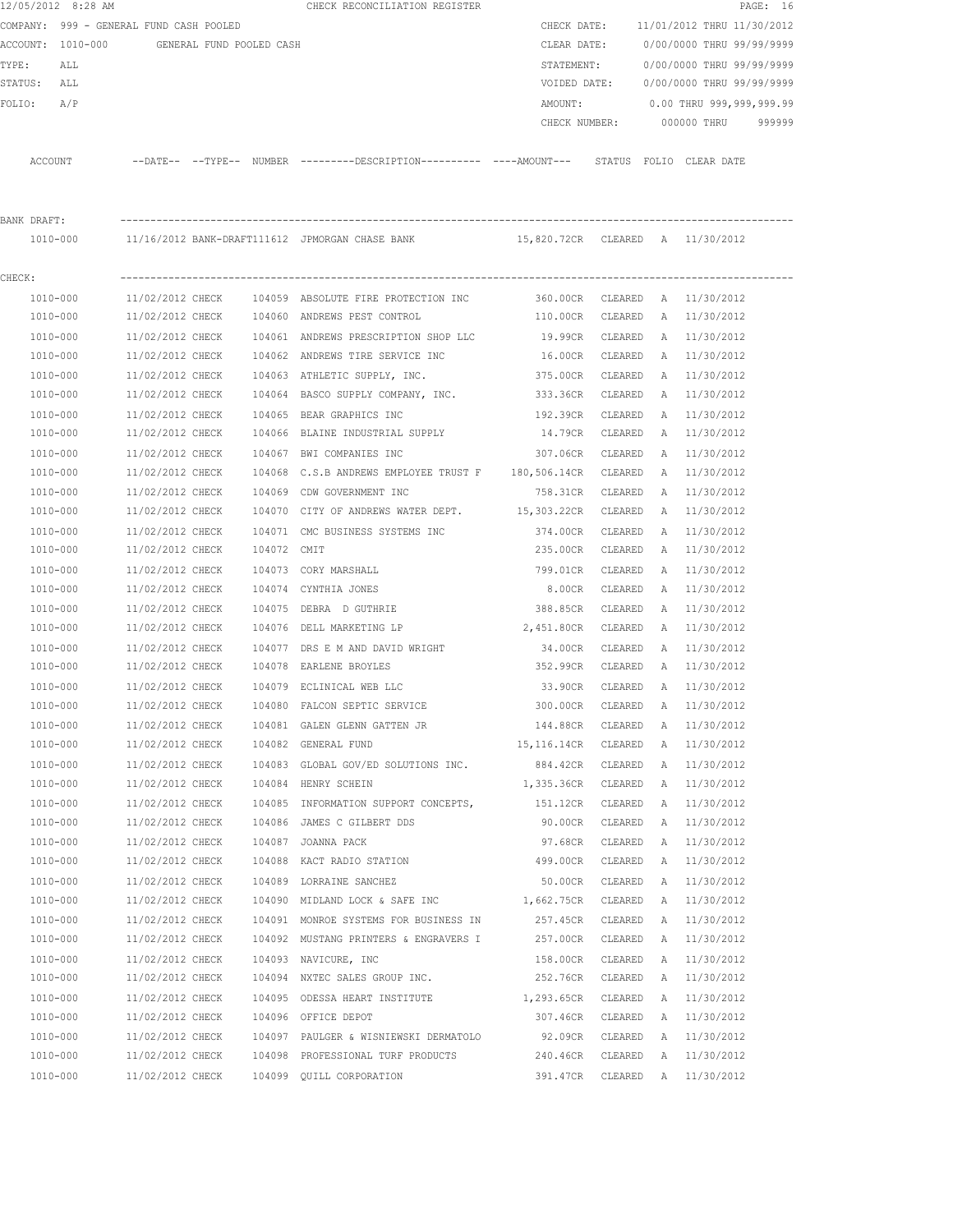|         | 12/05/2012 8:28 AM                      |                   |                          | CHECK RECONCILIATION REGISTER |  |               |        |                            |             | PAGE: 17 |        |
|---------|-----------------------------------------|-------------------|--------------------------|-------------------------------|--|---------------|--------|----------------------------|-------------|----------|--------|
|         | COMPANY: 999 - GENERAL FUND CASH POOLED |                   |                          |                               |  | CHECK DATE:   |        | 11/01/2012 THRU 11/30/2012 |             |          |        |
|         | ACCOUNT: 1010-000                       |                   | GENERAL FUND POOLED CASH |                               |  | CLEAR DATE:   |        | 0/00/0000 THRU 99/99/9999  |             |          |        |
| TYPE:   | ALL                                     |                   |                          |                               |  | STATEMENT:    |        | 0/00/0000 THRU 99/99/9999  |             |          |        |
| STATUS: | ALL                                     |                   |                          |                               |  | VOIDED DATE:  |        | 0/00/0000 THRU 99/99/9999  |             |          |        |
| FOLTO:  | A/P                                     |                   |                          |                               |  | AMOUNT:       |        | 0.00 THRU 999,999,999.99   |             |          |        |
|         |                                         |                   |                          |                               |  | CHECK NUMBER: |        |                            | 000000 THRU |          | 999999 |
|         |                                         |                   |                          |                               |  |               |        |                            |             |          |        |
| ACCOUNT |                                         | --DATE-- --TYPE-- | NUMBER                   |                               |  |               | STATUS | FOLIO                      | CLEAR DATE  |          |        |

| CHECK:       |                                        |               |                                                           |                               |         |   |              |
|--------------|----------------------------------------|---------------|-----------------------------------------------------------|-------------------------------|---------|---|--------------|
| 1010-000     |                                        |               | 11/02/2012 CHECK 104100 R & R PRODUCTS INC                | 625.20CR CLEARED A 11/30/2012 |         |   |              |
| 1010-000     | 11/02/2012 CHECK                       |               | 104101 REGIONAL PUBLIC DEFENDER OFFIC 33,484.00CR CLEARED |                               |         | A | 11/30/2012   |
| 1010-000     | 11/02/2012 CHECK                       |               | 104102 ROBERT EDWARD LEAHEY                               | 450.00CR                      | CLEARED | A | 11/30/2012   |
| $1010 - 000$ | 11/02/2012 CHECK                       |               | 104103 ROBERT W GARCIA MD                                 | 2,731.00CR CLEARED            |         | Α | 11/30/2012   |
| 1010-000     | 11/02/2012 CHECK                       |               | 104104 RYKIN PUMP CO. INC.                                | 323.01CR                      | CLEARED | A | 11/30/2012   |
| 1010-000     | 11/02/2012 CHECK                       |               | 104105 SC FUELS                                           | 5,293.78CR CLEARED            |         | Α | 11/30/2012   |
| 1010-000     | 11/02/2012 CHECK                       |               | 104106 SIERRA SPRINGS                                     | 165.31CR                      | CLEARED | Α | 11/30/2012   |
| 1010-000     | 11/02/2012 CHECK                       |               | 104107 SONYA TORBERT MA, LPC, NCC, LS 2,589.52CR          |                               | CLEARED | A | 11/30/2012   |
| 1010-000     | 11/02/2012 CHECK                       |               | 104108 SOUTH PLAINS FORENSIC PATHOLOG 2,000.00CR          |                               | CLEARED | A | 11/30/2012   |
| 1010-000     | 11/02/2012 CHECK                       | 104109 SPRINT |                                                           | 32.26CR                       | CLEARED | A | 11/30/2012   |
| 1010-000     | 11/02/2012 CHECK                       | 104110 TAAO   |                                                           | 160.00CR                      | CLEARED | A | 11/30/2012   |
| 1010-000     | 11/02/2012 CHECK                       |               | 104111 TASCOSA OFFICE MACHINES INC                        | 292.65CR                      | CLEARED | Α | 11/30/2012   |
| 1010-000     | 11/02/2012 CHECK                       |               | 104112 TEXAS GAS SERVICE CORP                             | 916.17CR                      | CLEARED | Α | 11/30/2012   |
| 1010-000     | 11/02/2012 CHECK                       |               | 104113 TEXAS JUDICIAL ACADEMY                             | 200.00CR                      | CLEARED | A | 11/30/2012   |
| 1010-000     | 11/02/2012 CHECK                       |               | 104114 TTUHSC SCHOOL OF NURSING                           | 320.00CR CLEARED              |         |   | A 11/30/2012 |
| 1010-000     | 11/02/2012 CHECK                       |               | 104115 TYLER TECHNOLOGIES, INC                            | 1,394.11CR CLEARED            |         | A | 11/30/2012   |
| 1010-000     | 11/02/2012 CHECK                       |               | 104116 VARIVERGE, LLC                                     | 7,934.50CR CLEARED            |         | A | 11/30/2012   |
| 1010-000     | 11/02/2012 CHECK                       |               | 104117 VERIZON WIRELESS                                   | 345.79CR CLEARED              |         | A | 11/30/2012   |
| 1010-000     | 11/02/2012 CHECK 104118                |               | WINDSTREAM COMMUNICATIONS 2,045.54CR CLEARED              |                               |         | A | 11/30/2012   |
| 1010-000     | 11/02/2012 CHECK                       | 104119        | WINFIELD SOLUTIONS LLC 1,404.00CR CLEARED                 |                               |         | Α | 11/30/2012   |
| 1010-000     |                                        |               | 11/02/2012 CHECK 104120 AMANDA DAWN CHANCEY               | 8.00CR                        | CLEARED | A | 11/30/2012   |
| $1010 - 000$ | 11/02/2012 CHECK                       |               | 104121 ARMANDO E HERNANDEZ                                | 8.00CR                        | CLEARED | A | 11/30/2012   |
| 1010-000     | 11/02/2012 CHECK 104122 BALDEMAR ORTIZ |               |                                                           | 8.00CR                        | OUTSTND | A | 0/00/0000    |
| 1010-000     | 11/02/2012 CHECK                       |               | 104123 BARBARA LOU BATTLES                                | 8.00CR                        | CLEARED | A | 11/30/2012   |
| 1010-000     | 11/02/2012 CHECK                       |               | 104124 CHARLES KERBY GERALD                               | 8.00CR                        | OUTSTND | Α | 0/00/0000    |
| 1010-000     | 11/02/2012 CHECK                       |               | 104125 CHIRSTOPHER MORRIS JORDAN                          | 8.00CR                        | OUTSTND | Α | 0/00/0000    |
| 1010-000     | 11/02/2012 CHECK                       |               | 104126 CHRISTI SUE HARVELL                                | 40.00CR                       | CLEARED |   | A 11/30/2012 |
| 1010-000     | 11/02/2012 CHECK                       | 104127        | DANIEL LYNN STEPHENS                                      | 8.00CR                        | OUTSTND | A | 0/00/0000    |
| 1010-000     | 11/02/2012 CHECK                       | 104128        | DARYL WAYNE CUNNINGHAM                                    | 8.00CR                        | CLEARED | A | 11/30/2012   |
| 1010-000     | 11/02/2012 CHECK                       | 104129        | DOUGLAS LYNN RHOADES                                      | 8.00CR                        | OUTSTND | Α | 0/00/0000    |
| 1010-000     | 11/02/2012 CHECK                       |               | 104130 EDITH RAMIREZ                                      | 8.00CR                        | CLEARED | Α | 11/30/2012   |
| 1010-000     | 11/02/2012 CHECK                       |               | 104131 FRED S HERRERA                                     | 8.00CR                        | CLEARED | Α | 11/30/2012   |
| 1010-000     | 11/02/2012 CHECK                       |               | 104132 GARY WAYNE GEESLIN                                 | 40.00CR                       | OUTSTND | Α | 0/00/0000    |
| 1010-000     | 11/02/2012 CHECK                       |               | 104133 GREGORY D YOUNG                                    | 8.00CR                        | CLEARED | A | 11/30/2012   |
| 1010-000     | 11/02/2012 CHECK                       |               | 104134 GUY M CRAWFORD                                     | 8.00CR                        | CLEARED |   | A 11/30/2012 |
| 1010-000     | 11/02/2012 CHECK                       |               | 104135 GWEN RASCO TURNBULL                                | 8.00CR                        | CLEARED | Α | 11/30/2012   |
| 1010-000     | 11/02/2012 CHECK                       |               | 104136 ISAAC DANIEL ORTIZ                                 | 40.00CR                       | CLEARED | Α | 11/30/2012   |
| 1010-000     | 11/02/2012 CHECK                       | 104137        | JAMES LADELL STINNETT                                     | 8.00CR                        | OUTSTND | Α | 0/00/0000    |
| 1010-000     | 11/02/2012 CHECK                       | 104138        | JAMIE MICHAEL STEPHENS                                    | 8.00CR                        | OUTSTND | Α | 0/00/0000    |
| 1010-000     | 11/02/2012 CHECK                       | 104139        | JANE PENNINGTON NOBLE                                     | 8.00CR                        | OUTSTND | Α | 0/00/0000    |
| 1010-000     | 11/02/2012 CHECK                       | 104140        | JANICE CAROLINE CASTELLANOS                               | 8.00CR                        | CLEARED | Α | 11/30/2012   |
| 1010-000     | 11/02/2012 CHECK                       | 104141        | JASON CURRY                                               | 8.00CR                        | CLEARED | Α | 11/30/2012   |
| 1010-000     | 11/02/2012 CHECK                       | 104142        | JAYMEE NICOLE SNOW                                        | 8.00CR                        | OUTSTND | Α | 0/00/0000    |
| $1010 - 000$ | 11/02/2012 CHECK                       |               | 104143 JEANETTE ELAINE DAVIS                              | 8.00CR                        | CLEARED | Α | 11/30/2012   |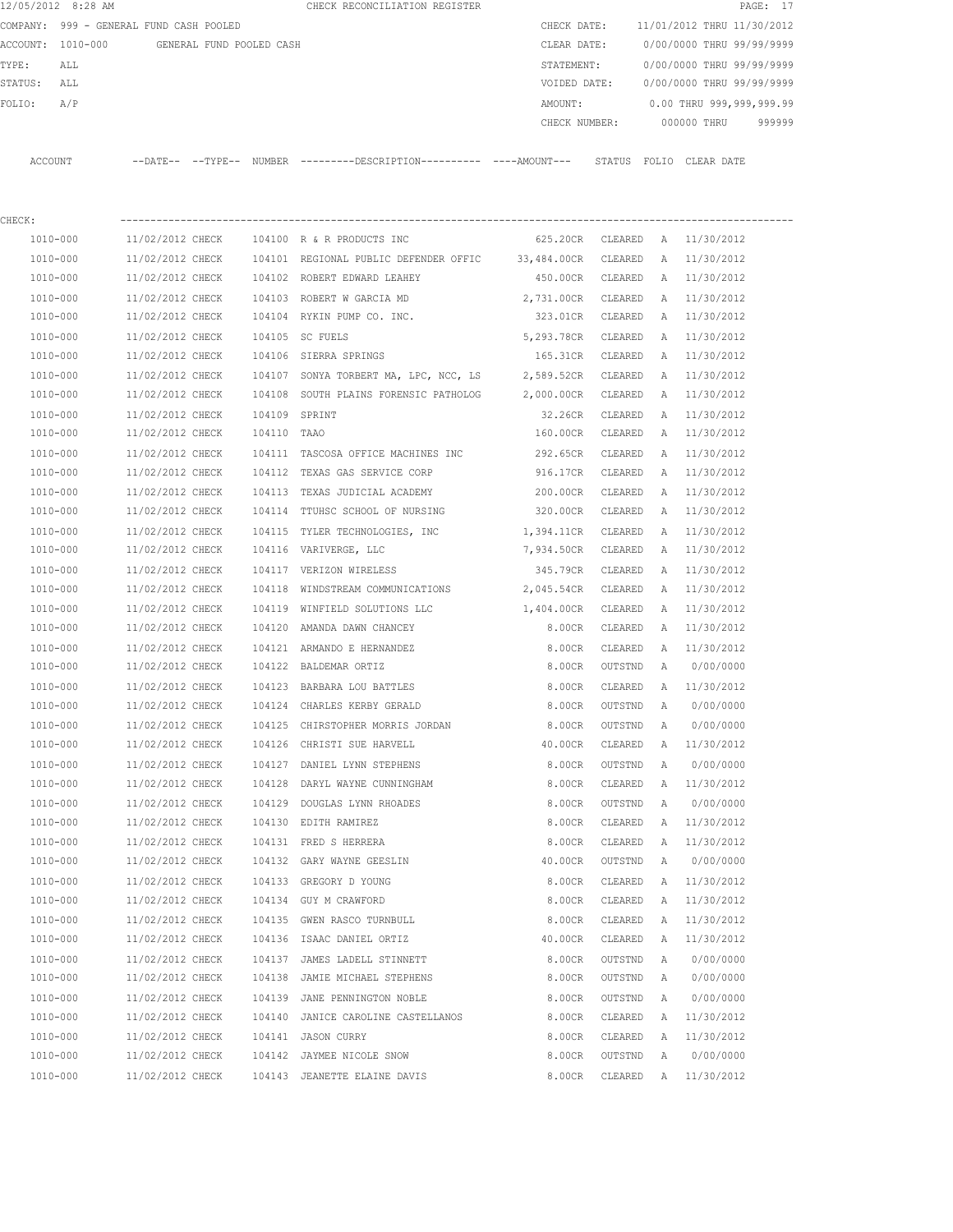|         | 12/05/2012 8:28 AM |                                         |                          |        | CHECK RECONCILIATION REGISTER                                                                |               |                |              |                            | PAGE: 18 |
|---------|--------------------|-----------------------------------------|--------------------------|--------|----------------------------------------------------------------------------------------------|---------------|----------------|--------------|----------------------------|----------|
|         |                    | COMPANY: 999 - GENERAL FUND CASH POOLED |                          |        |                                                                                              | CHECK DATE:   |                |              | 11/01/2012 THRU 11/30/2012 |          |
|         | ACCOUNT: 1010-000  |                                         | GENERAL FUND POOLED CASH |        |                                                                                              | CLEAR DATE:   |                |              | 0/00/0000 THRU 99/99/9999  |          |
| TYPE:   | ALL                |                                         |                          |        |                                                                                              | STATEMENT:    |                |              | 0/00/0000 THRU 99/99/9999  |          |
| STATUS: | ALL                |                                         |                          |        |                                                                                              | VOIDED DATE:  |                |              | 0/00/0000 THRU 99/99/9999  |          |
| FOLIO:  | A/P                |                                         |                          |        |                                                                                              | AMOUNT:       |                |              | 0.00 THRU 999,999,999.99   |          |
|         |                    |                                         |                          |        |                                                                                              | CHECK NUMBER: |                |              | 000000 THRU                | 999999   |
|         | ACCOUNT            |                                         |                          |        | --DATE-- --TYPE-- NUMBER ---------DESCRIPTION---------- ----AMOUNT--- STATUS FOLIO CLEARDATE |               |                |              |                            |          |
| CHECK:  |                    |                                         |                          |        |                                                                                              |               |                |              |                            |          |
|         | 1010-000           | 11/02/2012 CHECK                        |                          |        | 104144 JILL SPALDING ALLEN                                                                   |               | 8.00CR CLEARED |              | A 11/30/2012               |          |
|         | 1010-000           | 11/02/2012 CHECK                        |                          |        | 104145 JO ANN WOLFE                                                                          | 8.00CR        | CLEARED        | $\mathbb{A}$ | 11/30/2012                 |          |
|         | 1010-000           | 11/02/2012 CHECK                        |                          |        | 104146 JOEL GOMEZ CARRASCO                                                                   | 8.00CR        | CLEARED        |              | A 11/30/2012               |          |
|         | 1010-000           | 11/02/2012 CHECK                        |                          |        | 104147 JOHN MITCHELL JANNAMON                                                                | 8.00CR        | OUTSTND        | A            | 0/00/0000                  |          |
|         | 1010-000           | 11/02/2012 CHECK                        |                          | 104148 | JOSE VALENZUELA ARZABALA                                                                     | 8.00CR        | CLEARED        |              | A 11/30/2012               |          |
|         | 1010-000           | 11/02/2012 CHECK                        |                          |        | 104149 JUAN ESMIAEL JAQUEZ                                                                   | 8.00CR        | CLEARED        |              | A 11/30/2012               |          |
|         | 1010-000           | 11/02/2012 CHECK                        |                          |        | 104150 JUNE FAUVER BRUMFIELD                                                                 | 8.00CR        | CLEARED        |              | A 11/30/2012               |          |
|         | 1010-000           | 11/02/2012 CHECK                        |                          |        | 104151 JUSTIN LEE WALDEN                                                                     | 8.00CR        | CLEARED        | A            | 11/30/2012                 |          |
|         | 1010-000           | 11/02/2012 CHECK                        |                          |        | 104152 KACEE ANNE JONES                                                                      | 8.00CR        | CLEARED        |              | A 11/30/2012               |          |
|         | 1010-000           | 11/02/2012 CHECK                        |                          |        | 104153 KAREN LYNNE CORLEY                                                                    | 8.00CR        | CLEARED        | A            | 11/30/2012                 |          |
|         | 1010-000           | 11/02/2012 CHECK                        |                          |        | 104154 KELLIE GIBSON                                                                         | 8.00CR        | CLEARED        | A            | 11/30/2012                 |          |
|         | 1010-000           | 11/02/2012 CHECK                        |                          |        | 104155 LADONNA YORK                                                                          | 8.00CR        | OUTSTND        | Α            | 0/00/0000                  |          |
|         | 1010-000           | 11/02/2012 CHECK                        |                          |        | 104156 LARRY WILLIAM WOLFE                                                                   | 8.00CR        | CLEARED        |              | A 11/30/2012               |          |
|         | 1010-000           | 11/02/2012 CHECK                        |                          |        | 104157 LILA MARIE BATCHELOR                                                                  | 8.00CR        | OUTSTND        | Α            | 0/00/0000                  |          |
|         | 1010-000           | 11/02/2012 CHECK                        |                          |        | 104158 LINDA FORESTER                                                                        | 8.00CR        | CLEARED        | A            | 11/30/2012                 |          |
|         | 1010-000           | 11/02/2012 CHECK                        |                          |        | 104159 LINDA JANE BEACH                                                                      | 8.00CR        | CLEARED        | A            | 11/30/2012                 |          |
|         | 1010-000           | 11/02/2012 CHECK                        |                          |        | 104160 LONDA HOBBS KESSLER                                                                   | 40.00CR       | CLEARED        |              | A 11/30/2012               |          |
|         | 1010-000           | 11/02/2012 CHECK                        |                          |        | 104161 LUIS RONDON MARTINEZ                                                                  | 8.00CR        | OUTSTND        | A            | 0/00/0000                  |          |
|         | 1010-000           | 11/02/2012 CHECK                        |                          |        | 104162 MARILYN ANN CRAIG                                                                     | 8.00CR        | CLEARED        | A            | 11/30/2012                 |          |
|         | 1010-000           | 11/02/2012 CHECK                        |                          |        | 104163 MARTHA RAELYNN IRVIN                                                                  | 8.00CR        | CLEARED        | Α            | 11/30/2012                 |          |
|         | 1010-000           | 11/02/2012 CHECK                        |                          |        | 104164 MATTHEW DURAN MASON                                                                   | 8.00CR        | CLEARED        |              | A 11/30/2012               |          |
|         | 1010-000           | 11/02/2012 CHECK                        |                          |        | 104165 MICHAEL LEE NELSON                                                                    | 8.00CR        | OUTSTND        | A            | 0/00/0000                  |          |
|         | 1010-000           | 11/02/2012 CHECK                        |                          |        | 104166 NERI FLORES                                                                           | 8.00CR        | CLEARED        | A            | 11/30/2012                 |          |
|         | 1010-000           | 11/02/2012 CHECK                        |                          |        | 104167 NICKY JOE RAMIREZ                                                                     | 8.00CR        | CLEARED        | A            | 11/30/2012                 |          |
|         | 1010-000           | 11/02/2012 CHECK                        |                          |        | 104168 OSCAR CASTILLO                                                                        | 8.00CR        | OUTSTND        | Α            | 0/00/0000                  |          |
|         | 1010-000           | 11/02/2012 CHECK                        |                          |        | 104169 PEDRO INFANTE                                                                         | 8.00CR        | CLEARED        | Α            | 11/30/2012                 |          |
|         | 1010-000           | 11/02/2012 CHECK                        |                          |        | 104170 RAMONA MORALES                                                                        | 40.00CR       | CLEARED        | Α            | 11/30/2012                 |          |
|         | 1010-000           | 11/02/2012 CHECK                        |                          |        | 104171 RANDY WAYNE HARRIS                                                                    | 8.00CR        | CLEARED        | Α            | 11/30/2012                 |          |
|         | 1010-000           | 11/02/2012 CHECK                        |                          |        | 104172 REBECCA HECK                                                                          | 8.00CR        | CLEARED        | Α            | 11/30/2012                 |          |
|         | 1010-000           | 11/02/2012 CHECK                        |                          |        | 104173 ROGER GLENN PORTER                                                                    | 8.00CR        | CLEARED        | Α            | 11/30/2012                 |          |
|         | 1010-000           | 11/02/2012 CHECK                        |                          |        | 104174 RONALD W MCCRACKEN                                                                    | 40.00CR       | CLEARED        | Α            | 11/30/2012                 |          |
|         | 1010-000           | 11/02/2012 CHECK                        |                          |        | 104175 RUBEN MARTIN DEL CAMPO                                                                | 8.00CR        | OUTSTND        | Α            | 0/00/0000                  |          |
|         | 1010-000           | 11/02/2012 CHECK                        |                          |        | 104176 SANDRA THOMPSON ARMSTRONG                                                             | 8.00CR        | OUTSTND        | Α            | 0/00/0000                  |          |
|         | 1010-000           | 11/02/2012 CHECK                        |                          |        | 104177 SCOTT TAYLOR BROWN                                                                    | 8.00CR        | CLEARED        | Α            | 11/30/2012                 |          |
|         | 1010-000           | 11/02/2012 CHECK                        |                          |        | 104178 SHERRY K DUSHANE                                                                      | 8.00CR        | CLEARED        | Α            | 11/30/2012                 |          |
|         | 1010-000           | 11/02/2012 CHECK                        |                          |        | 104179 TERESA TALENT BLAKENEY                                                                | 8.00CR        | OUTSTND        | Α            | 0/00/0000                  |          |
|         | 1010-000           | 11/02/2012 CHECK                        |                          |        | 104180 TIMOTHY LEE YARBROUGH                                                                 | 8.00CR        | CLEARED        | Α            | 11/30/2012                 |          |
|         | 1010-000           | 11/02/2012 CHECK                        |                          |        | 104181 VERNON HOBBS                                                                          | 8.00CR        | OUTSTND        | Α            | 0/00/0000                  |          |
|         | 1010-000           | 11/02/2012 CHECK                        |                          |        | 104182 WILLIAM ROY POWERS                                                                    | 8.00CR        | OUTSTND        | Α            | 0/00/0000                  |          |
|         | 1010-000           | 11/02/2012 CHECK                        |                          |        | 104183 HARRIS COUNTY SHERIFF DEUNPOST                                                        | 75.00CR       | OUTSTND        | Α            | 0/00/0000                  |          |
|         | 1010-000           | 11/02/2012 CHECK                        |                          |        | 104184 SAM'S CLUB DIRECT                                                                     | 699.81CR      | CLEARED        | A            | 11/30/2012                 |          |
|         | 1010-000           | 11/02/2012 CHECK                        |                          |        | 104185 SPRINT                                                                                | 617.45CR      | CLEARED        | Α            | 11/30/2012                 |          |
|         | 1010-000           | 11/07/2012 CHECK                        |                          |        | 104186 BARBARA CARMODY                                                                       | 8.00CR        | CLEARED        | Α            | 11/30/2012                 |          |
|         | 1010-000           | 11/07/2012 CHECK                        |                          |        | 104187 BRADLEY REESE                                                                         | 8.00CR        | CLEARED        |              | A 11/30/2012               |          |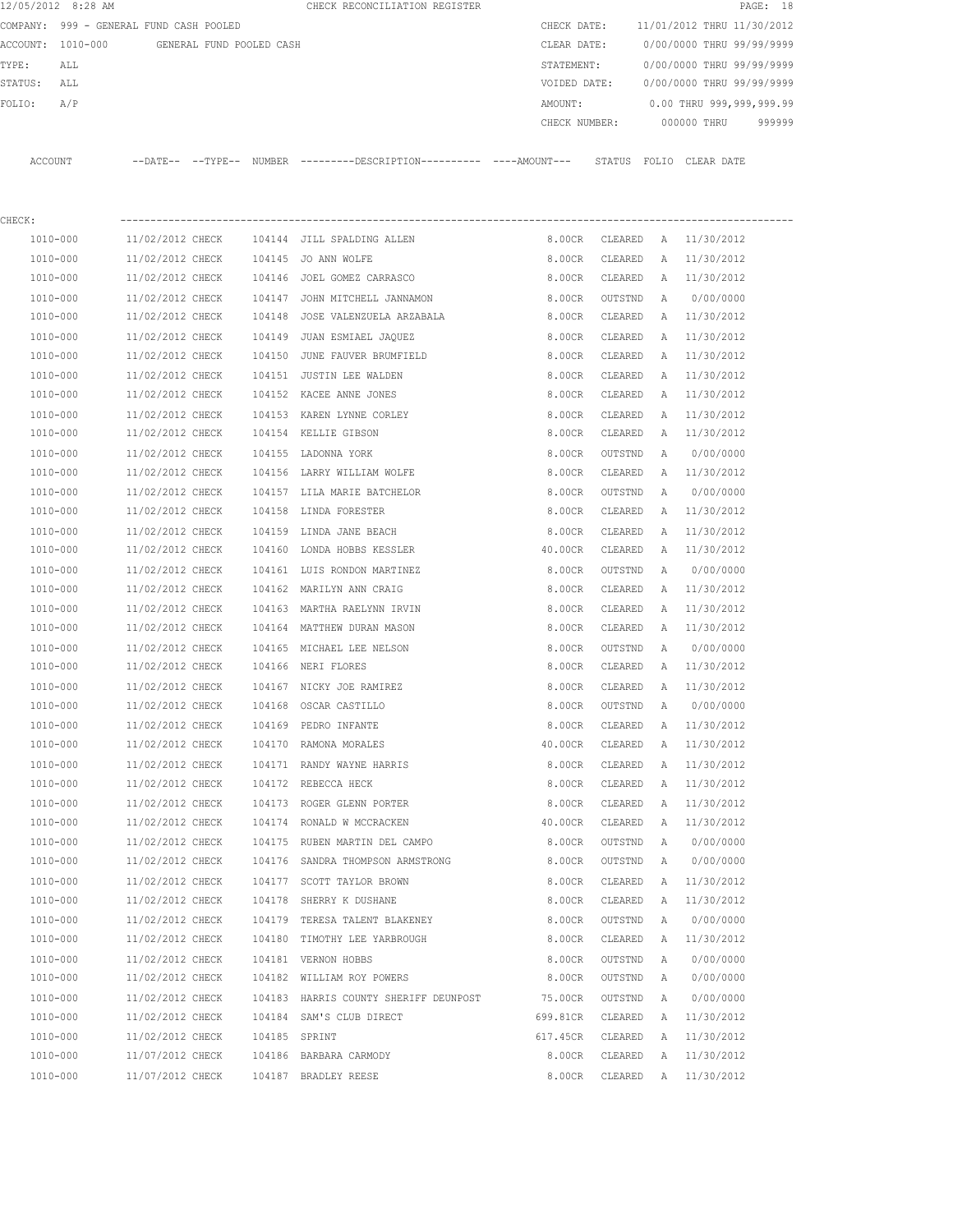|         | 12/05/2012 8:28 AM                      |                  |                          |        | CHECK RECONCILIATION REGISTER                                                                 |                        |                    |              |                            | PAGE: 19 |
|---------|-----------------------------------------|------------------|--------------------------|--------|-----------------------------------------------------------------------------------------------|------------------------|--------------------|--------------|----------------------------|----------|
|         | COMPANY: 999 - GENERAL FUND CASH POOLED |                  |                          |        |                                                                                               | CHECK DATE:            |                    |              | 11/01/2012 THRU 11/30/2012 |          |
|         | ACCOUNT: 1010-000                       |                  | GENERAL FUND POOLED CASH |        |                                                                                               | CLEAR DATE:            |                    |              | 0/00/0000 THRU 99/99/9999  |          |
| TYPE:   | ALL                                     |                  |                          |        |                                                                                               | STATEMENT:             |                    |              | 0/00/0000 THRU 99/99/9999  |          |
| STATUS: | ALL                                     |                  |                          |        |                                                                                               | VOIDED DATE:           |                    |              | 0/00/0000 THRU 99/99/9999  |          |
| FOLIO:  | A/P                                     |                  |                          |        |                                                                                               | AMOUNT:                |                    |              | 0.00 THRU 999,999,999.99   |          |
|         |                                         |                  |                          |        |                                                                                               | CHECK NUMBER:          |                    |              | 000000 THRU                | 999999   |
|         | ACCOUNT                                 |                  |                          |        | --DATE-- --TYPE-- NUMBER ---------DESCRIPTION---------- ----AMOUNT--- STATUS FOLIO CLEAR DATE |                        |                    |              |                            |          |
| CHECK:  |                                         |                  |                          |        |                                                                                               |                        |                    |              |                            |          |
|         | 1010-000                                | 11/07/2012 CHECK |                          |        | 104188 BRENDA YARBROUGH                                                                       | 8.00CR                 | CLEARED            |              | A 11/30/2012               |          |
|         | 1010-000                                | 11/07/2012 CHECK |                          |        | 104189 CHARLES SNODGRASS                                                                      | 8.00CR                 | OUTSTND            | A            | 0/00/0000                  |          |
|         | 1010-000                                | 11/07/2012 CHECK |                          |        | 104190 GLORIA ROMO                                                                            | 8.00CR                 | CLEARED            |              | A 11/30/2012               |          |
|         | 1010-000                                | 11/07/2012 CHECK |                          |        | 104191 GRISELDA FLORES                                                                        | 8.00CR                 | CLEARED            | A            | 11/30/2012                 |          |
|         | 1010-000                                | 11/07/2012 CHECK |                          |        | 104192 HARLEY TYLER                                                                           | 8.00CR                 | CLEARED            | A            | 11/30/2012                 |          |
|         | 1010-000                                | 11/07/2012 CHECK |                          |        | 104193 HILDA LOZANO                                                                           | 40.00CR                | CLEARED            | A            | 11/30/2012                 |          |
|         | 1010-000                                | 11/07/2012 CHECK |                          |        | 104194 ISAI GARCIA                                                                            | 8.00CR                 | OUTSTND            | A            | 0/00/0000                  |          |
|         | 1010-000                                | 11/07/2012 CHECK |                          | 104195 | JESUS CORNEJO                                                                                 | 40.00CR                | OUTSTND            | A            | 0/00/0000                  |          |
|         | 1010-000                                | 11/07/2012 CHECK |                          |        | 104196 JOSHUA SNOW                                                                            | 8.00CR                 | OUTSTND            | Α            | 0/00/0000                  |          |
|         | 1010-000                                | 11/07/2012 CHECK |                          |        | 104197 KEVIN MICHAEL AUBREY                                                                   | 8.00CR                 | CLEARED            | A            | 11/30/2012                 |          |
|         | 1010-000                                | 11/07/2012 CHECK |                          |        | 104198 LARRY CRUTCHER                                                                         | 8.00CR                 | OUTSTND            | Α            | 0/00/0000                  |          |
|         | 1010-000                                | 11/07/2012 CHECK |                          |        | 104199 LEONEL FLORES                                                                          | 40.00CR                | CLEARED            | Α            | 11/30/2012                 |          |
|         | 1010-000                                | 11/07/2012 CHECK |                          |        | 104200 PAULINE BANTON MCDONALD                                                                | 8.00CR                 | CLEARED            | Α            | 11/30/2012                 |          |
|         | 1010-000                                | 11/07/2012 CHECK |                          |        | 104201 RUPERTA MACHUCA ROMO                                                                   | 40.00CR                | OUTSTND            | Α            | 0/00/0000                  |          |
|         | 1010-000                                | 11/07/2012 CHECK |                          |        | 104202 SAVERENE RAMIREZ                                                                       | 8.00CR                 | CLEARED            | A            | 11/30/2012                 |          |
|         | 1010-000                                | 11/07/2012 CHECK |                          |        | 104203 SHELBY MORGAN                                                                          | 40.00CR                | OUTSTND            | Α            | 0/00/0000                  |          |
|         | 1010-000                                | 11/07/2012 CHECK |                          | 104204 | THOMAS STARK                                                                                  | 8.00CR                 | OUTSTND            | A            | 0/00/0000                  |          |
|         | 1010-000                                | 11/07/2012 CHECK |                          | 104205 | TIMOTHY CURRY                                                                                 | 8.00CR                 | CLEARED            | A            | 11/30/2012                 |          |
|         | 1010-000                                | 11/07/2012 CHECK |                          |        | 104206 VICKIE LYNN TOMPKINS                                                                   | 40.00CR                | OUTSTND            | A            | 0/00/0000                  |          |
|         | 1010-000                                | 11/09/2012 CHECK |                          | 104207 | 4M YOUTH SERVICES                                                                             | 4,359.05CR             | CLEARED            | Α            | 11/30/2012                 |          |
|         | 1010-000                                | 11/09/2012 CHECK |                          |        | 104208 ADVANCED BUSINESS SOLUTIONS                                                            | 16,830.40CR            | CLEARED            | Α            | 11/30/2012                 |          |
|         |                                         | 11/09/2012 CHECK |                          |        | AMC INDUSTRIES                                                                                |                        |                    |              |                            |          |
|         | 1010-000                                |                  |                          | 104209 | 104210 ANDREWS BUILDERS SUPPLY INC                                                            | 18,080.61CR<br>97.78CR | CLEARED<br>CLEARED | A            | 11/30/2012                 |          |
|         | 1010-000                                | 11/09/2012 CHECK |                          |        |                                                                                               |                        |                    | A            | 11/30/2012                 |          |
|         | 1010-000                                | 11/09/2012 CHECK |                          |        | 104211 ANDREWS COUNTY NEWS INC                                                                | 954.00CR               | CLEARED            | A            | 11/30/2012                 |          |
|         | 1010-000                                | 11/09/2012 CHECK |                          |        | 104212 ANDREWS INDUSTRIAL FOUNDATION                                                          | 244.92CR               | CLEARED            | A            | 11/30/2012                 |          |
|         | 1010-000                                | 11/09/2012 CHECK |                          |        | 104213 ANDREWS OFFICE SUPPLY                                                                  | 49.37CR                | CLEARED            | $\mathbb{A}$ | 11/30/2012                 |          |
|         | 1010-000                                | 11/09/2012 CHECK |                          |        | 104214 ANDREWS PRESCRIPTION SHOP LLC                                                          | 1,817.72CR             | CLEARED            | $\mathbb{A}$ | 11/30/2012                 |          |
|         | 1010-000                                | 11/09/2012 CHECK |                          |        | 104215 ANDREWS TIRE SERVICE INC                                                               | 8.00CR                 | CLEARED            | Α            | 11/30/2012                 |          |
|         | 1010-000                                | 11/09/2012 CHECK |                          |        | 104216 ANDREWS VETERINARY CLINIC CORP                                                         | 228.00CR               | CLEARED            | A            | 11/30/2012                 |          |
|         | $1010 - 000$                            | 11/09/2012 CHECK |                          |        | 104217 ANDREWS VISION CENTER                                                                  | 560.00CR               | CLEARED            | Α            | 11/30/2012                 |          |
|         | 1010-000                                | 11/09/2012 CHECK |                          |        | 104218 ARMIDA ORDONEZ                                                                         | 250.00CR               | CLEARED            | Α            | 11/30/2012                 |          |
|         | 1010-000                                | 11/09/2012 CHECK |                          |        | 104219 BALDOMERO FLORES JR.                                                                   | 30.00CR                | CLEARED            | Α            | 11/30/2012                 |          |
|         | 1010-000                                | 11/09/2012 CHECK |                          |        | 104220 BEN E. KEITH                                                                           | 3,802.90CR             | CLEARED            | Α            | 11/30/2012                 |          |
|         | 1010-000                                | 11/09/2012 CHECK |                          |        | 104221 BILLY JO SANDELL                                                                       | 295.00CR               | CLEARED            | Α            | 11/30/2012                 |          |
|         | 1010-000                                | 11/09/2012 CHECK |                          |        | 104222 BLAINE INDUSTRIAL SUPPLY                                                               | 199.18CR               | CLEARED            | Α            | 11/30/2012                 |          |
|         | 1010-000                                | 11/09/2012 CHECK |                          |        | 104223 BOLER EQUIPMENT SERVICE INC                                                            | 856.97CR               | CLEARED            | Α            | 11/30/2012                 |          |
|         | 1010-000                                | 11/09/2012 CHECK |                          |        | 104224 BORDER STATES ELECTRIC SUPPLY 1,539.97CR                                               |                        | CLEARED            | Α            | 11/30/2012                 |          |
|         | 1010-000                                | 11/09/2012 CHECK |                          |        | 104225 BRODART CO                                                                             | 399.16CR               | CLEARED            | A            | 11/30/2012                 |          |
|         | 1010-000                                | 11/09/2012 CHECK |                          |        | 104226 CASSANDRA CHEEK                                                                        | 502.25CR               | CLEARED            | Α            | 11/30/2012                 |          |
|         | 1010-000                                | 11/09/2012 CHECK |                          |        | 104227 CHEMSEARCH                                                                             | 444.00CR               | CLEARED            | A            | 11/30/2012                 |          |
|         | 1010-000                                | 11/09/2012 CHECK |                          |        | 104228 CHEVRON AND TEXACO CARD SERVIC                                                         | 279.61CR               | CLEARED            | A            | 11/30/2012                 |          |
|         | 1010-000                                | 11/09/2012 CHECK |                          |        | 104229 CHEVRON AND TEXACO CARD SERVIC                                                         | 56.75CR                | CLEARED            | Α            | 11/30/2012                 |          |
|         | 1010-000                                | 11/09/2012 CHECK |                          |        | 104230 CMC BUSINESS SYSTEMS INC                                                               | 4,033.70CR             | CLEARED            | A            | 11/30/2012                 |          |
|         | 1010-000                                | 11/09/2012 CHECK |                          |        | 104231 CMC BUSINESS SYSTEMS INC                                                               | 700.00CR               | CLEARED            | A            | 11/30/2012                 |          |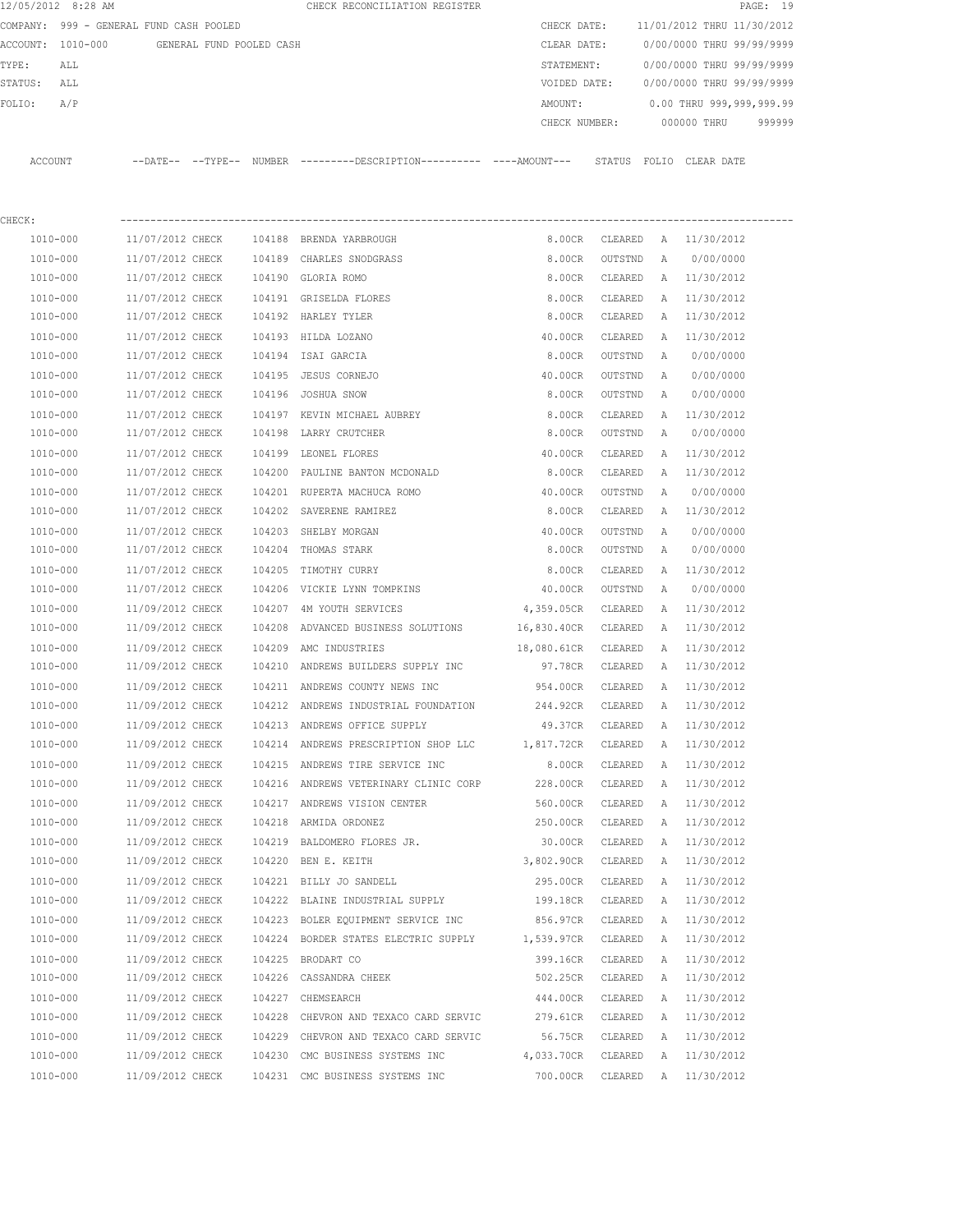|         | 12/05/2012 8:28 AM                      |                  |                          |              | CHECK RECONCILIATION REGISTER                                                               |                  |         |              |                               | PAGE: 20 |
|---------|-----------------------------------------|------------------|--------------------------|--------------|---------------------------------------------------------------------------------------------|------------------|---------|--------------|-------------------------------|----------|
|         | COMPANY: 999 - GENERAL FUND CASH POOLED |                  |                          |              |                                                                                             | CHECK DATE:      |         |              | 11/01/2012 THRU 11/30/2012    |          |
|         | ACCOUNT: 1010-000                       |                  | GENERAL FUND POOLED CASH |              |                                                                                             | CLEAR DATE:      |         |              | 0/00/0000 THRU 99/99/9999     |          |
| TYPE:   | ALL                                     |                  |                          |              |                                                                                             | STATEMENT:       |         |              | 0/00/0000 THRU 99/99/9999     |          |
| STATUS: | ALL                                     |                  |                          |              |                                                                                             | VOIDED DATE:     |         |              | 0/00/0000 THRU 99/99/9999     |          |
| FOLIO:  | A/P                                     |                  |                          |              |                                                                                             | AMOUNT:          |         |              | 0.00 THRU 999,999,999.99      |          |
|         |                                         |                  |                          |              |                                                                                             | CHECK NUMBER:    |         |              | 000000 THRU                   | 999999   |
|         | ACCOUNT                                 |                  |                          |              | --DATE-- --TYPE-- NUMBER --------DESCRIPTION---------- ----AMOUNT--- STATUS FOLIO CLEARDATE |                  |         |              |                               |          |
| CHECK:  |                                         |                  |                          |              |                                                                                             |                  |         |              |                               |          |
|         | 1010-000                                |                  |                          |              | 11/09/2012 CHECK 104232 CRS DIAGNOSTIC SERVICE LLC                                          |                  |         |              | 155.00CR CLEARED A 11/30/2012 |          |
|         | 1010-000                                | 11/09/2012 CHECK |                          |              | 104233 DAVID B BROOKS                                                                       | 100.00CR CLEARED |         | A            | 11/30/2012                    |          |
|         | 1010-000                                | 11/09/2012 CHECK |                          |              | 104234 DECOTY COFFEE CO                                                                     | 172.00CR CLEARED |         | A            | 11/30/2012                    |          |
|         | 1010-000                                | 11/09/2012 CHECK |                          |              | 104235 DERRICK RENTAL EQUIPMENT                                                             | 150.00CR CLEARED |         |              | A 11/30/2012                  |          |
|         | 1010-000                                | 11/09/2012 CHECK |                          |              | 104236 DPC INDUSTRIES, INC.                                                                 | 270.00CR CLEARED |         |              | A 11/30/2012                  |          |
|         | 1010-000                                | 11/09/2012 CHECK |                          |              | 104237 DUCKWALL-ALCO STORES INC                                                             | 218.80CR CLEARED |         |              | A 11/30/2012                  |          |
|         | 1010-000                                | 11/09/2012 CHECK |                          |              | 104238 E.W. HARPER, D.D.S.                                                                  | 262.00CR CLEARED |         |              | A 11/30/2012                  |          |
|         | 1010-000                                | 11/09/2012 CHECK |                          |              | 104239 ECLINICAL WEB LLC                                                                    | 124.43CR         | CLEARED |              | A 11/30/2012                  |          |
|         | 1010-000                                | 11/09/2012 CHECK |                          |              | 104240 ELECTION SYSTEMS & SOFTWARE, I                                                       | 70.79CR          | CLEARED |              | A 11/30/2012                  |          |
|         | 1010-000                                | 11/09/2012 CHECK |                          |              | 104241 EMBLEM ENTERPRISES INC                                                               | 690.00CR         | OUTSTND | A            | 0/00/0000                     |          |
|         | 1010-000                                | 11/09/2012 CHECK |                          | 104242 FEDEX |                                                                                             | 44.15CR          | CLEARED |              | A 11/30/2012                  |          |
|         | 1010-000                                | 11/09/2012 CHECK |                          | 104243 GALE  |                                                                                             | 149.21CR         | CLEARED | A            | 11/30/2012                    |          |
|         | 1010-000                                | 11/09/2012 CHECK |                          |              | 104244 GEORGE F GOMEZ                                                                       | 2,110.00CR       | CLEARED | A            | 11/30/2012                    |          |
|         | 1010-000                                | 11/09/2012 CHECK |                          |              | 104245 INTERSTATE BILLING SERVICE INC                                                       | 760.37CR         | CLEARED | $\mathbb{A}$ | 11/30/2012                    |          |
|         | 1010-000                                | 11/09/2012 CHECK |                          |              | 104246 ISMAEL CONTRERAS                                                                     | 315.00CR         | CLEARED | A            | 11/30/2012                    |          |
|         | 1010-000                                | 11/09/2012 CHECK |                          |              | 104247 JAY GIBSON                                                                           | 76.15CR CLEARED  |         | A            | 11/30/2012                    |          |
|         | 1010-000                                | 11/09/2012 CHECK |                          |              | 104248 JEFFREY PINO                                                                         | 390.00CR CLEARED |         | A            | 11/30/2012                    |          |
|         | 1010-000                                | 11/09/2012 CHECK |                          |              | 104249 JESSE MAHOLLY                                                                        | 125.00CR         | CLEARED |              | A 11/30/2012                  |          |
|         | 1010-000                                | 11/09/2012 CHECK |                          |              | 104250 JOYCE MILLER                                                                         | 194.25CR         | OUTSTND | A            | 0/00/0000                     |          |
|         | 1010-000                                | 11/09/2012 CHECK |                          |              | 104251 JUANA JAQUEZ                                                                         | 195.00CR         | CLEARED |              | A 11/30/2012                  |          |
|         | 1010-000                                | 11/09/2012 CHECK |                          |              | 104252 JUSTICE BENEFITS, INC. 2,803.90CR CLEARED                                            |                  |         | A            | 11/30/2012                    |          |
|         | 1010-000                                | 11/09/2012 CHECK |                          |              | 104253 KENDA HECKLER                                                                        | 139.93CR         | CLEARED |              | A 11/30/2012                  |          |
|         | 1010-000                                |                  |                          |              | $11/09/2012$ CHECK $104254$ KYOCERA MITA AMERICA, INC. $123.44$ CR                          |                  | CLEARED |              | A 11/30/2012                  |          |
|         | 1010-000                                | 11/09/2012 CHECK |                          |              | 104255 LINDA FOSTER                                                                         | 199.50CR         | CLEARED |              | A 11/30/2012                  |          |
|         | 1010-000                                | 11/09/2012 CHECK |                          |              | 104256 MARIA A FLORES                                                                       | 90.00CR          | CLEARED | A            | 11/30/2012                    |          |
|         | 1010-000                                | 11/09/2012 CHECK |                          |              | 104257 MARIS SCHULZE                                                                        | 30.00CR          | OUTSTND | Α            | 0/00/0000                     |          |
|         | 1010-000                                | 11/09/2012 CHECK |                          |              | 104258 MARK'S PLUMBING PARTS                                                                | 564.10CR         | CLEARED | $\mathbb{A}$ | 11/30/2012                    |          |
|         | 1010-000                                | 11/09/2012 CHECK |                          |              | 104259 MICROMARKETING, LLC                                                                  | 756.09CR         | CLEARED | Α            | 11/30/2012                    |          |
|         | 1010-000                                | 11/09/2012 CHECK |                          |              | 104260 MIKE HALL                                                                            | 125.00CR         | CLEARED | Α            | 11/30/2012                    |          |
|         | 1010-000                                | 11/09/2012 CHECK |                          |              | 104261 MORALES & NAVARRETE                                                                  | 750.00CR         | CLEARED | Α            | 11/30/2012                    |          |
|         | 1010-000                                | 11/09/2012 CHECK |                          |              | 104262 MUSTANG PRINTERS & ENGRAVERS I                                                       | 426.00CR         | CLEARED | Α            | 11/30/2012                    |          |
|         | 1010-000                                | 11/09/2012 CHECK |                          |              | 104263 NANCY DILDINE                                                                        | 261.30CR         | CLEARED | Α            | 11/30/2012                    |          |
|         | 1010-000                                | 11/09/2012 CHECK |                          |              | 104264 NEW DAY COUNSELING                                                                   | 642.00CR         | CLEARED | Α            | 11/30/2012                    |          |
|         | 1010-000                                | 11/09/2012 CHECK |                          |              | 104265 PERMIAN COURT REPORTERS, INC.                                                        | 200.60CR         | CLEARED | Α            | 11/30/2012                    |          |
|         | 1010-000                                | 11/09/2012 CHECK |                          |              | 104266 PERMIAN REGIONAL MEDICAL CENTE                                                       | 102.80CR         | CLEARED | Α            | 11/30/2012                    |          |
|         | 1010-000                                | 11/09/2012 CHECK |                          |              | 104267 PETRO COMMUNICATION INC                                                              | 395.00CR         | CLEARED | Α            | 11/30/2012                    |          |
|         | 1010-000                                | 11/09/2012 CHECK |                          |              | 104268 PORTERS THRIFTWAY                                                                    | 518.42CR         | CLEARED | A            | 11/30/2012                    |          |
|         | 1010-000                                | 11/09/2012 CHECK |                          |              | 104269 QUILL CORPORATION                                                                    | 1,377.04CR       | CLEARED | A            | 11/30/2012                    |          |
|         | 1010-000                                | 11/09/2012 CHECK |                          |              | 104270 RAINBOW BOOK COMPANY                                                                 | 5,298.06CR       | CLEARED | Α            | 11/30/2012                    |          |
|         | 1010-000                                | 11/09/2012 CHECK |                          |              | 104271 ROBERT EDWARD LEAHEY                                                                 | 800.00CR         | CLEARED | Α            | 11/30/2012                    |          |
|         | 1010-000                                | 11/09/2012 CHECK |                          |              | 104272 RYKIN PUMP CO. INC.                                                                  | 3,336.60CR       | CLEARED |              | A 11/30/2012                  |          |
|         | 1010-000                                | 11/09/2012 CHECK |                          |              | 104273 SEAN D TAUTFEST                                                                      | 2.00CR           | OUTSTND | A            | 0/00/0000                     |          |
|         | 1010-000                                | 11/09/2012 CHECK |                          |              | 104274 SERGIO AXEL OLIVAS                                                                   | 160.00CR         | CLEARED | Α            | 11/30/2012                    |          |
|         | 1010-000                                | 11/09/2012 CHECK |                          |              | 104275 SID THERIOT                                                                          | 125.00CR         | CLEARED | Α            | 11/30/2012                    |          |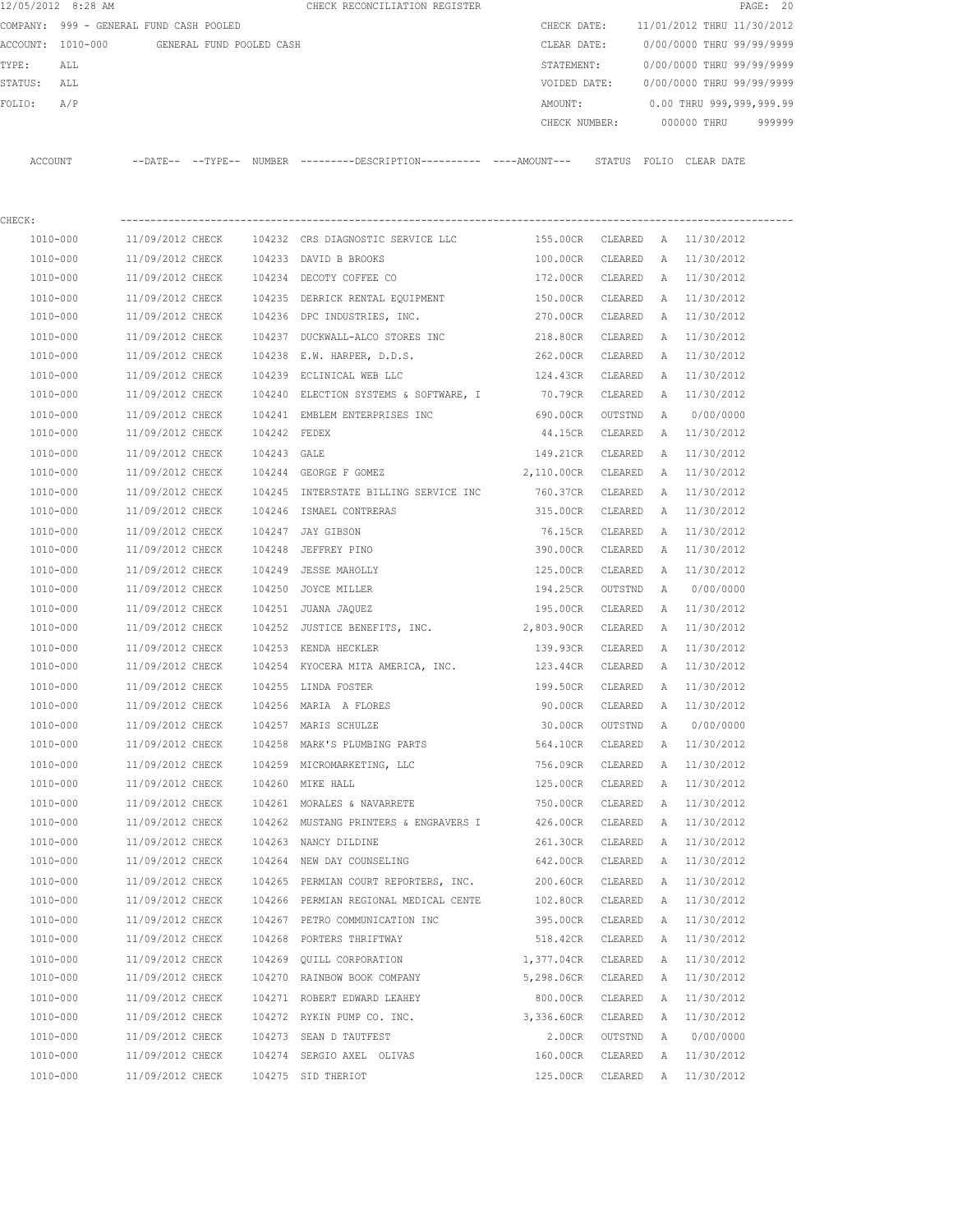|          | 12/05/2012 8:28 AM                      |                     |                          |               | CHECK RECONCILIATION REGISTER                |               |                            |             | PAGE: 21 |        |
|----------|-----------------------------------------|---------------------|--------------------------|---------------|----------------------------------------------|---------------|----------------------------|-------------|----------|--------|
|          | COMPANY: 999 - GENERAL FUND CASH POOLED |                     |                          |               |                                              | CHECK DATE:   | 11/01/2012 THRU 11/30/2012 |             |          |        |
| ACCOUNT: | 1010-000                                |                     | GENERAL FUND POOLED CASH |               |                                              | CLEAR DATE:   | 0/00/0000 THRU 99/99/9999  |             |          |        |
| TYPE:    | ALL                                     |                     |                          |               |                                              | STATEMENT:    | 0/00/0000 THRU 99/99/9999  |             |          |        |
| STATUS:  | ALL                                     |                     |                          |               |                                              | VOIDED DATE:  | 0/00/0000 THRU 99/99/9999  |             |          |        |
| FOLIO:   | A/P                                     |                     |                          |               |                                              | AMOUNT:       | 0.00 THRU 999,999,999.99   |             |          |        |
|          |                                         |                     |                          |               |                                              | CHECK NUMBER: |                            | 000000 THRU |          | 999999 |
|          |                                         |                     |                          |               |                                              |               |                            |             |          |        |
| ACCOUNT  |                                         | $---DATE---TYPE---$ |                          | <b>NUMBER</b> | ---------DESCRIPTION---------- ----AMOUNT--- | STATUS        | FOLIO                      | CLEAR DATE  |          |        |
|          |                                         |                     |                          |               |                                              |               |                            |             |          |        |

| CHECK:   |                  |        |                                                               |            |         |   |              |
|----------|------------------|--------|---------------------------------------------------------------|------------|---------|---|--------------|
| 1010-000 | 11/09/2012 CHECK |        | 104276 SIMS PLASTICS, INC.                                    | 171.18CR   | CLEARED | A | 11/30/2012   |
| 1010-000 | 11/09/2012 CHECK | 104277 | SOUTH PLAINS FORENSIC PATHOLOG 4,000.00CR                     |            | CLEARED | Α | 11/30/2012   |
| 1010-000 | 11/09/2012 CHECK | 104278 | STERICYCLE INC                                                | 579.99CR   | CLEARED | Α | 11/30/2012   |
| 1010-000 | 11/09/2012 CHECK | 104279 | SUDDENLINK                                                    | 29.51CR    | CLEARED | Α | 11/30/2012   |
| 1010-000 | 11/09/2012 CHECK | 104280 | SURESH GADASALLI MD PA                                        | 47.86CR    | CLEARED | Α | 11/30/2012   |
| 1010-000 | 11/09/2012 CHECK |        | 104281 SYSCO WEST TEXAS INC                                   | 3,811.98CR | CLEARED | Α | 11/30/2012   |
| 1010-000 | 11/09/2012 CHECK | 104282 | TALHO                                                         | 300.00CR   | CLEARED | A | 11/30/2012   |
| 1010-000 | 11/09/2012 CHECK | 104283 | TASCOSA OFFICE MACHINES INC                                   | 769.48CR   | OUTSTND | Α | 0/00/0000    |
| 1010-000 | 11/09/2012 CHECK | 104284 | TEXAS ASSOCIATION OF COUNTIES                                 | 125.00CR   | CLEARED | A | 11/30/2012   |
| 1010-000 | 11/09/2012 CHECK |        | 104285 TEXAS GAS SERVICE CORP                                 | 195.22CR   | CLEARED | A | 11/30/2012   |
| 1010-000 | 11/09/2012 CHECK |        | 104286 THE MCCRELESS CO.                                      | 212.90CR   | CLEARED | A | 11/30/2012   |
| 1010-000 | 11/09/2012 CHECK | 104287 | THOMAS DUCKWORTH JR                                           | 350.00CR   | CLEARED | A | 11/30/2012   |
| 1010-000 | 11/09/2012 CHECK | 104288 | TTUHSC HEALTH.EDU                                             | 120.00CR   | CLEARED | A | 11/30/2012   |
| 1010-000 | 11/09/2012 CHECK | 104289 | UM AUTO PARTS                                                 | 1,570.58CR | CLEARED | A | 11/30/2012   |
| 1010-000 | 11/09/2012 CHECK |        | 104290 VOID CHECK                                             | 0.00       | CLEARED | A | 11/30/2012   |
| 1010-000 | 11/09/2012 CHECK |        | 104291 VERIZON WIRELESS                                       | 417.19CR   | CLEARED | A | 11/30/2012   |
| 1010-000 |                  |        | 11/09/2012 CHECK 104292 WEST TEXAS CONSULTANTS INC 1,237.25CR |            | CLEARED | Α | 11/30/2012   |
| 1010-000 | 11/09/2012 CHECK |        | 104293 WEST TEXAS FIRE/ARSON INVESTIG                         | 200.00CR   | OUTSTND | Α | 0/00/0000    |
| 1010-000 | 11/09/2012 CHECK |        | 104294 WILLIAM T MCGEE                                        | 70.79CR    | CLEARED | A | 11/30/2012   |
| 1010-000 | 11/09/2012 CHECK | 104295 | WINDSTREAM COMMUNICATIONS                                     | 761.05CR   | CLEARED | Α | 11/30/2012   |
| 1010-000 | 11/09/2012 CHECK |        | 104296 WINFIELD SOLUTIONS LLC                                 | 9,759.40CR | CLEARED | Α | 11/30/2012   |
| 1010-000 | 11/14/2012 CHECK |        | 104297 ALMA DYER                                              | 40.00CR    | CLEARED | Α | 11/30/2012   |
| 1010-000 | 11/14/2012 CHECK | 104298 | CARL BROWN                                                    | 40.00CR    | CLEARED | A | 11/30/2012   |
| 1010-000 | 11/14/2012 CHECK | 104299 | DEBBIE STAGGS                                                 | 40.00CR    | CLEARED | A | 11/30/2012   |
| 1010-000 | 11/14/2012 CHECK | 104300 | ESTELLA VASQUEZ                                               | 40.00CR    | CLEARED | A | 11/30/2012   |
| 1010-000 | 11/14/2012 CHECK | 104301 | EVA ANDRADE                                                   | 40.00CR    | CLEARED | Α | 11/30/2012   |
| 1010-000 | 11/14/2012 CHECK | 104302 | JEFF SALDIVAR                                                 | 40.00CR    | OUTSTND | A | 0/00/0000    |
| 1010-000 | 11/14/2012 CHECK | 104303 | JOHN PARRA                                                    | 40.00CR    | CLEARED | Α | 11/30/2012   |
| 1010-000 | 11/14/2012 CHECK | 104304 | JUDY SCARBROUGH                                               | 40.00CR    | CLEARED | Α | 11/30/2012   |
| 1010-000 | 11/14/2012 CHECK |        | 104305 MELISSA ANN STOKES                                     | 40.00CR    | CLEARED | Α | 11/30/2012   |
| 1010-000 | 11/14/2012 CHECK |        | 104306 SHANNON MORGETTE                                       | 40.00CR    | CLEARED | Α | 11/30/2012   |
| 1010-000 | 11/14/2012 CHECK |        | 104307 YVONNE CADRA                                           | 40.00CR    | CLEARED | A | 11/30/2012   |
| 1010-000 | 11/16/2012 CHECK |        | 104308 AMERICAN EXPRESS                                       | 5,225.00CR | CLEARED | A | 11/30/2012   |
| 1010-000 | 11/16/2012 CHECK |        | 104309 ANDREWS BUILDERS SUPPLY INC                            | 726.95CR   | CLEARED | A | 11/30/2012   |
| 1010-000 | 11/16/2012 CHECK |        | 104310 VOID CHECK                                             | 0.00       | CLEARED |   | A 11/30/2012 |
| 1010-000 | 11/16/2012 CHECK |        | 104311 VOID CHECK                                             | 0.00       | CLEARED | Α | 11/30/2012   |
| 1010-000 | 11/16/2012 CHECK |        | 104312 ANDREWS COUNTY LIBRARY                                 | 50.00CR    | CLEARED | А | 11/30/2012   |
| 1010-000 | 11/16/2012 CHECK |        | 104313 ANDREWS COUNTY NEWS INC VOIDED                         | 180.00CR   | VOIDED  | Α | 0/00/0000    |
| 1010-000 | 11/16/2012 CHECK |        | 104314 ANDREWS FAMILY MEDICINE                                | 390.00CR   | CLEARED | Α | 0/00/0000    |
| 1010-000 | 11/16/2012 CHECK |        | 104315 ANDREWS TIRE SERVICE INC                               | 63.00CR    | CLEARED | A | 11/30/2012   |
| 1010-000 | 11/16/2012 CHECK |        | 104316 AUTO-CHLOR SYSTEM OF GOLDEN LI 146.00CR                |            | CLEARED | A | 11/30/2012   |
| 1010-000 | 11/16/2012 CHECK |        | 104317 BATJER & ASSOCIATES INC                                | 3,599.00CR | CLEARED | А | 11/30/2012   |
| 1010-000 | 11/16/2012 CHECK |        | 104318 BIG COUNTRY BG                                         | 513.00CR   | CLEARED | Α | 11/30/2012   |
| 1010-000 | 11/16/2012 CHECK |        | 104319 BORDER STATES ELECTRIC SUPPLY                          | 140.00CR   | CLEARED |   | A 11/30/2012 |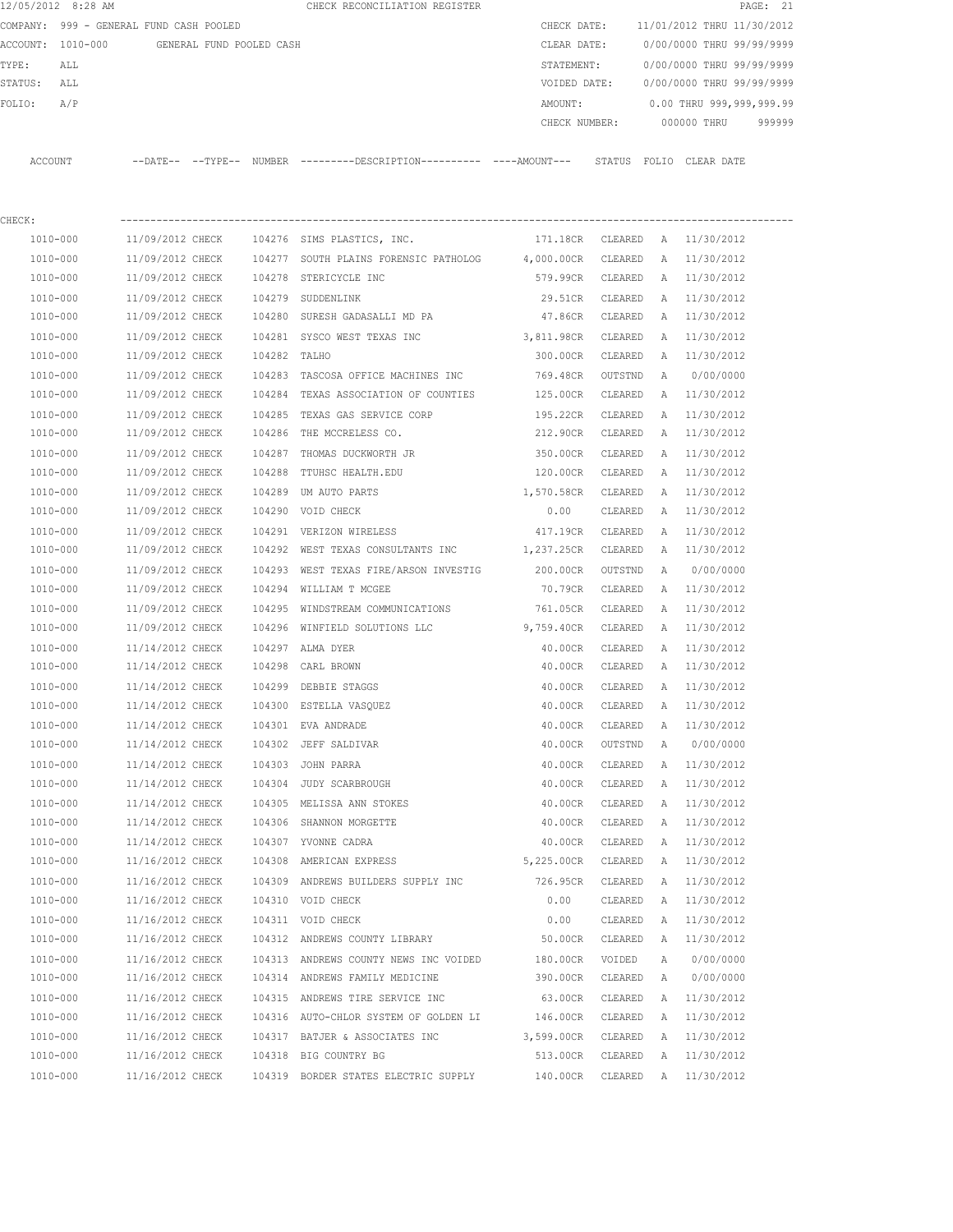|         | 12/05/2012 8:28 AM                      |                            |                          |        | CHECK RECONCILIATION REGISTER |  |               |        |                            |             | PAGE: 22 |  |
|---------|-----------------------------------------|----------------------------|--------------------------|--------|-------------------------------|--|---------------|--------|----------------------------|-------------|----------|--|
|         | COMPANY: 999 - GENERAL FUND CASH POOLED |                            |                          |        |                               |  | CHECK DATE:   |        | 11/01/2012 THRU 11/30/2012 |             |          |  |
|         | ACCOUNT: 1010-000                       |                            | GENERAL FUND POOLED CASH |        |                               |  | CLEAR DATE:   |        | 0/00/0000 THRU 99/99/9999  |             |          |  |
| TYPE:   | ALL                                     |                            |                          |        |                               |  | STATEMENT:    |        | 0/00/0000 THRU 99/99/9999  |             |          |  |
| STATUS: | ALL                                     |                            |                          |        |                               |  | VOIDED DATE:  |        | 0/00/0000 THRU 99/99/9999  |             |          |  |
| FOLTO:  | A/P                                     |                            |                          |        |                               |  | AMOUNT:       |        | 0.00 THRU 999,999,999.99   |             |          |  |
|         |                                         |                            |                          |        |                               |  | CHECK NUMBER: |        |                            | 000000 THRU | 999999   |  |
|         |                                         |                            |                          |        |                               |  |               |        |                            |             |          |  |
| ACCOUNT |                                         | $--$ DATE $- --$ TYPE $--$ |                          | NUMBER |                               |  |               | STATUS | FOLTO                      | CLEAR DATE  |          |  |

| CHECK:   |                  |        |                                                   |             |         |              |                               |
|----------|------------------|--------|---------------------------------------------------|-------------|---------|--------------|-------------------------------|
| 1010-000 | 11/16/2012 CHECK |        | 104320 BRODART CO                                 |             |         |              | 150.83CR CLEARED A 11/30/2012 |
| 1010-000 | 11/16/2012 CHECK |        | 104321 CAIN ELECTRICAL SUPPLY CORP                | 212.49CR    | CLEARED | A            | 11/30/2012                    |
| 1010-000 | 11/16/2012 CHECK |        | 104322 CENTER FOR DISEASE DETECTION               | 40.00CR     | CLEARED | A            | 11/30/2012                    |
| 1010-000 | 11/16/2012 CHECK |        | 104323 CHEMAQUA                                   | 155.11CR    | CLEARED | A            | 11/30/2012                    |
| 1010-000 | 11/16/2012 CHECK |        | 104324 CLYDE'S REFRIGERATION INC                  | 75.00CR     | CLEARED | A            | 11/30/2012                    |
| 1010-000 | 11/16/2012 CHECK |        | 104325 CMC BUSINESS SYSTEMS INC                   | 1,050.00CR  | CLEARED | A            | 11/30/2012                    |
| 1010-000 | 11/16/2012 CHECK |        | 104326 CORNERSTONE PROGRAMS                       | 5,954.00CR  | CLEARED | A            | 11/30/2012                    |
| 1010-000 | 11/16/2012 CHECK |        | 104327 COUNTY OF UPTON STATE OF TEXAS             | 6,900.00CR  | CLEARED | A            | 11/30/2012                    |
| 1010-000 | 11/16/2012 CHECK | 104328 | CRS DIAGNOSTIC SERVICE LLC                        | 40.00CR     | CLEARED | A            | 11/30/2012                    |
| 1010-000 | 11/16/2012 CHECK |        | 104329 CUSTOM WHOLESALE SUPPLY CO INC 13,654.53CR |             | CLEARED | Α            | 11/30/2012                    |
| 1010-000 | 11/16/2012 CHECK |        | 104330 DATA FLEX BUSINESS PRODUCTS, L             | 308.50CR    | CLEARED | Α            | 11/30/2012                    |
| 1010-000 | 11/16/2012 CHECK |        | 104331 DEB MCCULLOUGH                             | 342.95CR    | CLEARED | A            | 11/30/2012                    |
| 1010-000 | 11/16/2012 CHECK |        | 104332 DEECO RUBBER COMPANY INC. 125.98CR         |             | CLEARED | A            | 11/30/2012                    |
| 1010-000 | 11/16/2012 CHECK |        | 104333 ELLIOTT ELECTRIC SUPPLY 1,026.78CR         |             | CLEARED | A            | 11/30/2012                    |
| 1010-000 | 11/16/2012 CHECK |        | 104334 GEBO CREDIT CORPORATION                    | 1,415.94CR  | CLEARED | A            | 11/30/2012                    |
| 1010-000 | 11/16/2012 CHECK |        | 104335 VOID CHECK                                 | 0.00        | CLEARED | A            | 11/30/2012                    |
| 1010-000 | 11/16/2012 CHECK |        | 104336 GRAINGER INC                               | 1,000.00CR  | CLEARED | A            | 11/30/2012                    |
| 1010-000 | 11/16/2012 CHECK |        | 104337 J WATSON GOLF SALES                        | 65.72CR     | CLEARED | Α            | 11/30/2012                    |
| 1010-000 | 11/16/2012 CHECK |        | 104338 JOANNA PACK                                | 76.59CR     | CLEARED | Α            | 11/30/2012                    |
| 1010-000 | 11/16/2012 CHECK |        | 104339 JOHN DEERE GOVERNMENTAL & NATI             | 10,865.11CR | CLEARED | А            | 11/30/2012                    |
| 1010-000 | 11/16/2012 CHECK | 104340 | JOHN F WATSON                                     | 4,206.75CR  | CLEARED | A            | 11/30/2012                    |
| 1010-000 | 11/16/2012 CHECK |        | 104341 JOSH BLANEK                                | 15.00CR     | OUTSTND | A            | 0/00/0000                     |
| 1010-000 | 11/16/2012 CHECK |        | 104342 KENDA HECKLER                              | 28.68CR     | CLEARED | A            | 11/30/2012                    |
| 1010-000 | 11/16/2012 CHECK |        | 104343 KONICA MINOLTA BUSINESS SOLUTI             | 199.00CR    | CLEARED | A            | 11/30/2012                    |
| 1010-000 | 11/16/2012 CHECK |        | 104344 KYOCERA MITA AMERICA, INC.                 | 333.06CR    | CLEARED | Α            | 11/30/2012                    |
| 1010-000 | 11/16/2012 CHECK |        | 104345 LEXISNEXIS                                 | 327.00CR    | CLEARED | Α            | 11/30/2012                    |
| 1010-000 | 11/16/2012 CHECK |        | 104346 MARK'S PLUMBING PARTS                      | 390.31CR    | CLEARED | Α            | 11/30/2012                    |
| 1010-000 | 11/16/2012 CHECK |        | 104347 MC & E/ELECTIONSOURCE                      | 63.93CR     | CLEARED | Α            | 11/30/2012                    |
| 1010-000 | 11/16/2012 CHECK |        | 104348 MICHAEL DON HILL                           | 20.00CR     | CLEARED | A            | 11/30/2012                    |
| 1010-000 | 11/16/2012 CHECK |        | 104349 MIDLAND COUNTY JUVENILE PROBAT             | 1,320.00CR  | CLEARED | $\mathbb{A}$ | 11/30/2012                    |
| 1010-000 | 11/16/2012 CHECK |        | 104350 NADA APPRAISAL GUIDES                      | 153.00CR    | CLEARED | A            | 11/30/2012                    |
| 1010-000 | 11/16/2012 CHECK |        | 104351 NADA USED CAR GUIDE                        | 98.00CR     | CLEARED | A            | 11/30/2012                    |
| 1010-000 | 11/16/2012 CHECK |        | 104352 NEW DAY COUNSELING                         | 258.00CR    | CLEARED | A            | 11/30/2012                    |
| 1010-000 | 11/16/2012 CHECK |        | 104353 NXKEM PRODUCTS                             | 1,057.52CR  | CLEARED | A            | 11/30/2012                    |
| 1010-000 | 11/16/2012 CHECK |        | 104354 OFFICE DEPOT                               | 562.58CR    | CLEARED | А            | 11/30/2012                    |
| 1010-000 | 11/16/2012 CHECK |        | 104355 OFFICE DEPOT                               | 139.69CR    | CLEARED |              | A 11/30/2012                  |
| 1010-000 | 11/16/2012 CHECK |        | 104356 OXMOOR HOUSE                               | 36.91CR     | CLEARED | Α            | 11/30/2012                    |
| 1010-000 | 11/16/2012 CHECK |        | 104357 PERMIAN GLASS                              | 178.61CR    | CLEARED | Α            | 11/30/2012                    |
| 1010-000 | 11/16/2012 CHECK | 104358 | PETRO COMMUNICATION INC                           | 909.50CR    | CLEARED | Α            | 11/30/2012                    |
| 1010-000 | 11/16/2012 CHECK |        | 104359 POSSUM GRAPE RHK, INC.                     | 4,688.81CR  | CLEARED | Α            | 11/30/2012                    |
| 1010-000 | 11/16/2012 CHECK |        | 104360 QUILL CORPORATION                          | 328.45CR    | CLEARED | Α            | 11/30/2012                    |
| 1010-000 | 11/16/2012 CHECK |        | 104361 RECOVERY HEALTHCARE CORP                   | 640.00CR    | CLEARED | Α            | 11/30/2012                    |
| 1010-000 | 11/16/2012 CHECK |        | 104362 RELIANT                                    | 48.95CR     | CLEARED | A            | 11/30/2012                    |
| 1010-000 | 11/16/2012 CHECK |        | 104363 SALVADOR ESPARZA                           | 801.66CR    | OUTSTND | A            | 0/00/0000                     |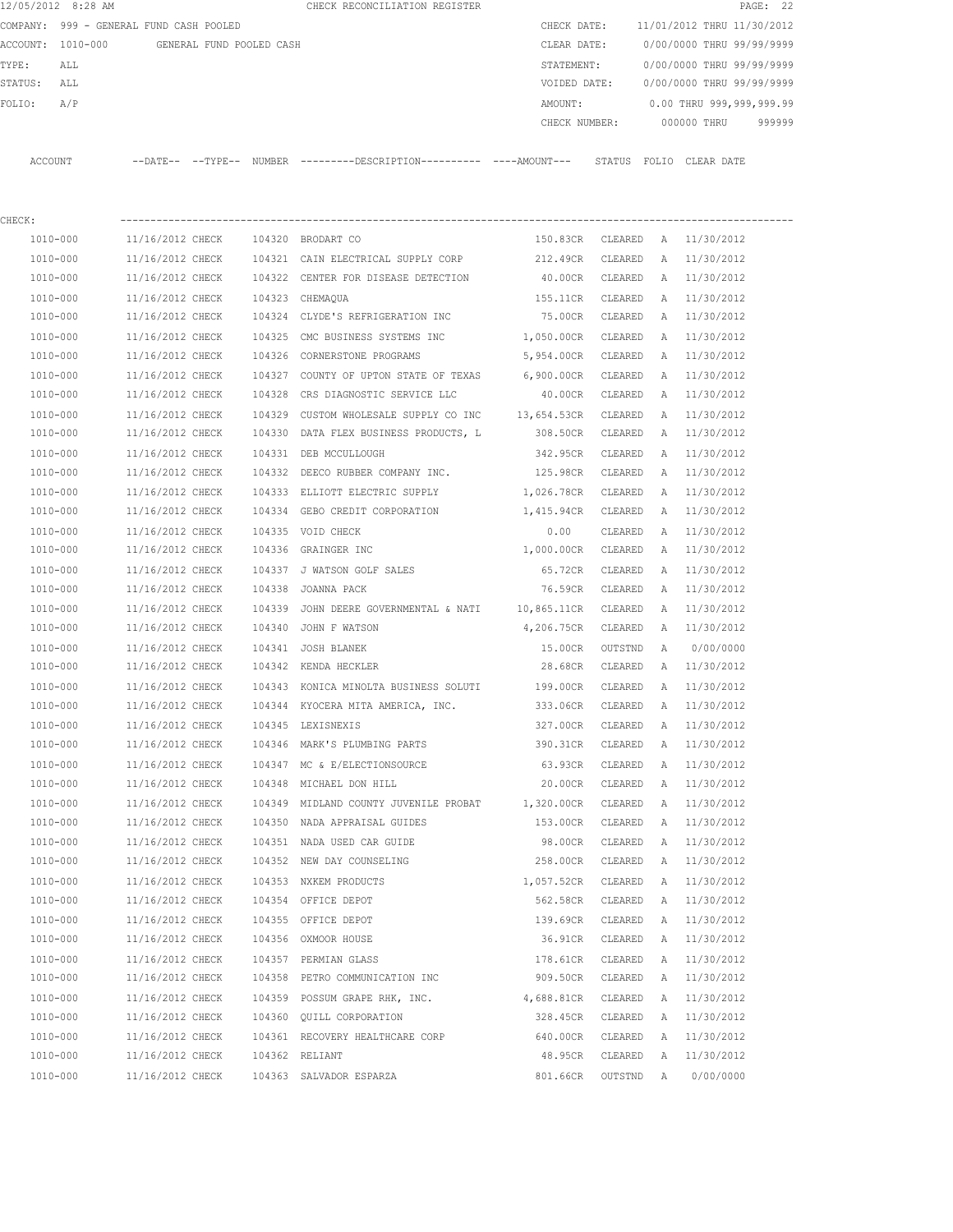| 12/05/2012 8:28 AM |                                         |                          | CHECK RECONCILIATION REGISTER                |               | PAGE: 23                   |
|--------------------|-----------------------------------------|--------------------------|----------------------------------------------|---------------|----------------------------|
|                    | COMPANY: 999 - GENERAL FUND CASH POOLED |                          |                                              | CHECK DATE:   | 11/01/2012 THRU 11/30/2012 |
| ACCOUNT: 1010-000  |                                         | GENERAL FUND POOLED CASH |                                              | CLEAR DATE:   | 0/00/0000 THRU 99/99/9999  |
| TYPE:<br>ALL       |                                         |                          |                                              | STATEMENT:    | 0/00/0000 THRU 99/99/9999  |
| STATUS:<br>ALL     |                                         |                          |                                              | VOIDED DATE:  | 0/00/0000 THRU 99/99/9999  |
| FOLIO:<br>A/P      |                                         |                          |                                              | AMOUNT:       | 0.00 THRU 999,999,999.99   |
|                    |                                         |                          |                                              | CHECK NUMBER: | 999999<br>000000 THRU      |
|                    |                                         |                          |                                              |               |                            |
| ACCOUNT            | $---DATE---TYPE---$                     | NUMBER                   | ---------DESCRIPTION---------- ----AMOUNT--- | STATUS        | FOLIO<br>CLEAR DATE        |

| CHECK:       |                  |             |                                                           |                    |         |   |              |
|--------------|------------------|-------------|-----------------------------------------------------------|--------------------|---------|---|--------------|
| 1010-000     | 11/16/2012 CHECK |             | 104364 SAM'S CLUB                                         | 135.00CR           | CLEARED | A | 11/30/2012   |
| 1010-000     | 11/16/2012 CHECK |             | 104365 SHELL FLEET PLUS                                   | 35.47CR            | CLEARED | Α | 11/30/2012   |
| 1010-000     | 11/16/2012 CHECK |             | 104366 STANDARD COFFEE SERVICE CO 143.04CR                |                    | CLEARED | A | 11/30/2012   |
| 1010-000     | 11/16/2012 CHECK |             | 104367 STANLEY FORD - ANDREWS                             | 7,238.29CR         | CLEARED | Α | 11/30/2012   |
| 1010-000     | 11/16/2012 CHECK |             | 104368 STURGIS WARE LLC                                   | 1,500.00CR         | CLEARED | Α | 11/30/2012   |
| 1010-000     | 11/16/2012 CHECK |             | 104369 SYNETRA INC                                        | 3,885.00CR         | CLEARED | A | 11/30/2012   |
| 1010-000     | 11/16/2012 CHECK |             | 104370 TEXAS A&M AGRILIFE EXTENSION S                     | 200.00CR           | OUTSTND | Α | 0/00/0000    |
| 1010-000     | 11/16/2012 CHECK |             | 104371 TEXAS JUVENILE JUSTICE DEPT                        | 12,500.00CR        | CLEARED |   | A 11/30/2012 |
| 1010-000     | 11/16/2012 CHECK |             | 104372 TEXAS STATE DIRECTORY PRESS                        | 78.40CR            | OUTSTND | Α | 0/00/0000    |
| 1010-000     | 11/16/2012 CHECK |             | 104373 THE PRODUCTIVITY CENTER                            | 630.00CR           | CLEARED | A | 11/30/2012   |
| 1010-000     | 11/16/2012 CHECK |             | 104374 VERIZON WIRELESS                                   | 739.14CR           | CLEARED | Α | 11/30/2012   |
| 1010-000     | 11/16/2012 CHECK | 104375      | WARD COUNTY SHERIFF'S OFFICE 2,294.00CR                   |                    | CLEARED | A | 11/30/2012   |
| 1010-000     | 11/16/2012 CHECK |             | 104376 WARREN CAT                                         | 65.89CR            | CLEARED | A | 11/30/2012   |
| 1010-000     | 11/16/2012 CHECK |             | 104377 WINDSTREAM COMMUNICATIONS 1,793.07CR               |                    | CLEARED | Α | 11/30/2012   |
| 1010-000     | 11/16/2012 CHECK | 104378      | WINNING TRADITIONS LLC                                    | 65.00CR            | CLEARED | Α | 11/30/2012   |
| 1010-000     | 11/16/2012 CHECK | 104379      | WTG FUELS, INC                                            | 78.23CR            | OUTSTND | A | 0/00/0000    |
| 1010-000     | 11/16/2012 CHECK |             | 104380 WTGCSA                                             | 1,110.00CR CLEARED |         | A | 11/30/2012   |
| 1010-000     | 11/21/2012 CHECK |             | 104381 ANDREWS COUNTY APPRAISAL DISTR 44,012.92CR CLEARED |                    |         | A | 11/30/2012   |
| 1010-000     | 11/21/2012 CHECK |             | 104382 ANDREWS COUNTY NEWS INC                            | 72.00CR            | CLEARED | A | 11/30/2012   |
| 1010-000     | 11/21/2012 CHECK |             | 104383 ANDREWS COUNTY TRUST                               | 53.30CR            | CLEARED | A | 11/30/2012   |
| 1010-000     | 11/21/2012 CHECK |             | 104384 ANDREWS PEST CONTROL                               | 50.00CR            | OUTSTND | Α | 0/00/0000    |
| 1010-000     | 11/21/2012 CHECK |             | 104385 BORDER STATES ELECTRIC SUPPLY                      | 1,575.60CR CLEARED |         | A | 11/30/2012   |
| 1010-000     | 11/21/2012 CHECK |             | 104386 BSN SPORTS INC.                                    | 1,188.33CR         | CLEARED | Α | 11/30/2012   |
| 1010-000     | 11/21/2012 CHECK | 104387      | CENTER POINT LARGE PRINT                                  | 77.88CR            | OUTSTND | A | 0/00/0000    |
| 1010-000     | 11/21/2012 CHECK | 104388      | CORNERSTONE PROGRAMS                                      | 780.10CR           | OUTSTND | Α | 0/00/0000    |
| 1010-000     | 11/21/2012 CHECK | 104389      | CRS DIAGNOSTIC SERVICE LLC                                | 60.00CR            | CLEARED | Α | 11/30/2012   |
| 1010-000     | 11/21/2012 CHECK | 104390      | DALLAS COUNTY TREASURER 1,950.00CR                        |                    | CLEARED | Α | 11/30/2012   |
| 1010-000     | 11/21/2012 CHECK | 104391      | DEBRA D GUTHRIE                                           | 388.85CR           | OUTSTND | Α | 0/00/0000    |
| 1010-000     | 11/21/2012 CHECK |             | 104392 E.W. HARPER, D.D.S.                                | 238.00CR           | CLEARED | Α | 11/30/2012   |
| 1010-000     | 11/21/2012 CHECK |             | 104393 ECLINICAL WEB LLC                                  | 1,085.00CR         | CLEARED | Α | 11/30/2012   |
| 1010-000     | 11/21/2012 CHECK |             | 104394 ELLIOTT ELECTRIC SUPPLY                            | 31.68CR            | OUTSTND | A | 0/00/0000    |
| 1010-000     | 11/21/2012 CHECK |             | 104395 EXXON/MOBIL                                        | 55.58CR            | CLEARED | A | 11/30/2012   |
| 1010-000     | 11/21/2012 CHECK | 104396 GALE |                                                           | 259.11CR OUTSTND   |         | A | 0/00/0000    |
| 1010-000     | 11/21/2012 CHECK |             | 104397 HAYMARKET MEDIA INC.                               | 176.00CR           | OUTSTND | A | 0/00/0000    |
| 1010-000     | 11/21/2012 CHECK |             | 104398 HENRY SCHEIN                                       | 606.87CR           | OUTSTND | A | 0/00/0000    |
| 1010-000     | 11/21/2012 CHECK |             | 104399 INTECH SOUTHWEST SERVICES LLC                      | 2,600.00CR         | OUTSTND | Α | 0/00/0000    |
| 1010-000     | 11/21/2012 CHECK |             | 104400 J ROXANE BLOUNT                                    | 350.00CR           | CLEARED | Α | 11/30/2012   |
| $1010 - 000$ | 11/21/2012 CHECK |             | 104401 KENDA HECKLER                                      | 738.83CR           | CLEARED | Α | 11/30/2012   |
| 1010-000     | 11/21/2012 CHECK |             | 104402 KIM CORDOVA                                        | 99.90CR            | OUTSTND | Α | 0/00/0000    |
| 1010-000     | 11/21/2012 CHECK |             | 104403 LEXISNEXIS                                         | 208.94CR           | OUTSTND | A | 0/00/0000    |
| 1010-000     | 11/21/2012 CHECK |             | 104404 MCNETT FUNERAL HOME INC                            | 3,100.00CR         | OUTSTND | Α | 0/00/0000    |
| 1010-000     | 11/21/2012 CHECK |             | 104405 MICROMARKETING, LLC                                | 191.16CR           | CLEARED | Α | 11/30/2012   |
| 1010-000     | 11/21/2012 CHECK |             | 104406 MIDLAND MEMORIAL HOSP                              | 286.57CR           | OUTSTND | Α | 0/00/0000    |
| $1010 - 000$ | 11/21/2012 CHECK |             | 104407 MIDLAND RAPE CRISIS AND CHILDR                     | 381.00CR           | OUTSTND | Α | 0/00/0000    |
|              |                  |             |                                                           |                    |         |   |              |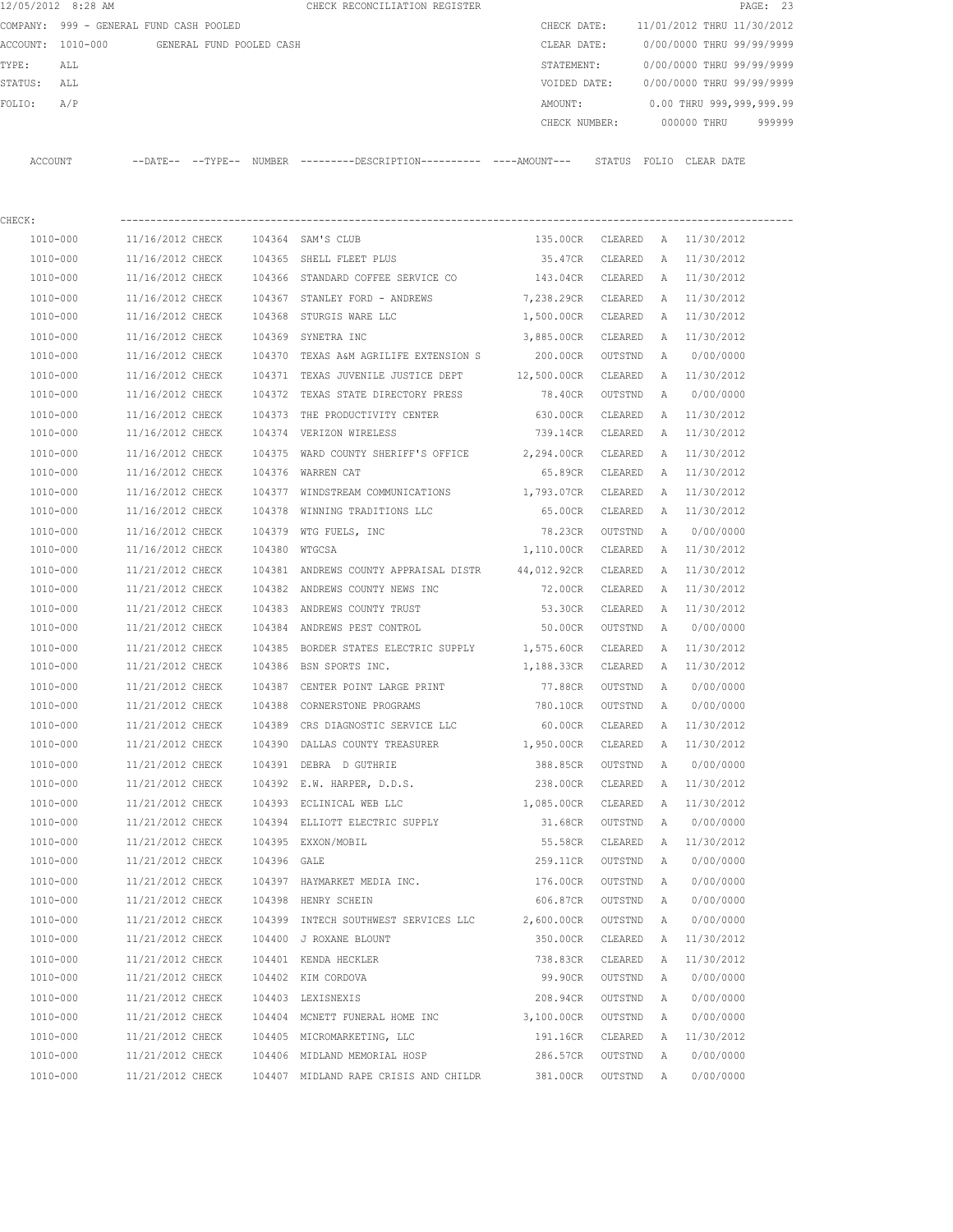|         |          | COMPANY: 999 - GENERAL FUND CASH POOLED    |  |                                                                                               |                    |                    |                | CHECK DATE: 11/01/2012 THRU 11/30/2012 |  |
|---------|----------|--------------------------------------------|--|-----------------------------------------------------------------------------------------------|--------------------|--------------------|----------------|----------------------------------------|--|
|         |          | ACCOUNT: 1010-000 GENERAL FUND POOLED CASH |  |                                                                                               |                    | CLEAR DATE:        |                | 0/00/0000 THRU 99/99/9999              |  |
| TYPE:   | ALL      |                                            |  |                                                                                               |                    | STATEMENT:         |                | 0/00/0000 THRU 99/99/9999              |  |
| STATUS: | ALL      |                                            |  |                                                                                               |                    | VOIDED DATE:       |                | 0/00/0000 THRU 99/99/9999              |  |
| FOLIO:  | A/P      |                                            |  |                                                                                               |                    |                    |                | AMOUNT: 0.00 THRU 999,999,999.99       |  |
|         |          |                                            |  |                                                                                               |                    |                    |                | CHECK NUMBER: 000000 THRU 999999       |  |
|         |          |                                            |  |                                                                                               |                    |                    |                |                                        |  |
|         | ACCOUNT  |                                            |  | --DATE-- --TYPE-- NUMBER ---------DESCRIPTION---------- ----AMOUNT--- STATUS FOLIO CLEAR-DATE |                    |                    |                |                                        |  |
|         |          |                                            |  |                                                                                               |                    |                    |                |                                        |  |
|         |          |                                            |  |                                                                                               |                    |                    |                |                                        |  |
| CHECK:  | 1010-000 |                                            |  | 11/21/2012 CHECK 104408 MORALES & NAVARRETE                                                   | 400.00CR OUTSTND A |                    |                | 0/00/0000                              |  |
|         |          |                                            |  |                                                                                               |                    |                    |                |                                        |  |
|         | 1010-000 |                                            |  | 11/21/2012 CHECK 104409 MUSTANG LUMBER CO 3,264.09CR CLEARED A 11/30/2012                     |                    |                    |                |                                        |  |
|         | 1010-000 | 11/21/2012 CHECK                           |  | 104410 VOID CHECK                                                                             | 0.00               |                    |                | CLEARED A 11/30/2012                   |  |
|         | 1010-000 | 11/21/2012 CHECK                           |  | 104411 NATIONAL 4-H COUNCIL                                                                   |                    | 49.74CR OUTSTND    | A              | 0/00/0000                              |  |
|         | 1010-000 | 11/21/2012 CHECK                           |  | 104412 PERMIAN REGIONAL MEDICAL CENTE 1,001.49CR CLEARED                                      |                    |                    |                | A 11/30/2012                           |  |
|         | 1010-000 | 11/21/2012 CHECK                           |  | 104413 PIPER MCKINLEY FISHER MORGAN 350.00CR                                                  |                    | OUTSTND            | $\overline{A}$ | 0/00/0000                              |  |
|         | 1010-000 | 11/21/2012 CHECK                           |  | 104414 PRESCRIBERS LETTER                                                                     | 221.00CR           | OUTSTND A          |                | 0/00/0000                              |  |
|         | 1010-000 | 11/21/2012 CHECK                           |  | 104415 OUILL CORPORATION                                                                      | 623.95CR           | OUTSTND            | A              | 0/00/0000                              |  |
|         | 1010-000 | 11/21/2012 CHECK                           |  | 104416 RANKIN COUNTY HOSPITAL DISTRIC 3,979.90CR CLEARED                                      |                    |                    |                | A 11/30/2012                           |  |
|         | 1010-000 | 11/21/2012 CHECK                           |  | 104417 SC FUELS                                                                               |                    | 7,103.56CR OUTSTND | $\mathbb{A}$   | 0/00/0000                              |  |
|         | 1010-000 | 11/21/2012 CHECK                           |  | 104418 SERENA HOOPER                                                                          | 543.25CR           | CLEARED A          |                | 11/30/2012                             |  |
|         | 1010-000 | 11/21/2012 CHECK                           |  | 104419 SHELL FLEET PLUS                                                                       | 552.41CR           | OUTSTND            | $\overline{A}$ | 0/00/0000                              |  |
|         | 1010-000 | 11/21/2012 CHECK                           |  | 104420 STAR BOOK SALES                                                                        | 2,631.37CR         | OUTSTND            | A              | 0/00/0000                              |  |
|         | 1010-000 | 11/21/2012 CHECK                           |  | 104421 TASCOSA OFFICE MACHINES INC                                                            | 32.28CR            | OUTSTND            | A              | 0/00/0000                              |  |
|         | 1010-000 |                                            |  | $11/21/2012$ CHECK $104422$ TEXAS 4-H FOUNDATION $245.00 \text{CR}$                           |                    | OUTSTND A          |                | 0/00/0000                              |  |
|         | 1010-000 | 11/21/2012 CHECK                           |  | 104423 TRANE US INC.                                                                          |                    |                    |                | 2,037.00CR CLEARED A 11/30/2012        |  |

 1010-000 11/21/2012 CHECK 104424 TYLER TECHNOLOGIES, INC 10,100.00CR OUTSTND A 0/00/0000 1010-000 11/21/2012 CHECK 104425 UNIFIRST 29.82CR CLEARED A 11/30/2012 1010-000 11/21/2012 CHECK 104426 UNITED FUEL & ENERGY 3,611.35CR OUTSTND A 0/00/0000 1010-000 11/21/2012 CHECK 104427 WAYNE FROST ATTORNEY AT LAW 1,200.00CR CLEARED A 11/30/2012 1010-000 11/21/2012 CHECK 104428 WEST TEXAS JUSTICES OF THE PEA 80.00CR OUTSTND A 0/00/0000 1010-000 11/21/2012 CHECK 104429 WINZER CORPORATION 1,530.69CR CLEARED A 11/30/2012 1010-000 11/30/2012 CHECK 104430 ADVANCED BUSINESS SOLUTIONS 427.50CR OUTSTND A 0/00/0000 1010-000 11/30/2012 CHECK 104431 AFFIRMED FIRST AID & SAFETY 36.60CR OUTSTND A 0/00/0000 1010-000 11/30/2012 CHECK 104432 AIR FILTRATION PRODUCTS AND SE 252.85CR OUTSTND A 0/00/0000 1010-000 11/30/2012 CHECK 104433 ANDREWS COUNTY NEWS INC 72.00CR OUTSTND A 0/00/0000 1010-000 11/30/2012 CHECK 104434 ANDREWS FAMILY MEDICINE 165.00CR OUTSTND A 0/00/0000 1010-000 11/30/2012 CHECK 104435 ANDREWS PEST CONTROL 80.00CR OUTSTND A 0/00/0000 1010-000 11/30/2012 CHECK 104436 ANDREWS TIRE SERVICE INC 14.00CR OUTSTND A 0/00/0000 1010-000 11/30/2012 CHECK 104437 AUTOZONE COMMERCIAL 614.88CR OUTSTND A 0/00/0000 1010-000 11/30/2012 CHECK 104438 VOID CHECK 0.00 CLEARED A 11/30/2012 1010-000 11/30/2012 CHECK 104439 BIG COUNTRY CATERING LLC 2,455.57CR OUTSTND A 0/00/0000 1010-000 11/30/2012 CHECK 104440 BRODART CO 31.01CR OUTSTND A 0/00/0000 1010-000 11/30/2012 CHECK 104441 CALDWELL COUNTRY CHEVROLET 45,906.00CR OUTSTND A 0/00/0000 1010-000 11/30/2012 CHECK 104442 CANON FINANCIAL SERVICES INC 339.42CR OUTSTND A 0/00/0000 1010-000 11/30/2012 CHECK 104443 CISCO EQUIPMENT 167.51CR OUTSTND A 0/00/0000 1010-000 11/30/2012 CHECK 104444 CITY OF ANDREWS WATER DEPT. 5,898.60CR OUTSTND A 0/00/0000 1010-000 11/30/2012 CHECK 104445 CRS DIAGNOSTIC SERVICE LLC 135.00CR OUTSTND A 0/00/0000 1010-000 11/30/2012 CHECK 104446 CRYSTAL LOPEZ 15.00CR OUTSTND A 0/00/0000 1010-000 11/30/2012 CHECK 104447 DAMRON SAND AND GRAVEL CORP 1,859.12CR OUTSTND A 0/00/0000 1010-000 11/30/2012 CHECK 104448 DAVID B BROOKS 100.00CR OUTSTND A 0/00/0000 1010-000 11/30/2012 CHECK 104449 DEMCO INC 88.14CR OUTSTND A 0/00/0000 1010-000 11/30/2012 CHECK 104450 DISH NETWORK 92.61CR OUTSTND A 0/00/0000 1010-000 11/30/2012 CHECK 104451 DPC INDUSTRIES, INC. 315.00CR OUTSTND A 0/00/0000

12/05/2012 8:28 AM CHECK RECONCILIATION REGISTER PAGE: 24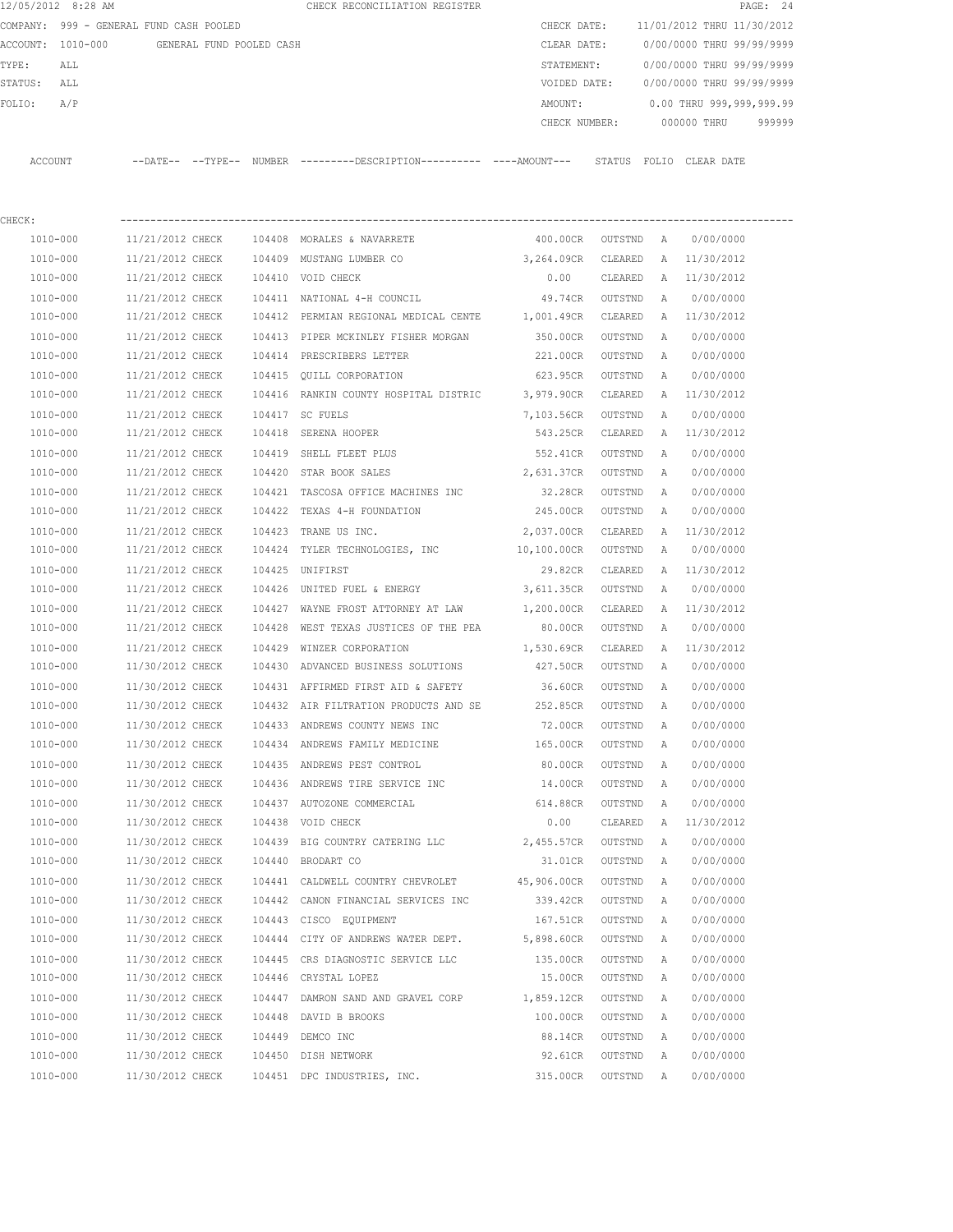|          | 12/05/2012 8:28 AM             |                            |                          | CHECK RECONCILIATION REGISTER                |               |                 |                            | PAGE: 25 |  |
|----------|--------------------------------|----------------------------|--------------------------|----------------------------------------------|---------------|-----------------|----------------------------|----------|--|
| COMPANY: | 999 - GENERAL FUND CASH POOLED |                            |                          |                                              | CHECK DATE:   |                 | 11/01/2012 THRU 11/30/2012 |          |  |
|          | ACCOUNT: 1010-000              |                            | GENERAL FUND POOLED CASH |                                              | CLEAR DATE:   |                 | 0/00/0000 THRU 99/99/9999  |          |  |
| TYPE:    | ALL                            |                            |                          |                                              | STATEMENT:    |                 | 0/00/0000 THRU 99/99/9999  |          |  |
| STATUS:  | ALL                            |                            |                          |                                              | VOIDED DATE:  |                 | 0/00/0000 THRU 99/99/9999  |          |  |
| FOLIO:   | A/P                            |                            |                          |                                              | AMOUNT:       |                 | 0.00 THRU 999,999,999.99   |          |  |
|          |                                |                            |                          |                                              | CHECK NUMBER: |                 | 000000 THRU                | 999999   |  |
|          |                                |                            |                          |                                              |               |                 |                            |          |  |
| ACCOUNT  |                                | $--$ DATE $- --$ TYPE $--$ | <b>NUMBER</b>            | ---------DESCRIPTION---------- ----AMOUNT--- |               | STATUS<br>FOLIO | CLEAR DATE                 |          |  |
|          |                                |                            |                          |                                              |               |                 |                            |          |  |

| CHECK:       |                  |              |                                       |            |         |   |            |  |
|--------------|------------------|--------------|---------------------------------------|------------|---------|---|------------|--|
| 1010-000     | 11/30/2012 CHECK |              | 104452 EAN HOLDINGS LLC               | 118.33CR   | OUTSTND | A | 0/00/0000  |  |
| 1010-000     | 11/30/2012 CHECK |              | 104453 EXXON/MOBIL                    | 259.66CR   | OUTSTND | Α | 0/00/0000  |  |
| 1010-000     | 11/30/2012 CHECK |              | 104454 FEDERAL WAGE & LABOR LAW INSTI | 334.57CR   | OUTSTND | Α | 0/00/0000  |  |
| 1010-000     | 11/30/2012 CHECK | 104455 FEDEX |                                       | 54.03CR    | OUTSTND | Α | 0/00/0000  |  |
| 1010-000     | 11/30/2012 CHECK | 104456 GALE  |                                       | 161.62CR   | OUTSTND | Α | 0/00/0000  |  |
| 1010-000     | 11/30/2012 CHECK |              | 104457 GALLS, AN ARAMARK COMPANY      | 56.47CR    | OUTSTND | Α | 0/00/0000  |  |
| 1010-000     | 11/30/2012 CHECK |              | 104458 GOLDSTAR PRODUCTS, INC         | 2,362.10CR | OUTSTND | Α | 0/00/0000  |  |
| 1010-000     | 11/30/2012 CHECK |              | 104459 GRAINGER INC                   | 682.86CR   | OUTSTND | Α | 0/00/0000  |  |
| 1010-000     | 11/30/2012 CHECK |              | 104460 HACH COMPANY                   | 53.05CR    | OUTSTND | Α | 0/00/0000  |  |
| 1010-000     | 11/30/2012 CHECK |              | 104461 HARRIS COUNTY CONSTABLE JACK   | 75.00CR    | OUTSTND | Α | 0/00/0000  |  |
| 1010-000     | 11/30/2012 CHECK |              | 104462 HENRY SCHEIN                   | 455.33CR   | OUTSTND | Α | 0/00/0000  |  |
| 1010-000     | 11/30/2012 CHECK |              | 104463 INTERSTATE BILLING SERVICE INC | 970.43CR   | OUTSTND | Α | 0/00/0000  |  |
| 1010-000     | 11/30/2012 CHECK | 104464 KAPCO |                                       | 125.62CR   | OUTSTND | Α | 0/00/0000  |  |
| 1010-000     | 11/30/2012 CHECK |              | 104465 KENDA HECKLER                  | 198.10CR   | CLEARED | Α | 11/30/2012 |  |
| 1010-000     | 11/30/2012 CHECK |              | 104466 LEXISNEXIS RISK DATA MANAGEMEN | 100.00CR   | OUTSTND | Α | 0/00/0000  |  |
| 1010-000     | 11/30/2012 CHECK |              | 104467 LUBER BROS INC                 | 447.67CR   | OUTSTND | Α | 0/00/0000  |  |
| 1010-000     | 11/30/2012 CHECK | 104468       | MARK'S PLUMBING PARTS                 | 148.65CR   | OUTSTND | Α | 0/00/0000  |  |
| 1010-000     | 11/30/2012 CHECK | 104469       | MEGAN NICOLE KELSO                    | 8.00CR     | OUTSTND | Α | 0/00/0000  |  |
| 1010-000     | 11/30/2012 CHECK |              | 104470 MICROMARKETING, LLC            | 123.47CR   | OUTSTND | Α | 0/00/0000  |  |
| 1010-000     | 11/30/2012 CHECK |              | 104471 MORRISON SUPPLY COMPANY        | 2,632.39CR | OUTSTND | Α | 0/00/0000  |  |
| 1010-000     | 11/30/2012 CHECK |              | 104472 MYCO INDUSTRIES                | 95.63CR    | OUTSTND | Α | 0/00/0000  |  |
| 1010-000     | 11/30/2012 CHECK |              | 104473 NAVICURE, INC                  | 158.00CR   | OUTSTND | Α | 0/00/0000  |  |
| 1010-000     | 11/30/2012 CHECK |              | 104474 OFFICE DEPOT                   | 265.53CR   | OUTSTND | Α | 0/00/0000  |  |
| 1010-000     | 11/30/2012 CHECK | 104475 PAJPO |                                       | 20.00CR    | OUTSTND | A | 0/00/0000  |  |
| 1010-000     | 11/30/2012 CHECK |              | 104476 PERMIAN PHYSCIANS SERVICES     | 33.95CR    | OUTSTND | Α | 0/00/0000  |  |
| 1010-000     | 11/30/2012 CHECK |              | 104477 PERMIAN REGIONAL MEDICAL CENTE | 675.99CR   | OUTSTND | Α | 0/00/0000  |  |
| 1010-000     | 11/30/2012 CHECK |              | 104478 PHILLIPS 66                    | 103.90CR   | OUTSTND | Α | 0/00/0000  |  |
| 1010-000     | 11/30/2012 CHECK | 104479       | PORTERS THRIFTWAY                     | 37.35CR    | OUTSTND | Α | 0/00/0000  |  |
| 1010-000     | 11/30/2012 CHECK |              | 104480 QUILL CORPORATION              | 393.35CR   | OUTSTND | Α | 0/00/0000  |  |
| 1010-000     | 11/30/2012 CHECK |              | 104481 ROBERT EDWARD LEAHEY           | 550.00CR   | OUTSTND | Α | 0/00/0000  |  |
| 1010-000     | 11/30/2012 CHECK |              | 104482 SIERRA SPRINGS                 | 258.66CR   | OUTSTND | Α | 0/00/0000  |  |
| 1010-000     | 11/30/2012 CHECK |              | 104483 SIG SAUER, INC.                | 15.00CR    | OUTSTND | Α | 0/00/0000  |  |
| 1010-000     | 11/30/2012 CHECK |              | 104484 SPRINT                         | 153.12CR   | OUTSTND | Α | 0/00/0000  |  |
| 1010-000     | 11/30/2012 CHECK |              | 104485 TASCOSA OFFICE MACHINES INC    | 100.96CR   | OUTSTND | A | 0/00/0000  |  |
| 1010-000     | 11/30/2012 CHECK |              | 104486 TEXAS DEPARTMENT OF CRIMINAL J | 1,401.33CR | OUTSTND | A | 0/00/0000  |  |
| 1010-000     | 11/30/2012 CHECK | 104487       | TEXAS GAS SERVICE CORP                | 457.84CR   | OUTSTND | Α | 0/00/0000  |  |
| 1010-000     | 11/30/2012 CHECK | 104488       | THOMAS DUCKWORTH JR                   | 400.00CR   | OUTSTND | Α | 0/00/0000  |  |
| $1010 - 000$ | 11/30/2012 CHECK | 104489       | TRACEY SCOWN                          | 400.00CR   | OUTSTND | Α | 0/00/0000  |  |
| 1010-000     | 11/30/2012 CHECK |              | 104490 UNITED FUEL & ENERGY           | 3,325.10CR | OUTSTND | Α | 0/00/0000  |  |
| 1010-000     | 11/30/2012 CHECK |              | 104491 VERIZON WIRELESS               | 908.32CR   | OUTSTND | Α | 0/00/0000  |  |
| 1010-000     | 11/30/2012 CHECK | 104492       | WAYNE M MANNING                       | 7,000.00CR | OUTSTND | Α | 0/00/0000  |  |
| 1010-000     | 11/30/2012 CHECK |              | 104493 WEST PAYMENT CENTER            | 25.00CR    | OUTSTND | Α | 0/00/0000  |  |
| 1010-000     | 11/30/2012 CHECK |              | 104494 WEST TEXAS CONSULTANTS INC     | 8,439.10CR | OUTSTND | Α | 0/00/0000  |  |
| $1010 - 000$ | 11/30/2012 CHECK |              | 104495 WINDSTREAM COMMUNICATIONS      | 436.74CR   | OUTSTND | Α | 0/00/0000  |  |
|              |                  |              |                                       |            |         |   |            |  |